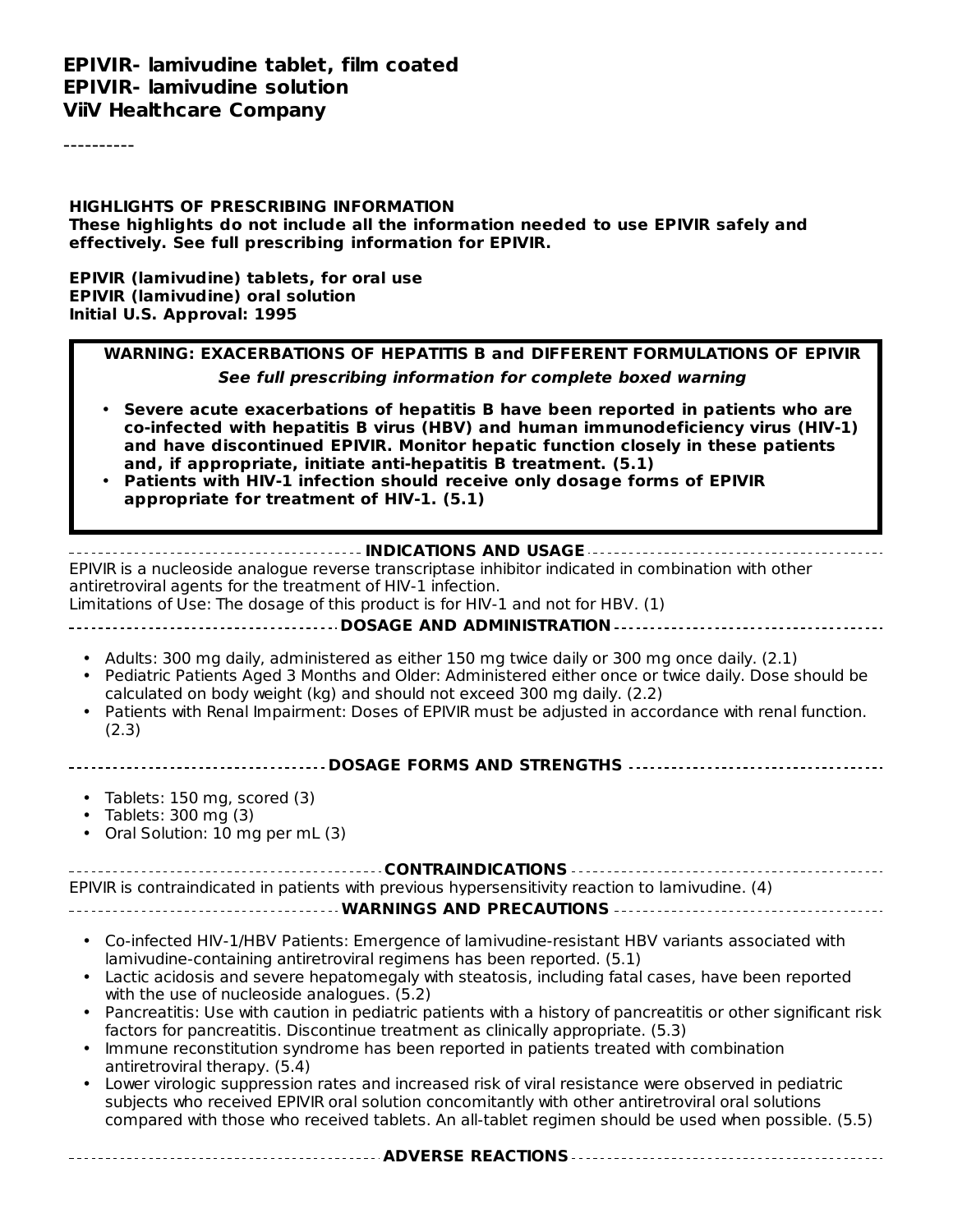- The most common reported adverse reactions (incidence greater than or equal to 15%) in adults were headache, nausea, malaise and fatigue, nasal signs and symptoms, diarrhea, and cough. (6.1)
- The most common reported adverse reactions (incidence greater than or equal to 15%) in pediatric subjects were fever and cough. (6.1)

#### **To report SUSPECTED ADVERSE REACTIONS, contact ViiV Healthcare at 1-877-844-8872 or FDA at 1-800-FDA-1088 or www.fda.gov/medwatch.**

**DRUG INTERACTIONS** Sorbitol: Coadministration of lamivudine and sorbitol may decrease lamivudine concentrations; when possible, avoid chronic coadministration. (7.2)

**USE IN SPECIFIC POPULATIONS**

• Lactation: Women infected with HIV should be instructed not to breastfeed due to potential for HIV transmission. (8.2)

#### **See 17 for PATIENT COUNSELING INFORMATION and FDA-approved patient labeling.**

**Revised: 9/2020**

#### **FULL PRESCRIBING INFORMATION: CONTENTS\* WARNING: EXACERBATIONS OF HEPATITIS B and DIFFERENT FORMULATIONS**

#### **OF EPIVIR**

#### **1 INDICATIONS AND USAGE**

#### **2 DOSAGE AND ADMINISTRATION**

- 2.1 Recommended Dosage for Adult Patients
- 2.2 Recommended Dosage for Pediatric Patients
- 2.3 Patients with Renal Impairment

## **3 DOSAGE FORMS AND STRENGTHS**

## **4 CONTRAINDICATIONS**

## **5 WARNINGS AND PRECAUTIONS**

- 5.1 Patients with Hepatitis B Virus Co-infection
- 5.2 Lactic Acidosis and Severe Hepatomegaly with Steatosis
- 5.3 Pancreatitis
- 5.4 Immune Reconstitution Syndrome

5.5 Lower Virologic Suppression Rates and Increased Risk of Viral Resistance with Oral Solution

## **6 ADVERSE REACTIONS**

- 6.1 Clinical Trials Experience
- 6.2 Postmarketing Experience

#### **7 DRUG INTERACTIONS**

- 7.1 Drugs Inhibiting Organic Cation Transporters
- 7.2 Sorbitol

## **8 USE IN SPECIFIC POPULATIONS**

- 8.1 Pregnancy
- 8.2 Lactation
- 8.4 Pediatric Use
- 8.5 Geriatric Use
- 8.6 Patients with Impaired Renal Function
- **10 OVERDOSAGE**
- **11 DESCRIPTION**

## **12 CLINICAL PHARMACOLOGY**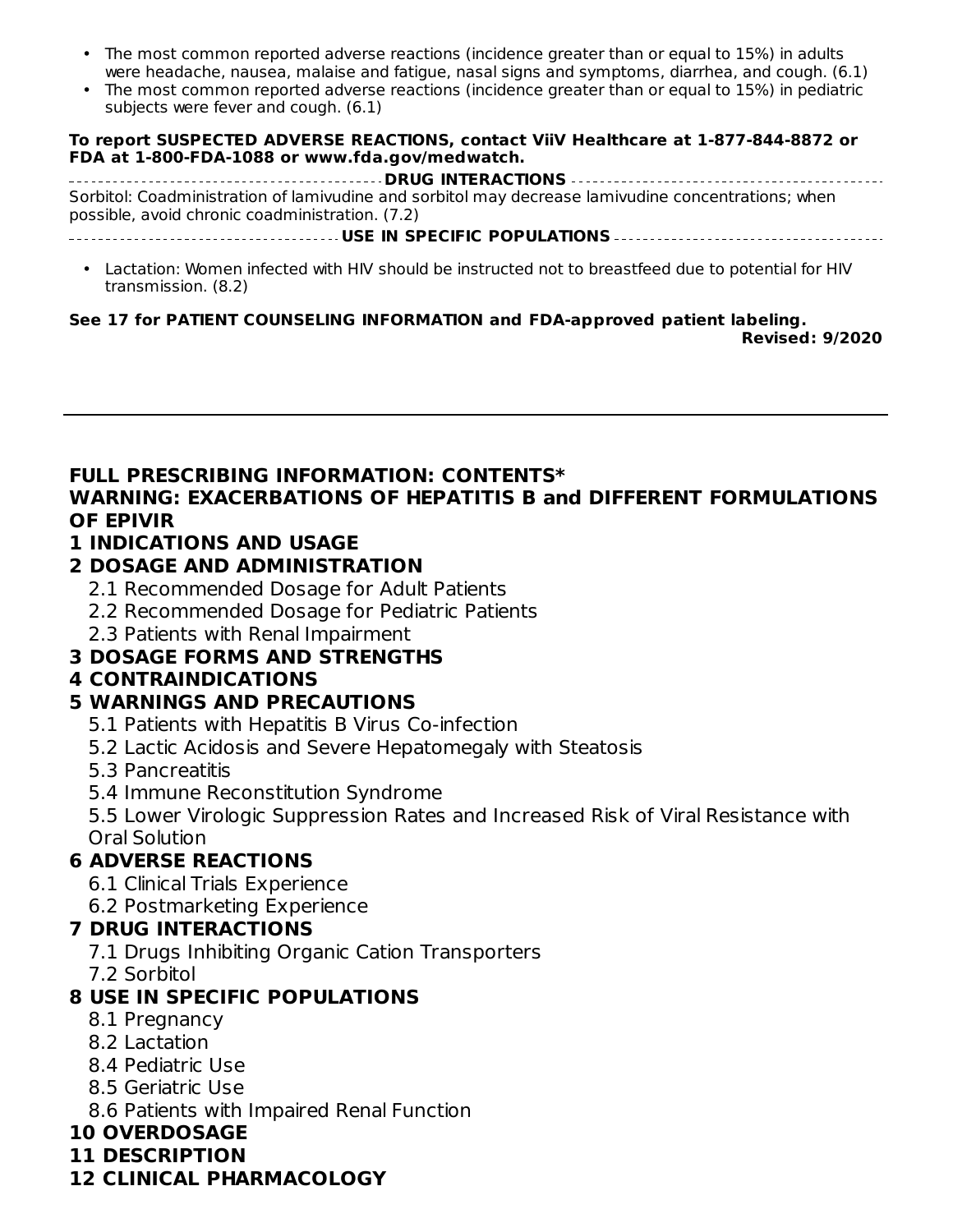- 12.1 Mechanism of Action
- 12.3 Pharmacokinetics
- 12.4 Microbiology

## **13 NONCLINICAL TOXICOLOGY**

13.1 Carcinogenesis, Mutagenesis, Impairment of Fertility

#### **14 CLINICAL STUDIES**

14.1 Adult Subjects

14.2 Pediatric Subjects

## **16 HOW SUPPLIED/STORAGE AND HANDLING**

#### **17 PATIENT COUNSELING INFORMATION**

\* Sections or subsections omitted from the full prescribing information are not listed.

#### **FULL PRESCRIBING INFORMATION**

#### **WARNING: EXACERBATIONS OF HEPATITIS B and DIFFERENT FORMULATIONS OF EPIVIR**

**Exacerbations of Hepatitis B**

**Severe acute exacerbations of hepatitis B have been reported in patients who are co-infected with hepatitis B virus (HBV) and human immunodeficiency virus (HIV-1) and have discontinued EPIVIR. Hepatic function should be monitored closely with both clinical and laboratory follow-up for at least several months in patients who discontinue EPIVIR and are co-infected with HIV-1 and HBV. If appropriate, initiation of antihepatitis B therapy may be warranted [see Warnings and Precautions (5.1)].**

**Important Differences among Lamivudine-Containing Products**

**EPIVIR tablets and oral solution (used to treat HIV-1 infection) contain a higher dose of the active ingredient (lamivudine) than EPIVIR-HBV tablets and oral solution (used to treat chronic HBV infection). Patients with HIV-1 infection should receive only dosage forms appropriate for treatment of HIV-1 [see Warnings and Precautions (5.1)].**

## **1 INDICATIONS AND USAGE**

EPIVIR is a nucleoside analogue indicated in combination with other antiretroviral agents for the treatment of human immunodeficiency virus type 1 (HIV-1) infection.

Limitations of Use:

• The dosage of this product is for HIV‑1 and not for HBV.

## **2 DOSAGE AND ADMINISTRATION**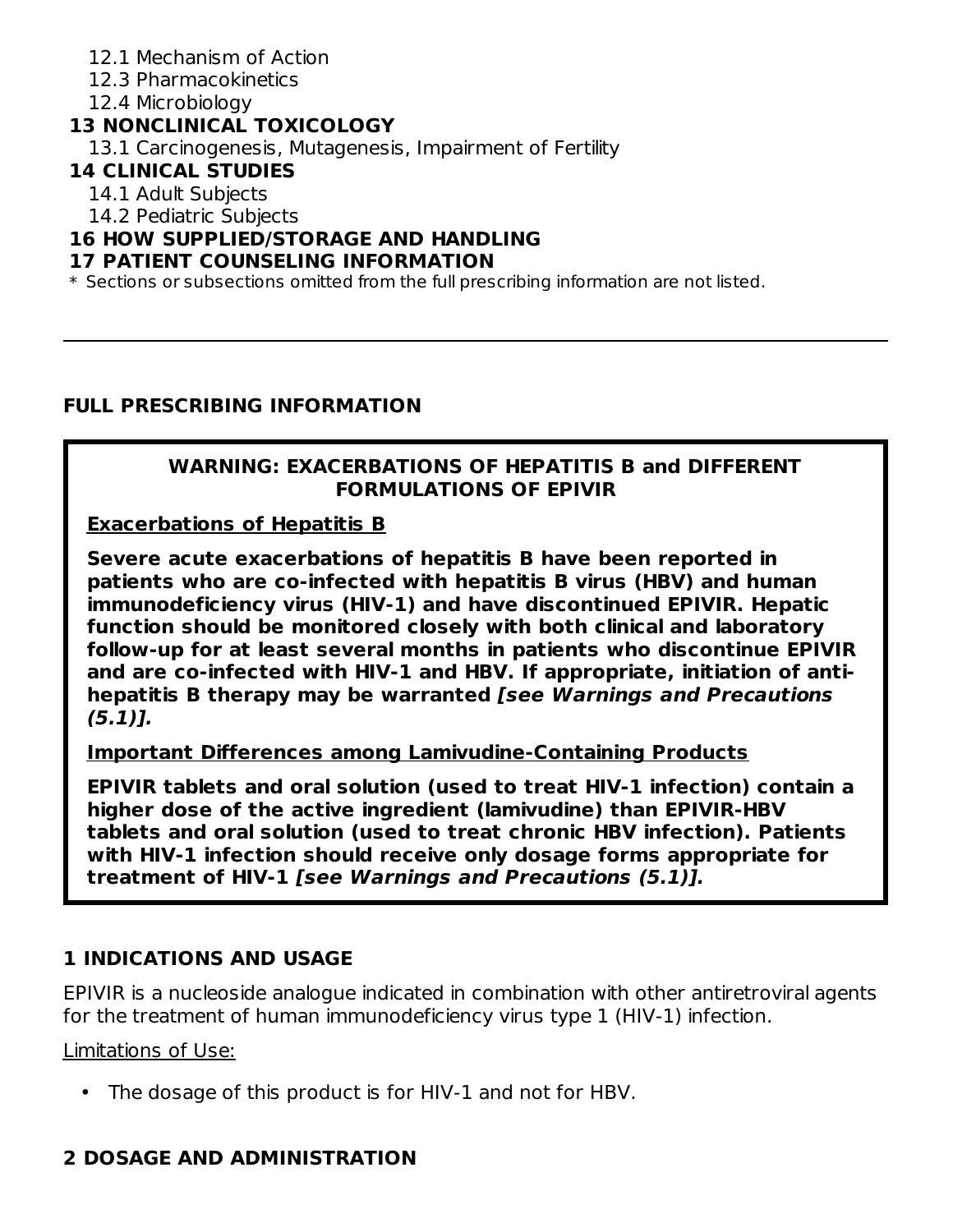## **2.1 Recommended Dosage for Adult Patients**

The recommended dosage of EPIVIR in HIV-1‑infected adults is 300 mg daily, administered as either 150 mg taken orally twice daily or 300 mg taken orally once daily with or without food. If lamivudine is administered to a patient infected with HIV-1 and HBV, the dosage indicated for HIV-1 therapy should be used as part of an appropriate combination regimen [see Warnings and Precautions (5.1)].

## **2.2 Recommended Dosage for Pediatric Patients**

EPIVIR scored tablet is the preferred formulation for HIV-1‑infected pediatric patients who weigh at least 14 kg and for whom a solid dosage form is appropriate. Before prescribing EPIVIR scored tablets, pediatric patients should be assessed for the ability to swallow tablets. For patients unable to safely and reliably swallow EPIVIR tablets, the oral solution formulation may be prescribed [see Warnings and Precautions (5.5)]. The recommended oral dosage of EPIVIR tablets for HIV-1‑infected pediatric patients is presented in Table 1.

**Table 1. Dosing Recommendations for EPIVIR Scored (150-mg) Tablets in Pediatric Patients**

| Weight              | <b>Once-Daily</b><br><b>Dosing</b>           | <b>Twice-Daily Dosing Regimen Using Scored 150-mg</b><br><b>Tablet</b> |                              |                         |
|---------------------|----------------------------------------------|------------------------------------------------------------------------|------------------------------|-------------------------|
| (kg)                | Regimena                                     | <b>AM Dose</b>                                                         | <b>PM Dose</b>               | <b>Total Daily Dose</b> |
| $14$ to $<$ 20      | 1 tablet<br>$(150 \text{ mg})$               | $\frac{1}{2}$ tablet (75 mg)                                           | $\frac{1}{2}$ tablet (75 mg) | 150 mg                  |
| $≥20$ to<br>$ <$ 25 | $1\frac{1}{2}$ tablets<br>$(225 \text{ mg})$ | $\frac{1}{2}$ tablet (75 mg)                                           | 1 tablet $(150 \text{ mg})$  | $225$ mg                |
| $\geq$ 25           | 2 tablets<br>(300 mg) <sup>b</sup>           | 1 tablet $(150 \text{ mg})$                                            | 1 tablet $(150 \text{ mg})$  | 300 mg                  |

<sup>a</sup> Data regarding the efficacy of once-daily dosing is limited to subjects who transitioned from twice-daily dosing to once-daily dosing after 36 weeks of treatment [see Clinical Studies (14.2)].

<sup>b</sup> Patients may alternatively take one 300-mg tablet, which is not scored.

## Oral Solution

The recommended dosage of EPIVIR oral solution in HIV-1‑infected pediatric patients aged 3 months and older is 5 mg per kg taken orally twice daily or 10 mg per kg taken orally once daily (up to a maximum of 300 mg daily), administered in combination with other antiretroviral agents [see Clinical Pharmacology (12.3)]. Consider HIV-1 viral load and CD4+ cell count/percentage when selecting the dosing interval for patients initiating treatment with oral solution [see Warnings and Precautions (5.6), Clinical Pharmacology (12.3)].

## **2.3 Patients with Renal Impairment**

Dosing of EPIVIR is adjusted in accordance with renal function. Dosage adjustments are listed in Table 2 [see Clinical Pharmacology (12.3)].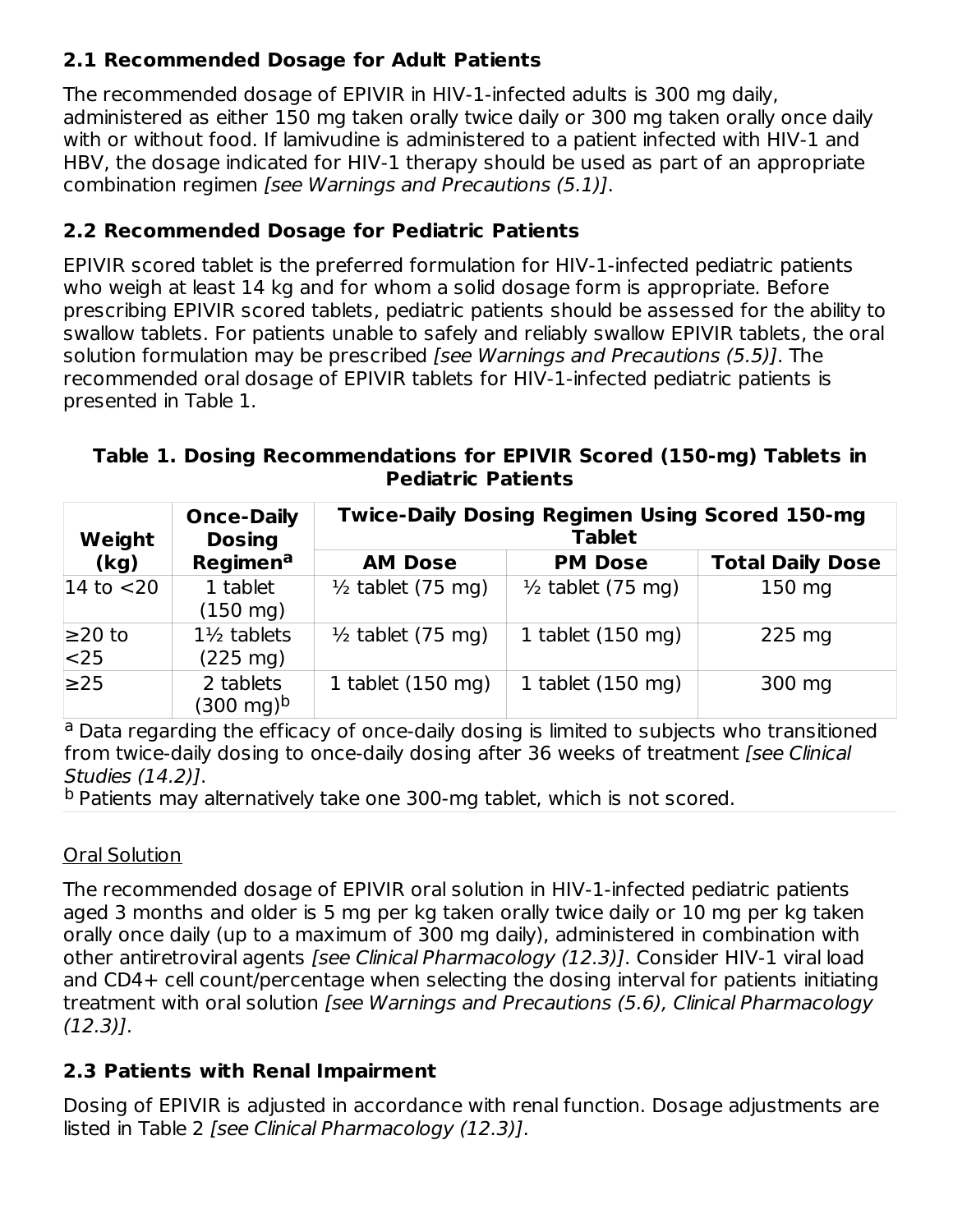#### **Table 2. Adjustment of Dosage of EPIVIR in Adults and Adolescents (Greater than or Equal to 25 kg) in Accordance with Creatinine Clearance**

| <b>Creatinine Clearance</b><br>(mL/min) | <b>Recommended Dosage of EPIVIR</b>       |
|-----------------------------------------|-------------------------------------------|
| $\geq 50$                               | 150 mg twice daily or 300 mg once daily   |
| 30-49                                   | 150 mg once daily                         |
| 15-29                                   | 150 mg first dose, then 100 mg once daily |
| $5 - 14$                                | 150 mg first dose, then 50 mg once daily  |
| $5$                                     | 50 mg first dose, then 25 mg once daily   |

No additional dosing of EPIVIR is required after routine (4-hour) hemodialysis or peritoneal dialysis.

Although there are insufficient data to recommend a specific dose adjustment of EPIVIR in pediatric patients with renal impairment, a reduction in the dose and/or an increase in the dosing interval should be considered.

## **3 DOSAGE FORMS AND STRENGTHS**

#### • **EPIVIR Scored Tablets**

EPIVIR scored tablets contain 150 mg of lamivudine. The tablets are white, diamondshaped, scored, film-coated tablets debossed with "GX CJ7" on both sides.

#### • **EPIVIR Tablets**

EPIVIR tablets contain 300 mg of lamivudine. The tablets are gray, modified diamondshaped, film-coated, and engraved with "GX EJ7" on one side and plain on the reverse side.

#### • **EPIVIR Oral Solution**

EPIVIR oral solution contains 10 mg of lamivudine per 1 mL. The solution is a clear, colorless to pale yellow, strawberry-banana flavored liquid.

## **4 CONTRAINDICATIONS**

EPIVIR is contraindicated in patients with a previous hypersensitivity reaction to lamivudine.

## **5 WARNINGS AND PRECAUTIONS**

## **5.1 Patients with Hepatitis B Virus Co-infection**

#### Posttreatment Exacerbations of Hepatitis

Clinical and laboratory evidence of exacerbations of hepatitis have occurred after discontinuation of lamivudine. These exacerbations have been detected primarily by serum ALT elevations in addition to re‑emergence of HBV DNA. Although most events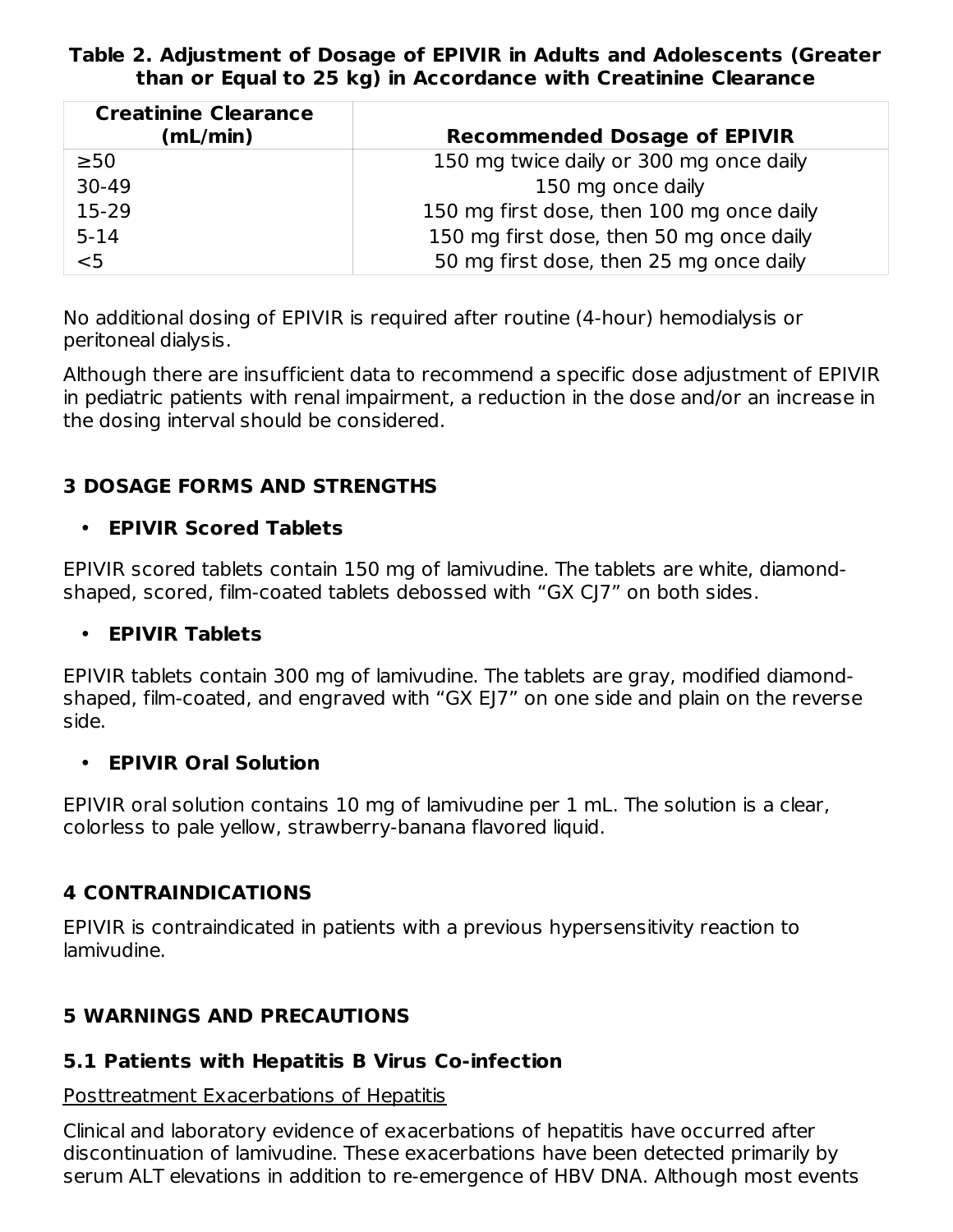appear to have been self‑limited, fatalities have been reported in some cases. Similar events have been reported from postmarketing experience after changes from lamivudine‑containing HIV‑1 treatment regimens to non‑lamivudine‑containing regimens in patients infected with both HIV‑1 and HBV. The causal relationship to discontinuation of lamivudine treatment is unknown. Patients should be closely monitored with both clinical and laboratory follow‑up for at least several months after stopping treatment.

#### Important Differences among Lamivudine‑Containing Products

EPIVIR tablets and oral solution contain a higher dose of the same active ingredient (lamivudine) than EPIVIR‑HBV tablets and EPIVIR‑HBV oral solution. EPIVIR‑HBV was developed for patients with chronic hepatitis B. The formulation and dosage of lamivudine in EPIVIR-HBV are not appropriate for patients co-infected with HIV-1 and HBV. Safety and efficacy of lamivudine have not been established for treatment of chronic hepatitis B in patients co‑infected with HIV‑1 and HBV. If treatment with EPIVIR‑HBV is prescribed for chronic hepatitis B for a patient with unrecognized or untreated HIV-1 infection, rapid emergence of HIV‑1 resistance is likely to result because of the subtherapeutic dose and the inappropriateness of monotherapy HIV‑1 treatment. If a decision is made to administer lamivudine to patients co‑infected with HIV‑1 and HBV, EPIVIR tablets, EPIVIR oral solution, or another product containing the higher dose of lamivudine should be used as part of an appropriate combination regimen.

#### Emergence of Lamivudine-Resistant HBV

Safety and efficacy of lamivudine have not been established for treatment of chronic hepatitis B in subjects dually infected with HIV-1 and HBV (see full prescribing information for EPIVIR-HBV). Emergence of hepatitis B virus variants associated with resistance to lamivudine has also been reported in HIV-1-infected subjects who have received lamivudine-containing antiretroviral regimens in the presence of concurrent infection with hepatitis B virus.

## **5.2 Lactic Acidosis and Severe Hepatomegaly with Steatosis**

Lactic acidosis and severe hepatomegaly with steatosis, including fatal cases, have been reported with the use of nucleoside analogues, including EPIVIR. A majority of these cases have been in women. Female sex and obesity may be risk factors for the development of lactic acidosis and severe hepatomegaly with steatosis in patients treated with antiretroviral nucleoside analogues. Treatment with EPIVIR should be suspended in any patient who develops clinical or laboratory findings suggestive of lactic acidosis or pronounced hepatotoxicity, which may include hepatomegaly and steatosis even in the absence of marked transaminase elevations.

## **5.3 Pancreatitis**

In pediatric patients with a history of prior antiretroviral nucleoside exposure, a history of pancreatitis, or other significant risk factors for the development of pancreatitis, EPIVIR should be used with caution. Treatment with EPIVIR should be stopped immediately if clinical signs, symptoms, or laboratory abnormalities suggestive of pancreatitis occur [see Adverse Reactions (6.1)].

## **5.4 Immune Reconstitution Syndrome**

Immune reconstitution syndrome has been reported in patients treated with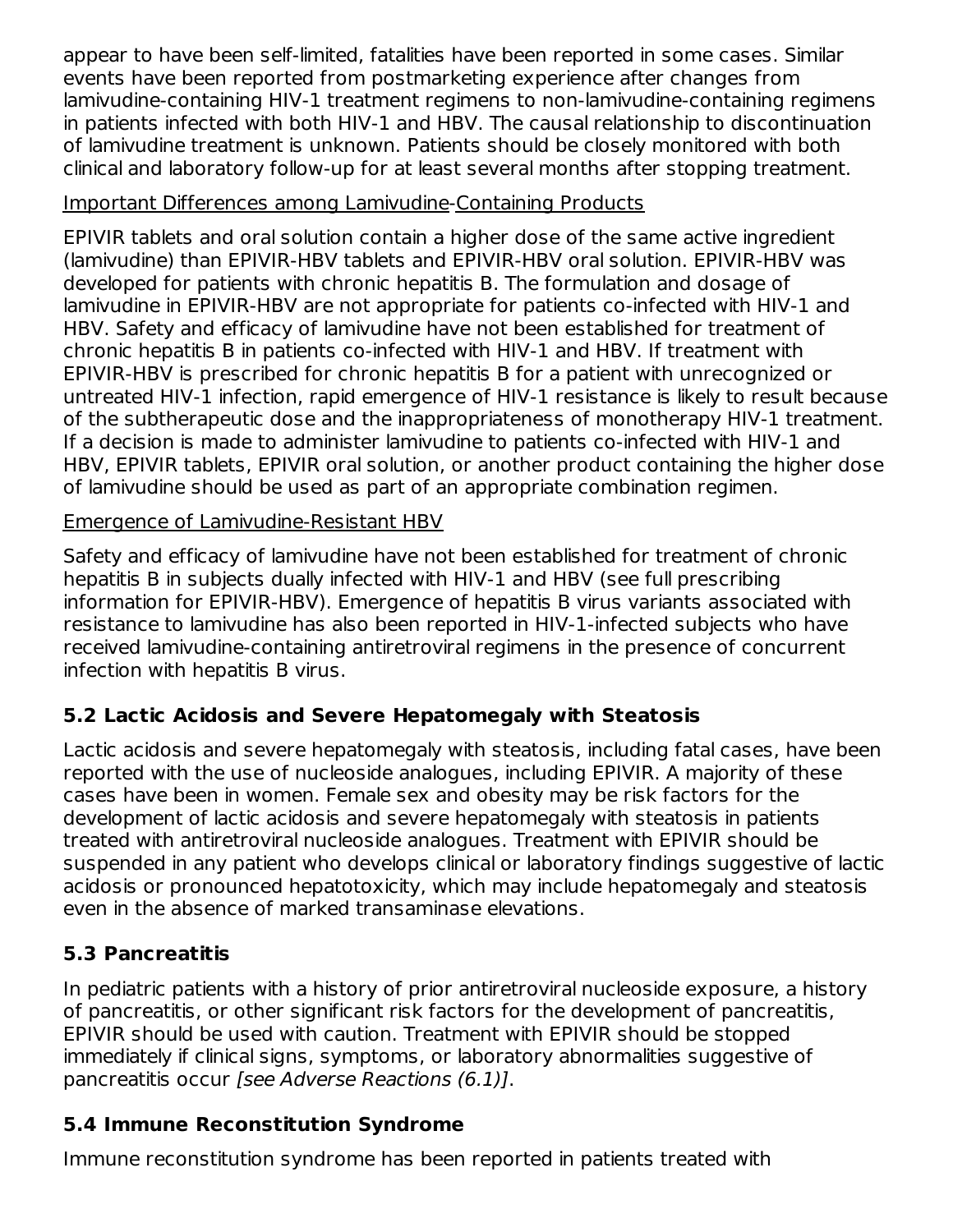combination antiretroviral therapy, including EPIVIR. During the initial phase of combination antiretroviral treatment, patients whose immune systems respond may develop an inflammatory response to indolent or residual opportunistic infections (such as Mycobacterium avium infection, cytomegalovirus, Pneumocystis jirovecii pneumonia [PCP], or tuberculosis), which may necessitate further evaluation and treatment.

Autoimmune disorders (such as Graves' disease, polymyositis, and Guillain-Barré syndrome) have also been reported to occur in the setting of immune reconstitution, however, the time to onset is more variable, and can occur many months after initiation of treatment.

#### **5.5 Lower Virologic Suppression Rates and Increased Risk of Viral Resistance with Oral Solution**

Pediatric subjects who received EPIVIR oral solution (at weight band-based doses approximating 8 mg per kg per day) concomitantly with other antiretroviral oral solutions at any time in the ARROW trial had lower rates of virologic suppression, lower plasma lamivudine exposure, and developed viral resistance more frequently than those receiving EPIVIR tablets [see Clinical Pharmacology (12.3), Microbiology (12.4), Clinical Studies (14.2)].

EPIVIR scored tablet is the preferred formulation for HIV-1‑infected pediatric patients who weigh at least 14 kg and for whom a solid dosage form is appropriate. An all-tablet regimen should be used when possible to avoid a potential interaction with sorbitol [see Clinical Pharmacology (12.3)]. Consider more frequent monitoring of HIV-1 viral load when treating with EPIVIR oral solution.

## **6 ADVERSE REACTIONS**

The following adverse reactions are discussed in other sections of the labeling:

- Exacerbations of hepatitis B [see Boxed Warning, Warnings and Precautions (5.1)].
- Lactic acidosis and severe hepatomegaly with steatosis [see Warnings and Precautions (5.2)].
- Pancreatitis [see Warnings and Precautions (5.3)].
- Immune reconstitution syndrome [see Warnings and Precautions (5.4)].

## **6.1 Clinical Trials Experience**

## Clinical Trials Experience in Adult Subjects

Because clinical trials are conducted under widely varying conditions, adverse reaction rates observed in the clinical trials of a drug cannot be directly compared with rates in the clinical trials of another drug and may not reflect the rates observed in clinical practice.

The safety profile of EPIVIR in adults is primarily based on 3,568 HIV-1‑infected subjects in 7 clinical trials.

The most common adverse reactions are headache, nausea, malaise, fatigue, nasal signs and symptoms, diarrhea, and cough.

Selected clinical adverse reactions in greater than or equal to 5% of subjects during therapy with EPIVIR 150 mg twice daily plus RETROVIR 200 mg 3 times daily for up to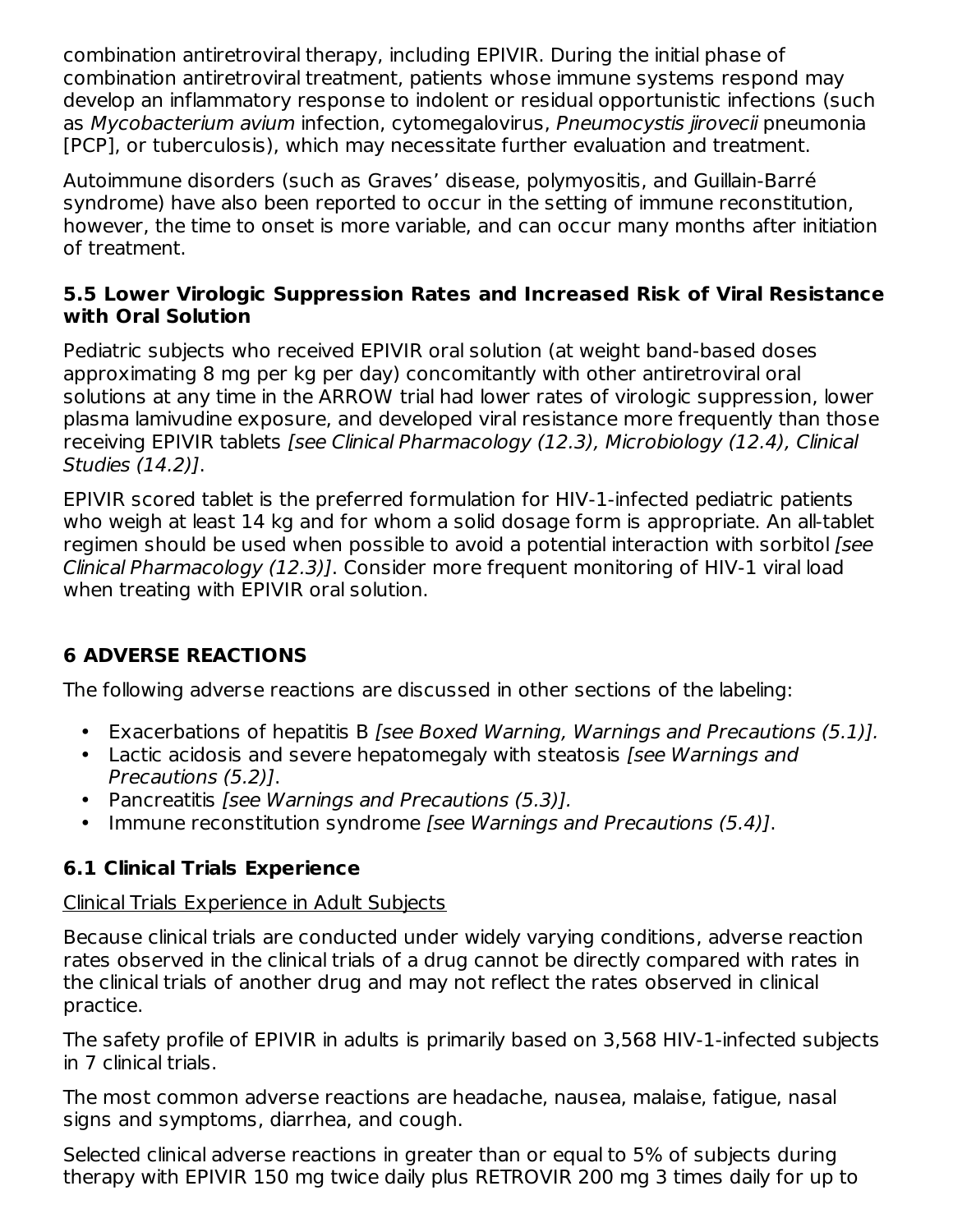|                                                                                | EPIVIR 150 mg<br><b>Twice Daily</b> |                             |  |
|--------------------------------------------------------------------------------|-------------------------------------|-----------------------------|--|
|                                                                                | plus RETROVIR                       | <b>RETROVIR<sup>a</sup></b> |  |
| <b>Adverse Reaction</b>                                                        | $(n = 251)$                         | $(n = 230)$                 |  |
| <b>Body as a Whole</b>                                                         |                                     |                             |  |
| Headache                                                                       | 35%                                 | 27%                         |  |
| Malaise & fatigue                                                              | 27%                                 | 23%                         |  |
| Fever or chills                                                                | 10%                                 | 12%                         |  |
| <b>Digestive</b>                                                               |                                     |                             |  |
| <b>Nausea</b>                                                                  | 33%                                 | 29%                         |  |
| Diarrhea                                                                       | 18%                                 | 22%                         |  |
| Nausea & vomiting                                                              | 13%                                 | 12%                         |  |
| Anorexia and/or decreased appetite                                             | 10%                                 | 7%                          |  |
| Abdominal pain                                                                 | 9%                                  | 11%                         |  |
| Abdominal cramps                                                               | 6%                                  | 3%                          |  |
| Dyspepsia                                                                      | 5%                                  | 5%                          |  |
| <b>Nervous System</b>                                                          |                                     |                             |  |
| Neuropathy                                                                     | 12%                                 | 10%                         |  |
| Insomnia & other sleep disorders                                               | 11%                                 | 7%                          |  |
| <b>Dizziness</b>                                                               | 10%                                 | 4%                          |  |
| Depressive disorders                                                           | 9%                                  | 4%                          |  |
| <b>Respiratory</b>                                                             |                                     |                             |  |
| Nasal signs & symptoms                                                         | 20%                                 | 11%                         |  |
| Cough                                                                          | 18%                                 | 13%                         |  |
| <b>Skin</b>                                                                    |                                     |                             |  |
| Skin rashes                                                                    | 9%                                  | 6%                          |  |
| Musculoskeletal                                                                |                                     |                             |  |
| Musculoskeletal pain                                                           | 12%                                 | 10%                         |  |
| Myalgia                                                                        | 8%                                  | 6%                          |  |
| Arthralgia                                                                     | 5%                                  | 5%                          |  |
| a Either zidovudine monotherapy or zidovudine in combination with zalcitabine. |                                     |                             |  |

#### **Table 3. Selected Clinical Adverse Reactions (Greater than or Equal to 5% Frequency) in Four Controlled Clinical Trials (NUCA3001, NUCA3002, NUCB3001, NUCB3002)**

Pancreatitis: Pancreatitis was observed in 9 out of 2,613 adult subjects (0.3%) who received EPIVIR in controlled clinical trials EPV20001, NUCA3001, NUCB3001, NUCA3002, NUCB3002, and NUCB3007 [see Warnings and Precautions (5.3)].

EPIVIR 300 mg Once Daily: The types and frequencies of clinical adverse reactions reported in subjects receiving EPIVIR 300 mg once daily or EPIVIR 150 mg twice daily (in 3-drug combination regimens in EPV20001 and EPV40001) for 48 weeks were similar.

Selected laboratory abnormalities observed during therapy are summarized in Table 4.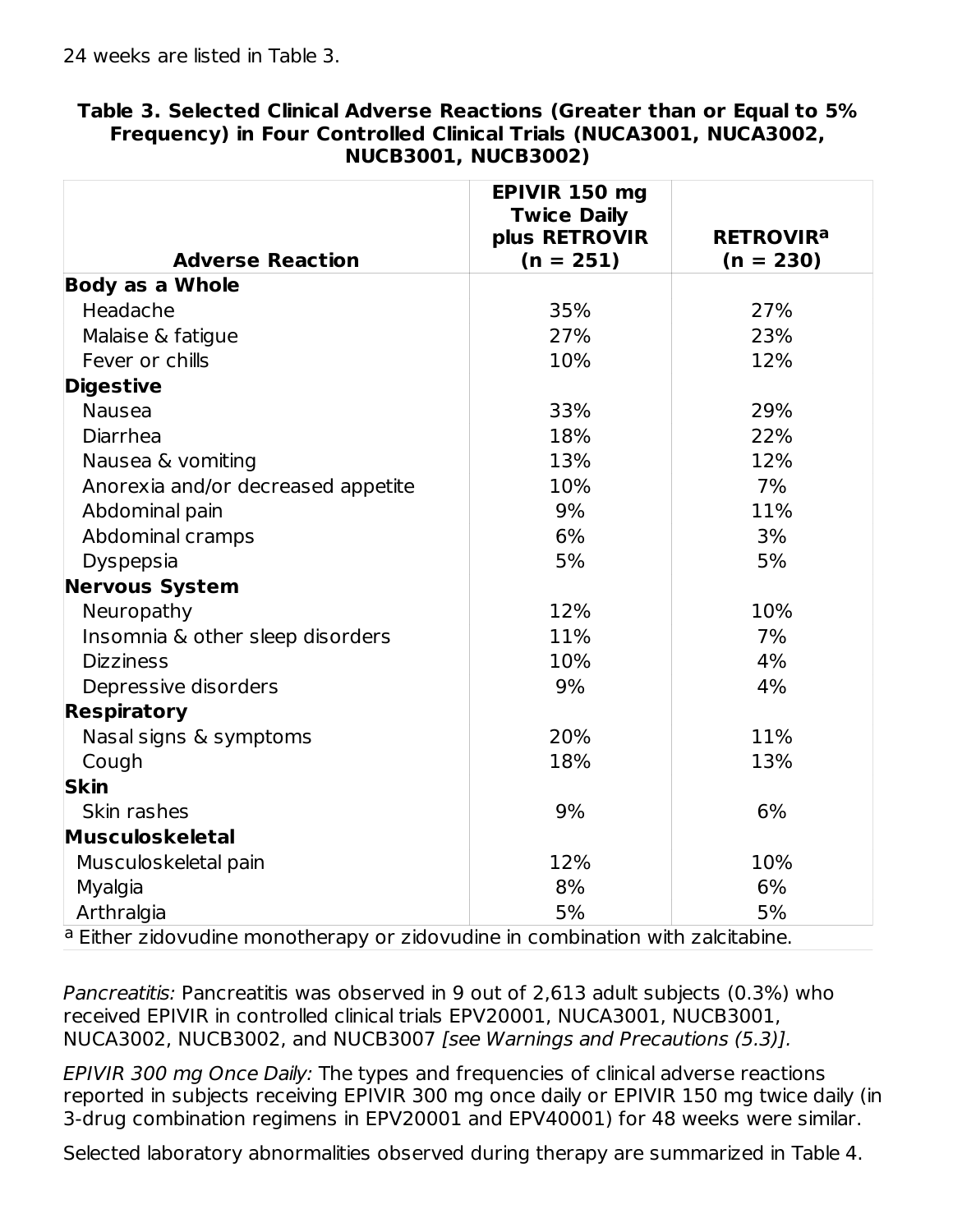#### **Table 4. Frequencies of Selected Grade 3-4 Laboratory Abnormalities in Adults in Four 24-Week Surrogate Endpoint Trials (NUCA3001, NUCA3002, NUCB3001, NUCB3002) and a Clinical Endpoint Trial (NUCB3007)**

|                                                    | <b>24-Week Surrogate Endpoint</b><br><b>Trials<sup>a</sup></b> |                             | <b>Clinical Endpoint</b><br><b>Triala</b>                             |                                                                        |
|----------------------------------------------------|----------------------------------------------------------------|-----------------------------|-----------------------------------------------------------------------|------------------------------------------------------------------------|
| <b>Test</b><br>(Threshold<br>Level)                | <b>EPIVIR</b> plus<br><b>RETROVIR</b>                          | <b>RETROVIR<sup>b</sup></b> | <b>EPIVIR</b><br>plus<br><b>Current</b><br><b>Therapy<sup>c</sup></b> | <b>Placebo</b><br>plus<br><b>Current</b><br><b>Therapy<sup>c</sup></b> |
| Absolute<br>neutrophil count<br>$\sqrt{(550/m^3)}$ | 7.2%                                                           | 5.4%                        | 15%                                                                   | 13%                                                                    |
| Hemoglobin<br>$(<8.0$ g/dL)                        | 2.9%                                                           | 1.8%                        | 2.2%                                                                  | 3.4%                                                                   |
| Platelets<br>$\sim$ (<50,000/mm <sup>3</sup> )     | 0.4%                                                           | 1.3%                        | 2.8%                                                                  | 3.8%                                                                   |
| $ ALT (> 5.0 \times ULN) $                         | 3.7%                                                           | 3.6%                        | 3.8%                                                                  | 1.9%                                                                   |
| AST (>5.0 x<br>ULN)                                | 1.7%                                                           | 1.8%                        | 4.0%                                                                  | 2.1%                                                                   |
| Bilirubin $(>2.5 x)$<br>ULN)                       | 0.8%                                                           | 0.4%                        | <b>ND</b>                                                             | <b>ND</b>                                                              |
| Amylase $(>2.0 x$<br>ULN)                          | 4.2%                                                           | 1.5%                        | 2.2%                                                                  | 1.1%                                                                   |

<sup>a</sup> The median duration on study was 12 months.

<sup>b</sup> Either zidovudine monotherapy or zidovudine in combination with zalcitabine.

<sup>c</sup> Current therapy was either zidovudine, zidovudine plus didanosine, or zidovudine plus zalcitabine.

ULN = Upper limit of normal.

 $ND = Not done.$ 

The frequencies of selected laboratory abnormalities reported in subjects receiving EPIVIR 300 mg once daily or EPIVIR 150 mg twice daily (in 3-drug combination regimens in EPV20001 and EPV40001) were similar.

Clinical Trials Experience in Pediatric Subjects

EPIVIR oral solution has been studied in 638 pediatric subjects aged 3 months to 18 years in 3 clinical trials.

Selected clinical adverse reactions and physical findings with a greater than or equal to 5% frequency during therapy with EPIVIR 4 mg per kg twice daily plus RETROVIR 160 mg per  $m<sup>2</sup>$  3 times daily in therapy-naive (less than or equal to 56 days of antiretroviral therapy) pediatric subjects are listed in Table 5.

## **Table 5. Selected Clinical Adverse Reactions and Physical Findings (Greater than or Equal to 5% Frequency) in Pediatric Subjects in Trial ACTG300**

| <b>EPIVIR plus</b> |  |
|--------------------|--|
| <b>RETROVIR</b>    |  |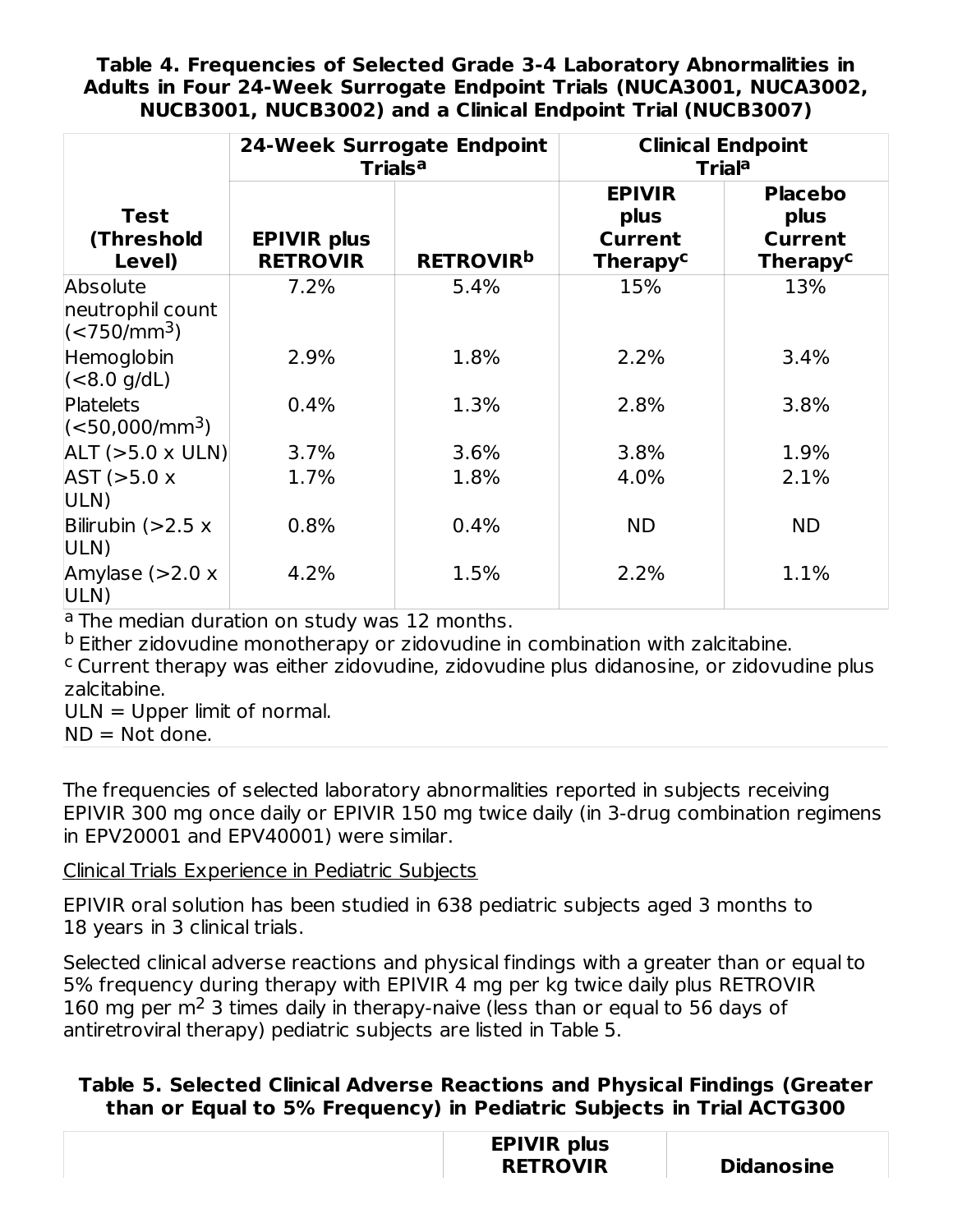| <b>Adverse Reaction</b>                                      | $(n = 236)$ | $(n = 235)$ |  |  |
|--------------------------------------------------------------|-------------|-------------|--|--|
| <b>Body as a Whole</b>                                       |             |             |  |  |
| Fever                                                        | 25%         | 32%         |  |  |
| <b>Digestive</b>                                             |             |             |  |  |
| Hepatomegaly                                                 | 11%         | 11%         |  |  |
| Nausea & vomiting                                            | 8%          | 7%          |  |  |
| <b>Diarrhea</b>                                              | 8%          | 6%          |  |  |
| <b>Stomatitis</b>                                            | 6%          | 12%         |  |  |
| Splenomegaly                                                 | 5%          | 8%          |  |  |
| <b>Respiratory</b>                                           |             |             |  |  |
| Cough                                                        | 15%         | 18%         |  |  |
| Abnormal breath sounds/wheezing                              | 7%          | 9%          |  |  |
| <b>Ear, Nose, and Throat</b>                                 |             |             |  |  |
| Signs or symptoms of ears <sup>a</sup>                       | 7%          | 6%          |  |  |
| Nasal discharge or congestion                                | 8%          | 11%         |  |  |
| <b>Other</b>                                                 |             |             |  |  |
| Skin rashes                                                  | 12%         | 14%         |  |  |
| Lymphadenopathy                                              | 9%          | 11%         |  |  |
| a Includes pain, discharge, erythema, or swelling of an ear. |             |             |  |  |

Pancreatitis: Pancreatitis, which has been fatal in some cases, has been observed in antiretroviral nucleoside‑experienced pediatric subjects receiving EPIVIR alone or in combination with other antiretroviral agents. In an open‑label dose‑escalation trial (NUCA2002), 14 subjects (14%) developed pancreatitis while receiving monotherapy with EPIVIR. Three of these subjects died of complications of pancreatitis. In a second open‑label trial (NUCA2005), 12 subjects (18%) developed pancreatitis. In Trial ACTG300, pancreatitis was not observed in 236 subjects randomized to EPIVIR plus RETROVIR. Pancreatitis was observed in 1 subject in this trial who received open‑label EPIVIR in combination with RETROVIR and ritonavir following discontinuation of didanosine monotherapy [see Warnings and Precautions (5.3)].

Paresthesias and Peripheral Neuropathies: Paresthesias and peripheral neuropathies were reported in 15 subjects (15%) in Trial NUCA2002, 6 subjects (9%) in Trial NUCA2005, and 2 subjects (less than 1%) in Trial ACTG300.

Selected laboratory abnormalities experienced by therapy-naive (less than or equal to 56 days of antiretroviral therapy) pediatric subjects are listed in Table 6.

| Table 6. Frequencies of Selected Grade 3-4 Laboratory Abnormalities in |
|------------------------------------------------------------------------|
| <b>Pediatric Subjects in Trial ACTG300</b>                             |

| Test<br>(Threshold Level)                            | <b>EPIVIR plus</b><br><b>RETROVIR</b> | <b>Didanosine</b> |
|------------------------------------------------------|---------------------------------------|-------------------|
| Absolute neutrophil count $(<$ 400/mm <sup>3</sup> ) | 8%                                    | 3%                |
| Hemoglobin $(< 7.0$ g/dL)                            | 4%                                    | 2%                |
| Platelets $(<$ 50,000/mm <sup>3</sup> )              | 1%                                    | 3%                |
| $ALT (>10 \times ULN)$                               | 1%                                    | 3%                |
| $AST (>10 \times ULN)$                               | 2%                                    | 4%                |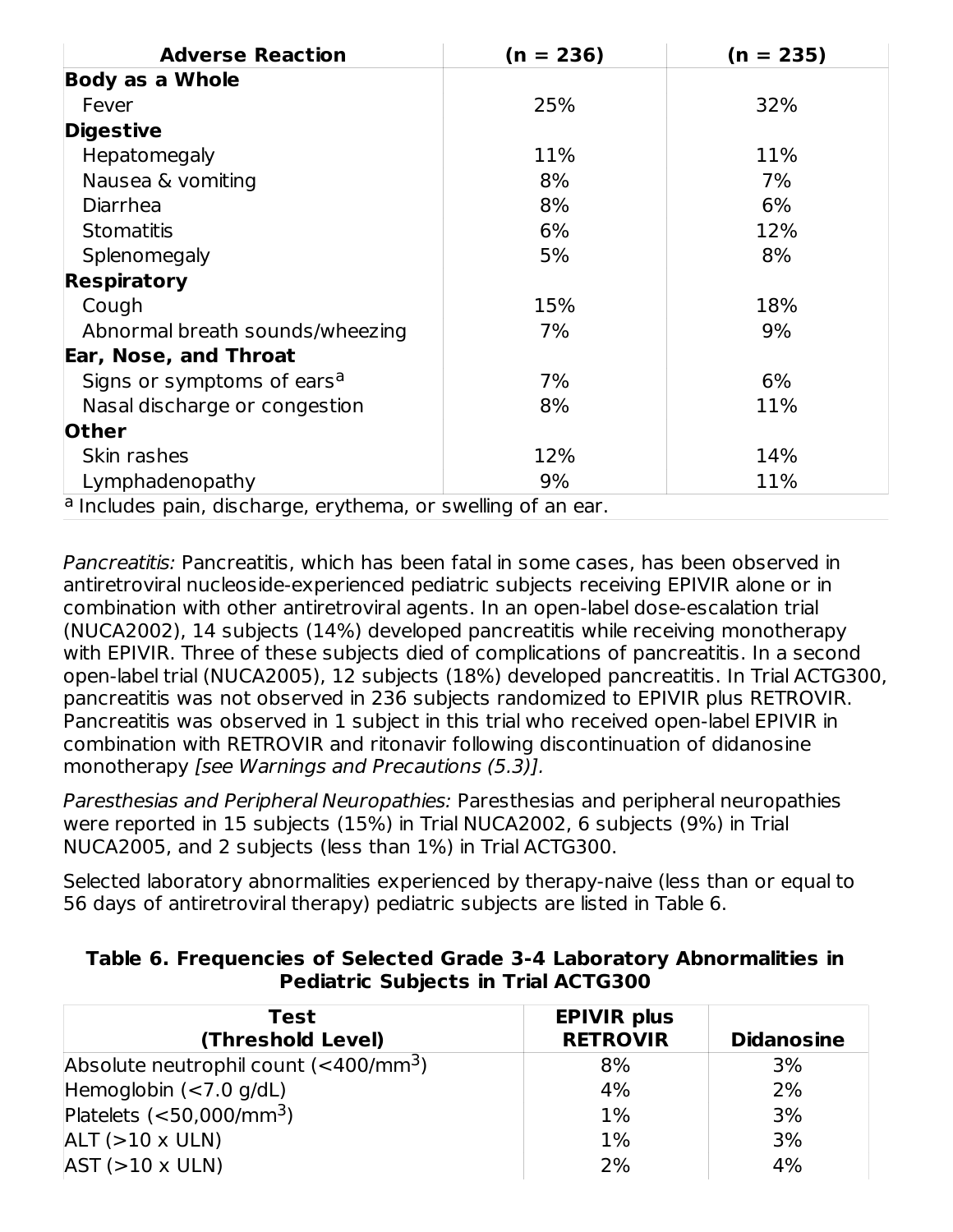| Lipase $(>2.5 \times ULN)$     | 3% | 3% |
|--------------------------------|----|----|
| Total Amylase (>2.5 x ULN)     | 3% | 3% |
| $ULN = Upper$ limit of normal. |    |    |

Pediatric Subjects Once-Daily versus Twice-Daily Dosing (COL105677): The safety of once-daily compared with twice-daily dosing of EPIVIR was assessed in the ARROW trial. Primary safety assessment in the ARROW trial was based on Grade 3 and Grade 4 adverse events. The frequency of Grade 3 and 4 adverse events was similar among subjects randomized to once-daily dosing compared with subjects randomized to twicedaily dosing. One event of Grade 4 hepatitis in the once-daily cohort was considered as uncertain causality by the investigator and all other Grade 3 or 4 adverse events were considered not related by the investigator.

Neonates: Limited short-term safety information is available from 2 small, uncontrolled trials in South Africa in neonates receiving lamivudine with or without zidovudine for the first week of life following maternal treatment starting at Week 38 or 36 of gestation [see Clinical Pharmacology (12.3)]. Selected adverse reactions reported in these neonates included increased liver function tests, anemia, diarrhea, electrolyte disturbances, hypoglycemia, jaundice and hepatomegaly, rash, respiratory infections, and sepsis; 3 neonates died (1 from gastroenteritis with acidosis and convulsions, 1 from traumatic injury, and 1 from unknown causes). Two other nonfatal gastroenteritis or diarrhea cases were reported, including 1 with convulsions; 1 infant had transient renal insufficiency associated with dehydration. The absence of control groups limits assessments of causality, but it should be assumed that perinatally exposed infants may be at risk for adverse reactions comparable to those reported in pediatric and adult HIV-1‑infected patients treated with lamivudine-containing combination regimens. Long-term effects of in utero and infant lamivudine exposure are not known.

## **6.2 Postmarketing Experience**

The following adverse reactions have been identified during post-approval use of EPIVIR. Because these reactions are reported voluntarily from a population of unknown size, it is not always possible to reliably estimate their frequency or establish a causal relationship to drug exposure. These reactions have been chosen for inclusion due to a combination of their seriousness, frequency of reporting, or potential causal connection to lamivudine.

Body as a Whole

Redistribution/accumulation of body fat.

Endocrine and Metabolic

Hyperglycemia.

General

Weakness.

Hemic and Lymphatic

Anemia (including pure red cell aplasia and severe anemias progressing on therapy).

Hepatic and Pancreatic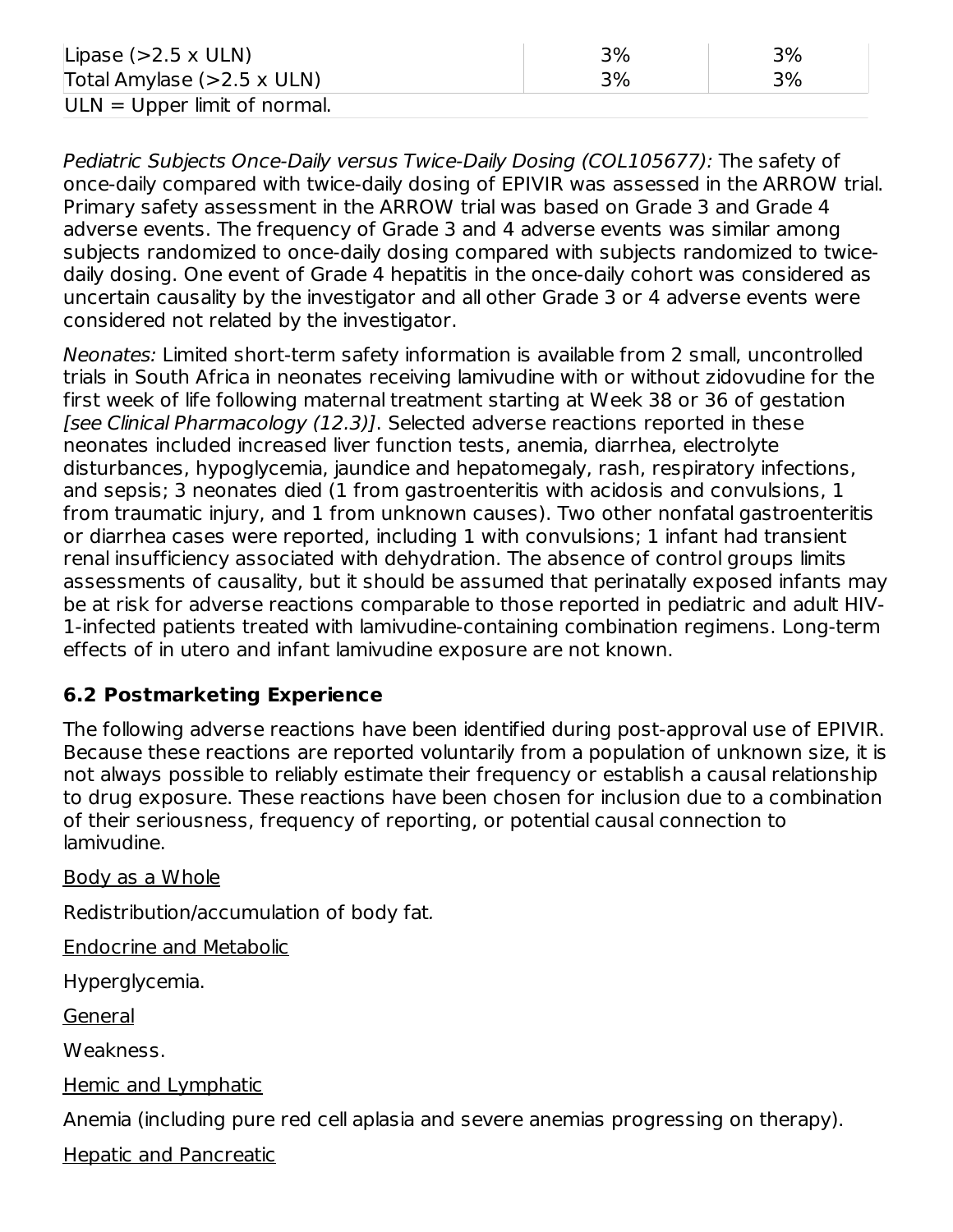Lactic acidosis and hepatic steatosis [see Warnings and Precautions (5.2)], posttreatment exacerbations of hepatitis B [see Warnings and Precautions (5.1)].

Hypersensitivity

Anaphylaxis, urticaria.

Musculoskeletal

Muscle weakness, CPK elevation, rhabdomyolysis.

**Skin** 

Alopecia, pruritus.

## **7 DRUG INTERACTIONS**

## **7.1 Drugs Inhibiting Organic Cation Transporters**

Lamivudine is predominantly eliminated in the urine by active organic cationic secretion. The possibility of interactions with other drugs administered concurrently should be considered, particularly when their main route of elimination is active renal secretion via the organic cationic transport system (e.g., trimethoprim) [see Clinical Pharmacology (12.3)]. No data are available regarding interactions with other drugs that have renal clearance mechanisms similar to that of lamivudine.

## **7.2 Sorbitol**

Coadministration of single doses of lamivudine and sorbitol resulted in a sorbitol dosedependent reduction in lamivudine exposures. When possible, avoid use of sorbitolcontaining medicines with lamivudine [see Warnings and Precautions (5.5), Clinical Pharmacology (12.3)].

## **8 USE IN SPECIFIC POPULATIONS**

## **8.1 Pregnancy**

## Pregnancy Exposure Registry

There is a pregnancy exposure registry that monitors pregnancy outcomes in women exposed to EPIVIR during pregnancy. Healthcare providers are encouraged to register patients by calling the Antiretroviral Pregnancy Registry (APR) at 1-800-258-4263.

## Risk Summary

Available data from the APR show no difference in the overall risk of birth defects for lamivudine compared with the background rate for birth defects of 2.7% in the Metropolitan Atlanta Congenital Defects Program (MACDP) reference population (see Data). The APR uses the MACDP as the U.S. reference population for birth defects in the general population. The MACDP evaluates women and infants from a limited geographic area and does not include outcomes for births that occurred at less than 20 weeks' gestation. The rate of miscarriage is not reported in the APR. The estimated background rate of miscarriage in clinically recognized pregnancies in the U.S. general population is 15% to 20%. The background risk for major birth defects and miscarriage for the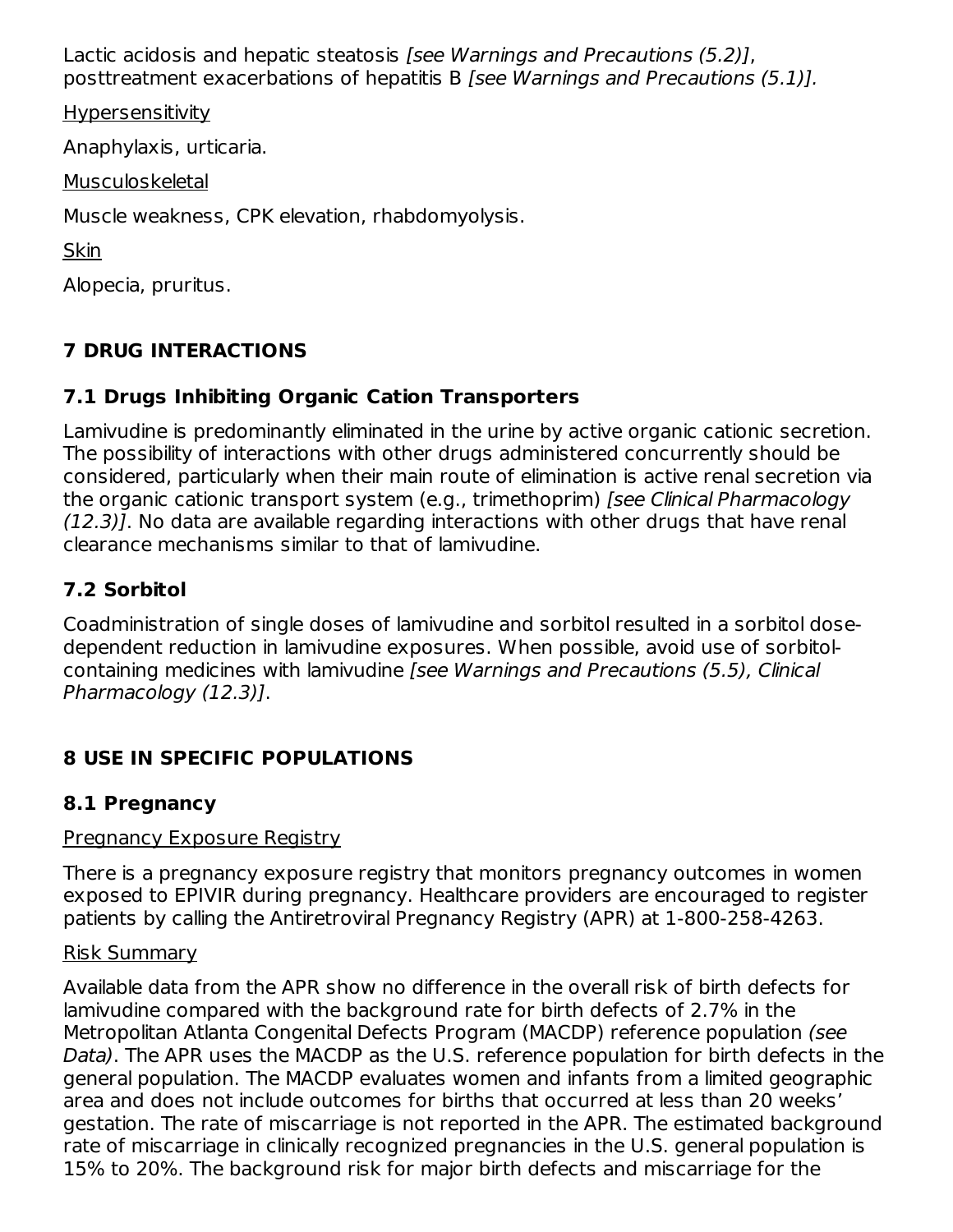indicated population is unknown.

In animal reproduction studies, oral administration of lamivudine to pregnant rabbits during organogenesis resulted in embryolethality at systemic exposure (AUC) similar to the recommended clinical dose; however, no adverse development effects were observed with oral administration of lamivudine to pregnant rats during organogenesis at plasma concentrations (C<sub>max</sub>) 35 times the recommended clinical dose (*see Data*).

## Data

Human Data: Based on prospective reports to the APR of over 11,000 exposures to lamivudine during pregnancy resulting in live births (including over 4,500 exposed in the first trimester), there was no difference between the overall risk of birth defects for lamivudine compared with the background birth defect rate of 2.7% in the U.S. reference population of the MACDP. The prevalence of defects in live births was 3.1% (95% CI: 2.6% to 3.6%) following first trimester exposure to lamivudine-containing regimens and 2.8% (95% CI: 2.5% to 3.3%) following second/third trimester exposure to lamivudine-containing regimens.

Lamivudine pharmacokinetics were studied in pregnant women during 2 clinical trials conducted in South Africa. The trials assessed pharmacokinetics in 16 women at 36 weeks' gestation using 150 mg lamivudine twice daily with zidovudine, 10 women at 38 weeks' gestation using 150 mg lamivudine twice daily with zidovudine, and 10 women at 38 weeks' gestation using lamivudine 300 mg twice daily without other antiretrovirals. These trials were not designed or powered to provide efficacy information. Lamivudine concentrations were generally similar in maternal, neonatal, and umbilical cord serum samples. In a subset of subjects, amniotic fluid specimens were collected following natural rupture of membranes and confirmed that lamivudine crosses the placenta in humans. Based on limited data at delivery, median (range) amniotic fluid concentrations of lamivudine were 3.9 (1.2 to 12.8)–fold greater compared with paired maternal serum concentration ( $n = 8$ ).

Animal Data: Lamivudine was administered orally to pregnant rats (at 90, 600, and 4,000 mg per kg per day) and rabbits (at 90, 300, and 1,000 mg per kg per day and at 15, 40, and 90 mg per kg per day) during organogenesis (on Gestation Days 7 through 16 [rat] and 8 through 20 [rabbit]). No evidence of fetal malformations due to lamivudine was observed in rats and rabbits at doses producing plasma concentrations ( $\mathsf{C}_{\mathsf{max}}$ ) approximately 35 times higher than human exposure at the recommended daily dose. Evidence of early embryolethality was seen in the rabbit at system exposures (AUC) similar to those observed in humans, but there was no indication of this effect in the rat at plasma concentrations (C $_{\sf max}$ ) 35 times higher than human exposure at the recommended daily dose. Studies in pregnant rats showed that lamivudine is transferred to the fetus through the placenta. In the fertility/pre-and postnatal development study in rats, lamivudine was administered orally at doses of 180, 900, and 4,000 mg per kg per day (from prior to mating through postnatal Day 20). In the study, development of the offspring, including fertility and reproductive performance, was not affected by maternal administration of lamivudine.

## **8.2 Lactation**

#### Risk Summary

The Centers for Disease Control and Prevention recommends that HIV-1‑infected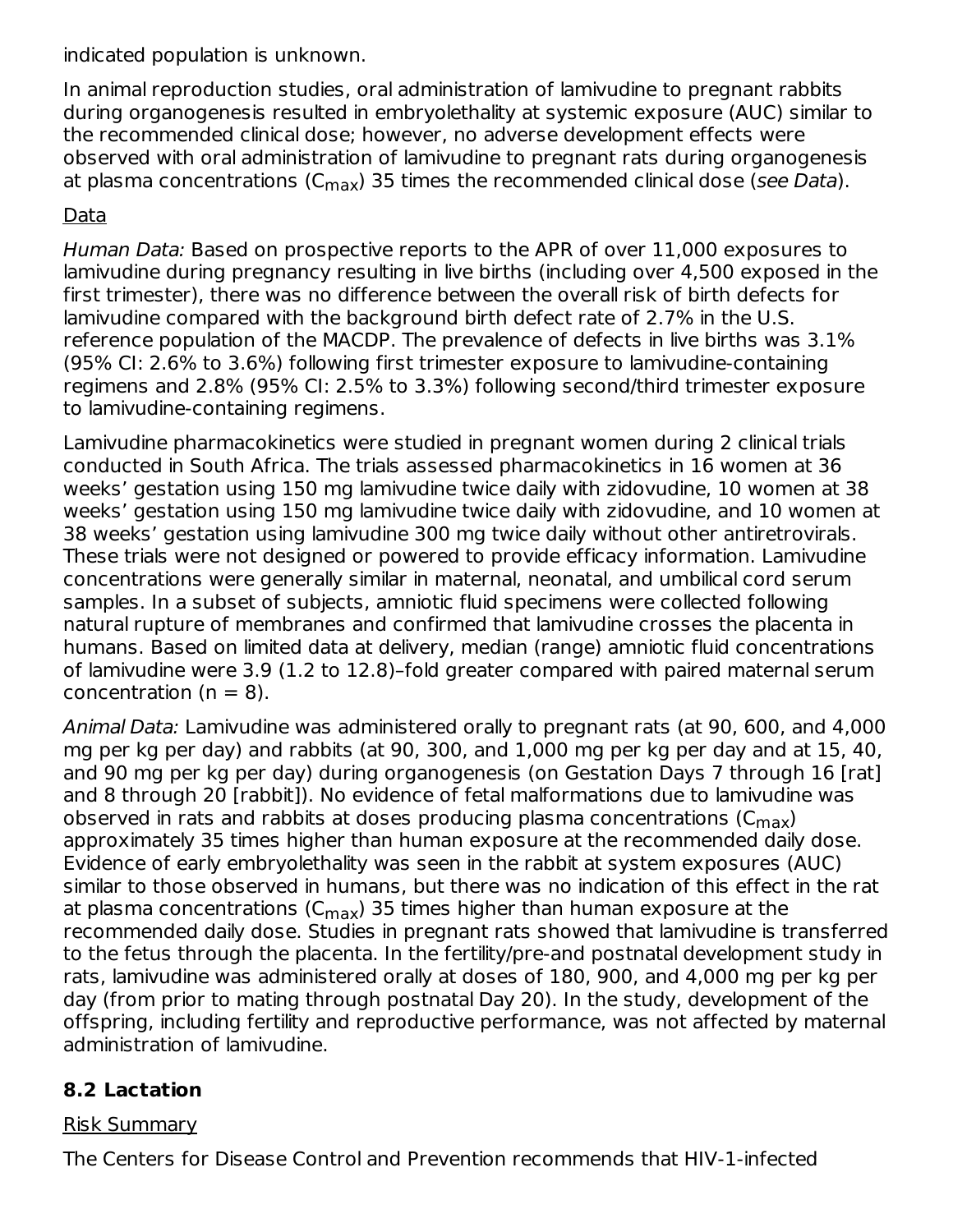mothers in the United States not breastfeed their infants to avoid risking postnatal transmission of HIV-1 infection. Lamivudine is present in human milk. There is no information on the effects of lamivudine on the breastfed infant or the effects of the drugs on milk production. Because of the potential for (1) HIV-1 transmission (in HIVnegative infants), (2) developing viral resistance (in HIV-positive infants), and (3) adverse reactions in a breastfed infant, instruct mothers not to breastfeed if they are receiving EPIVIR.

## **8.4 Pediatric Use**

The safety and effectiveness of EPIVIR in combination with other antiretroviral agents have been established in pediatric patients aged 3 months and older. EPIVIR scored tablet is the preferred formulation for HIV-1‑infected pediatric patients who weigh at least 14 kg and for whom a solid dosage form is appropriate because pediatric subjects who received EPIVIR oral solution had lower rates of virologic suppression, lower plasma lamivudine exposure, and developed viral resistance more frequently than those receiving EPIVIR tablets in the ARROW trial [see Dosage and Administration (2.2), Warnings and Precautions (5.5), Adverse Reactions (6.1), Clinical Pharmacology (12.3), Clinical Studies (14.2)].

## **8.5 Geriatric Use**

Clinical trials of EPIVIR did not include sufficient numbers of subjects aged 65 and over to determine whether they respond differently from younger subjects. In general, caution should be exercised in the administration of EPIVIR in elderly patients reflecting the greater frequency of decreased hepatic, renal, or cardiac function, and of concomitant disease or other drug therapy [see Dosage and Administration (2.3), Clinical Pharmacology (12.3)].

## **8.6 Patients with Impaired Renal Function**

Reduction of the dosage of EPIVIR is recommended for patients with impaired renal function [see Dosage and Administration (2.3), Clinical Pharmacology (12.3)].

## **10 OVERDOSAGE**

There is no known specific treatment for overdose with EPIVIR. If overdose occurs, the patient should be monitored and standard supportive treatment applied as required. Because a negligible amount of lamivudine was removed via (4-hour) hemodialysis, continuous ambulatory peritoneal dialysis, and automated peritoneal dialysis, it is not known if continuous hemodialysis would provide clinical benefit in a lamivudine overdose event.

## **11 DESCRIPTION**

EPIVIR (also known as 3TC) is a brand name for lamivudine, a synthetic nucleoside analogue with activity against HIV-1 and HBV. The chemical name of lamivudine is (2R,cis)-4-amino-1-(2-hydroxymethyl-1,3-oxathiolan-5-yl)-(1H)-pyrimidin-2-one. Lamivudine is the (-)enantiomer of a dideoxy analogue of cytidine. Lamivudine has also been referred to as (-)2′,3′-dideoxy, 3′-thiacytidine. It has a molecular formula of C H N O S and a molecular weight of 229.3 g per molecular weight of 229.3 g per molecular weight of 229.3 g pe<br>The following structural weight of 229.3 g per molecular weight of 229.3 g per molecular weight of 239.3 g per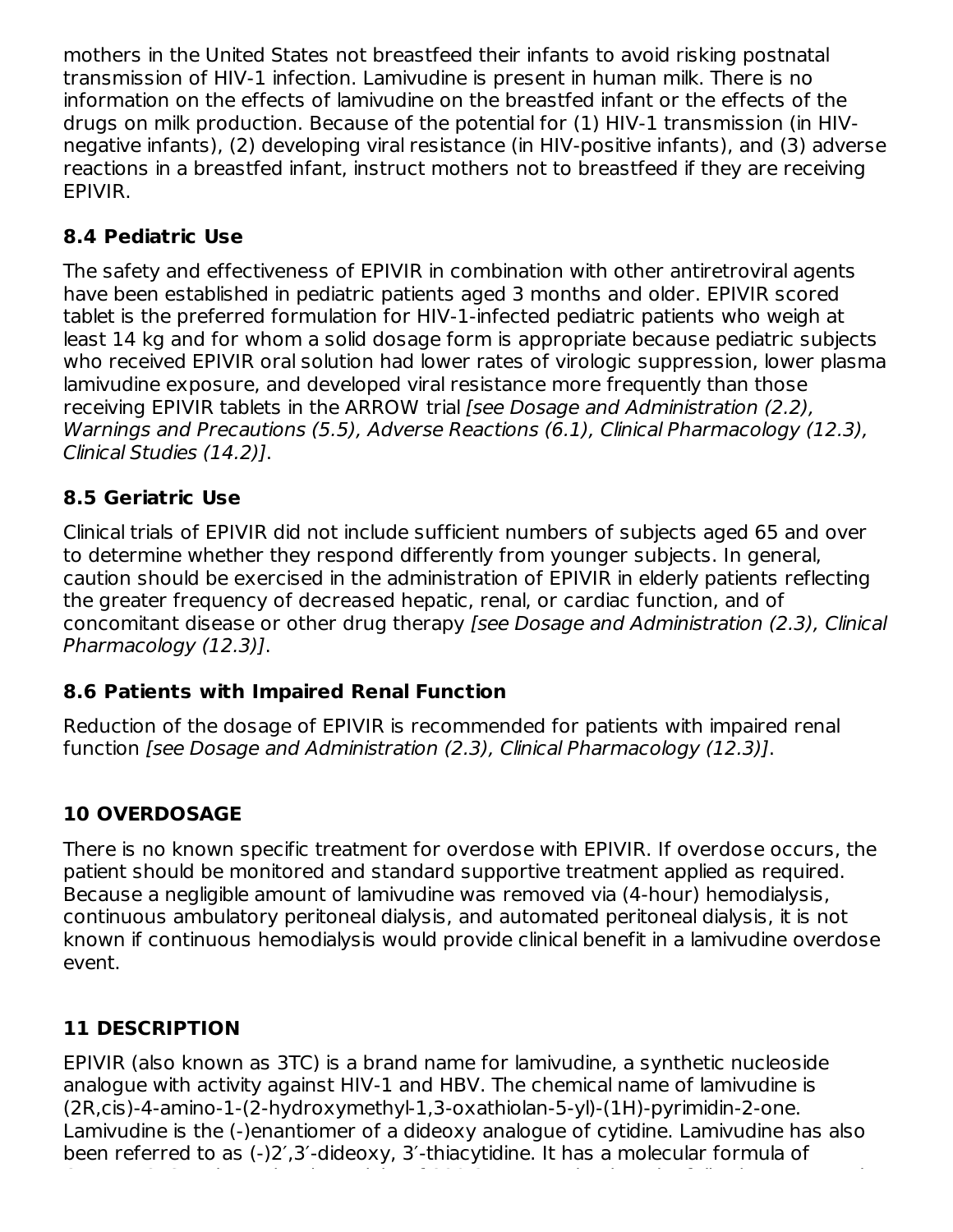$\mathsf{C}_8\mathsf{H}_{11}\mathsf{N}_3\mathsf{O}_3$ S and a molecular weight of 229.3 g per mol. It has the following structural formula:



Lamivudine is a white to off-white crystalline solid with a solubility of approximately 70 mg per mL in water at 20°C.

EPIVIR tablets are for oral administration. Each scored 150-mg film-coated tablet contains 150 mg of lamivudine and the inactive ingredients hypromellose, magnesium stearate, microcrystalline cellulose, polyethylene glycol, polysorbate 80, sodium starch glycolate, and titanium dioxide.

Each 300-mg film-coated tablet contains 300 mg of lamivudine and the inactive ingredients black iron oxide, hypromellose, magnesium stearate, microcrystalline cellulose, polyethylene glycol, polysorbate 80, sodium starch glycolate, and titanium dioxide.

EPIVIR oral solution is for oral administration. One milliliter (1 mL) of EPIVIR oral solution contains 10 mg of lamivudine (10 mg per mL) in an aqueous solution and the inactive ingredients artificial strawberry and banana flavors, citric acid (anhydrous), methylparaben, propylene glycol, propylparaben, sodium citrate (dihydrate), and sucrose (200 mg).

## **12 CLINICAL PHARMACOLOGY**

## **12.1 Mechanism of Action**

Lamivudine is an antiretroviral agent [see Microbiology (12.4)].

## **12.3 Pharmacokinetics**

#### Pharmacokinetics in Adults

The pharmacokinetic properties of lamivudine have been studied in asymptomatic, HIV-1‑infected adult subjects after administration of single intravenous (IV) doses ranging from 0.25 to 8 mg per kg, as well as single and multiple (twice-daily regimen) oral doses ranging from 0.25 to 10 mg per kg.

The pharmacokinetic properties of lamivudine have also been studied as single and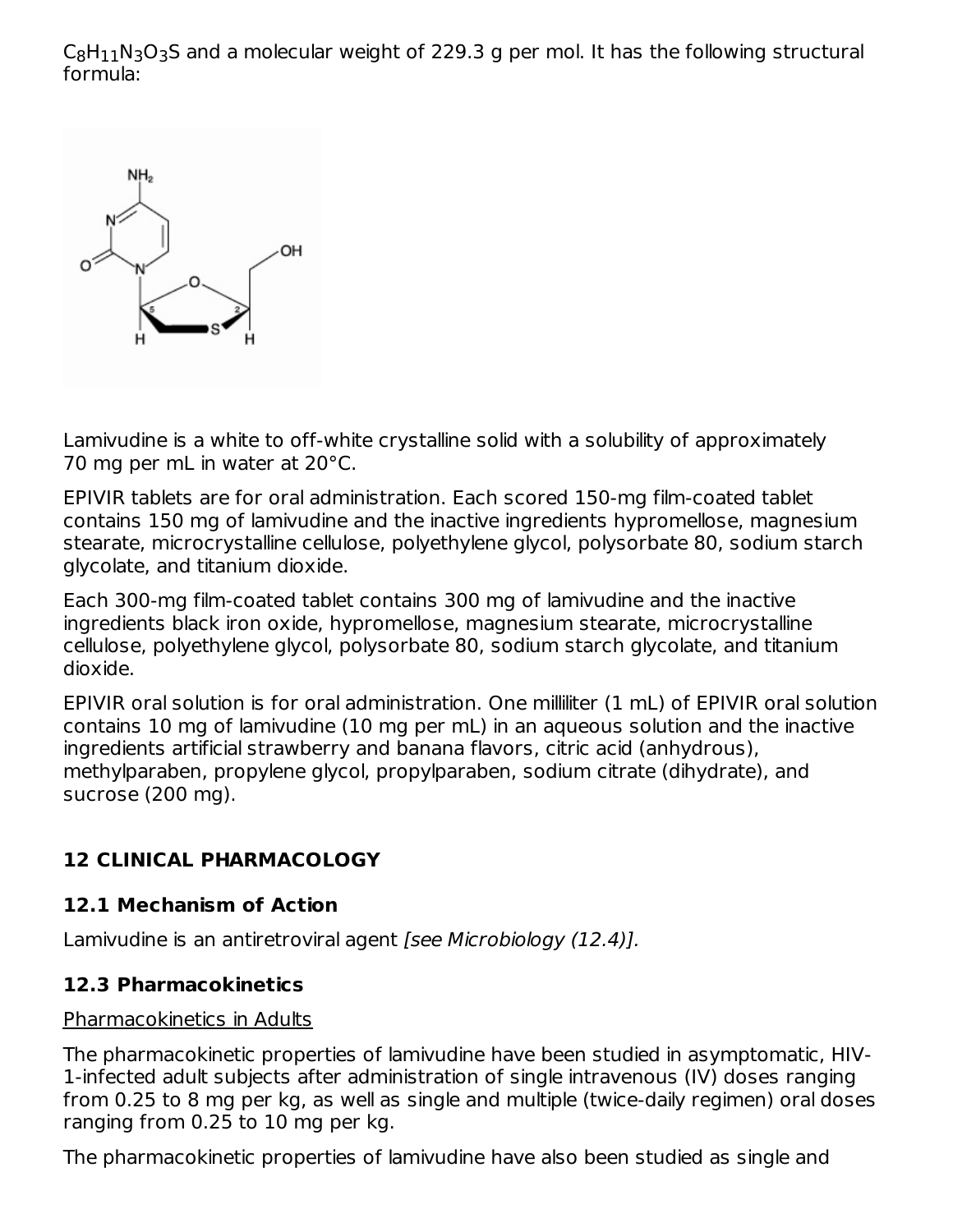multiple oral doses ranging from 5 mg to 600 mg per day administered to HBV-infected subjects.

The steady-state pharmacokinetic properties of the EPIVIR 300-mg tablet once daily for 7 days compared with the EPIVIR 150-mg tablet twice daily for 7 days were assessed in a crossover trial in 60 healthy subjects. EPIVIR 300 mg once daily resulted in lamivudine exposures that were similar to EPIVIR 150 mg twice daily with respect to plasma AUC<sub>24,ss</sub>; however, C<sub>max,ss</sub> was 66% higher and the trough value was 53% lower compared with the 150-mg twice-daily regimen. Intracellular lamivudine triphosphate exposures in peripheral blood mononuclear cells were also similar with respect to AUC<sub>24,ss</sub> and C<sub>max24,ss</sub>; however, trough values were lower compared with the 150-mg twice-daily regimen. Inter-subject variability was greater for intracellular lamivudine triphosphate concentrations versus lamivudine plasma trough concentrations.

The pharmacokinetics of lamivudine was evaluated in 12 adult HIV-1‑infected subjects dosed with lamivudine 150 mg twice daily in combination with other antiretroviral agents. The geometric mean (95% CI) for AUC $_{(0\text{-}12)}$  was 5.53 (4.58, 6.67) mcg.h per mL and for C<sub>max</sub> was 1.40 (1.17, 1.69) mcg per mL.

Absorption and Bioavailability: Absolute bioavailability in 12 adult subjects was 86%  $\pm$  16% (mean  $\pm$  SD) for the 150-mg tablet and 87%  $\pm$  13% for the oral solution. After oral administration of 2 mg per kg twice a day to 9 adults with HIV-1, the peak serum lamivudine concentration (C<sub>max</sub>) was  $1.5\pm 0.5$  mcg per mL (mean  $\pm$  SD). The area under the plasma concentration versus time curve (AUC) and C<sub>max</sub> increased in proportion to oral dose over the range from 0.25 to 10 mg per kg.

The accumulation ratio of lamivudine in HIV-1-positive asymptomatic adults with normal renal function was 1.50 following 15 days of oral administration of 2 mg per kg twice daily.

Effects of Food on Oral Absorption: EPIVIR tablets and oral solution may be administered with or without food. An investigational 25-mg dosage form of lamivudine was administered orally to 12 asymptomatic, HIV-1‑infected subjects on 2 occasions, once in the fasted state and once with food (1,099 kcal; 75 grams fat, 34 grams protein, 72 grams carbohydrate). Absorption of lamivudine was slower in the fed state (T $_{\sf max}$ : 3.2  $\pm$  1.3 hours) compared with the fasted state (T $_{\sf max:}$  0.9  $\pm$  0.3 hours); C $_{\sf max}$  in the fed state was 40%  $\pm$  23% (mean  $\pm$  SD) lower than in the fasted state. There was no significant difference in systemic exposure (AUC∞) in the fed and fasted states.

Distribution: The apparent volume of distribution after IV administration of lamivudine to 20 subjects was  $1.3 \pm 0.4$  L per kg, suggesting that lamivudine distributes into extravascular spaces. Volume of distribution was independent of dose and did not correlate with body weight.

Binding of lamivudine to human plasma proteins is less than 36%. In vitro studies showed that over the concentration range of 0.1 to 100 mcg per mL, the amount of lamivudine associated with erythrocytes ranged from 53% to 57% and was independent of concentration.

Metabolism: Metabolism of lamivudine is a minor route of elimination. In humans, the only known metabolite of lamivudine is the trans-sulfoxide metabolite (approximately 5% of an oral dose after 12 hours). Serum concentrations of this metabolite have not been determined. Lamivudine is not significantly metabolized by cytochrome P450 enzymes.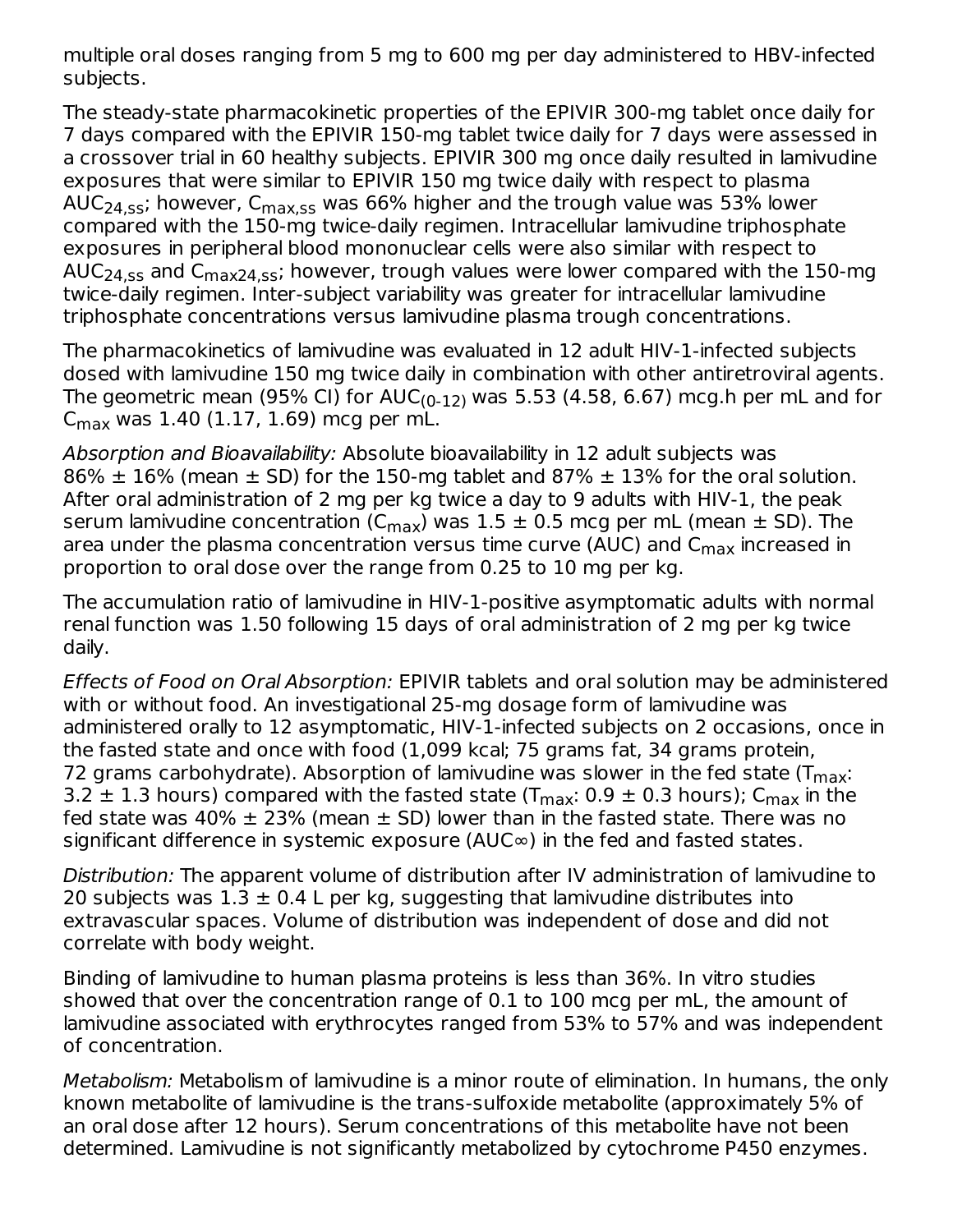Elimination: The majority of lamivudine is eliminated unchanged in urine by active organic cationic secretion. In 9 healthy subjects given a single 300-mg oral dose of lamivudine, renal clearance was  $199.7 \pm 56.9$  mL per min (mean  $\pm$  SD). In 20 HIV-1-infected subjects given a single IV dose, renal clearance was  $280.4 \pm 75.2$  mL per min (mean  $\pm$  SD), representing 71%  $\pm$  16% (mean  $\pm$  SD) of total clearance of lamivudine.

In most single-dose trials in HIV-1-infected subjects, HBV-infected subjects, or healthy subjects with serum sampling for 24 hours after dosing, the observed mean elimination half-life (t<sup>1</sup>/<sub>2</sub>) ranged from 5 to 7 hours. In HIV-1-infected subjects, total clearance was 398.5  $\pm$  69.1 mL per min (mean  $\pm$  SD). Oral clearance and elimination half-life were independent of dose and body weight over an oral dosing range of 0.25 to 10 mg per kg.

#### Specific Populations

Patients with Renal Impairment: The pharmacokinetic properties of lamivudine have been determined in a small group of HIV-1‑infected adults with impaired renal function (Table 7).

| Table 7. Pharmacokinetic Parameters (Mean $\pm$ SD) after a Single 300-mg Oral |
|--------------------------------------------------------------------------------|
| Dose of Lamivudine in 3 Groups of Adults with Varying Degrees of Renal         |
| <b>Function</b>                                                                |

| <b>Creatinine Clearance Criterion</b><br>(Number of Subjects) |                           |                           |                            |
|---------------------------------------------------------------|---------------------------|---------------------------|----------------------------|
| <b>Parameter</b>                                              | $>60$ mL/min<br>$(n = 6)$ | 10-30 mL/min<br>$(n = 4)$ | $<$ 10 mL/min<br>$(n = 6)$ |
| Creatinine clearance<br>$\vert$ (mL/min)                      | $111 \pm 14$              | $28 \pm 8$                | $6 \pm 2$                  |
| $C_{\text{max}}$ (mcg/mL)                                     | $2.6 \pm 0.5$             | $3.6 \pm 0.8$             | $5.8 \pm 1.2$              |
| $AUC^{\infty}$ (mcg • h/mL)                                   | $11.0 \pm 1.7$            | $48.0 \pm 19$             | $157 \pm 74$               |
| $CVF$ (mL/min)                                                | $464 \pm 76$              | $114 \pm 34$              | $36 \pm 11$                |

 ${\mathsf T}_{\mathsf{max}}$  was not significantly affected by renal function. Based on these observations, it is recommended that the dosage of lamivudine be modified in patients with renal impairment [see Dosage and Administration (2.3)].

Based on a trial in otherwise healthy subjects with impaired renal function, hemodialysis increased lamivudine clearance from a mean of 64 to 88 mL per min; however, the length of time of hemodialysis (4 hours) was insufficient to significantly alter mean lamivudine exposure after a single-dose administration. Continuous ambulatory peritoneal dialysis and automated peritoneal dialysis have negligible effects on lamivudine clearance. Therefore, it is recommended, following correction of dose for creatinine clearance, that no additional dose modification be made after routine hemodialysis or peritoneal dialysis.

The effects of renal impairment on lamivudine pharmacokinetics in pediatric patients are not known.

Patients with Hepatic Impairment: The pharmacokinetic properties of lamivudine have been determined in adults with impaired hepatic function. Pharmacokinetic parameters were not altered by diminishing hepatic function. Safety and efficacy of lamivudine have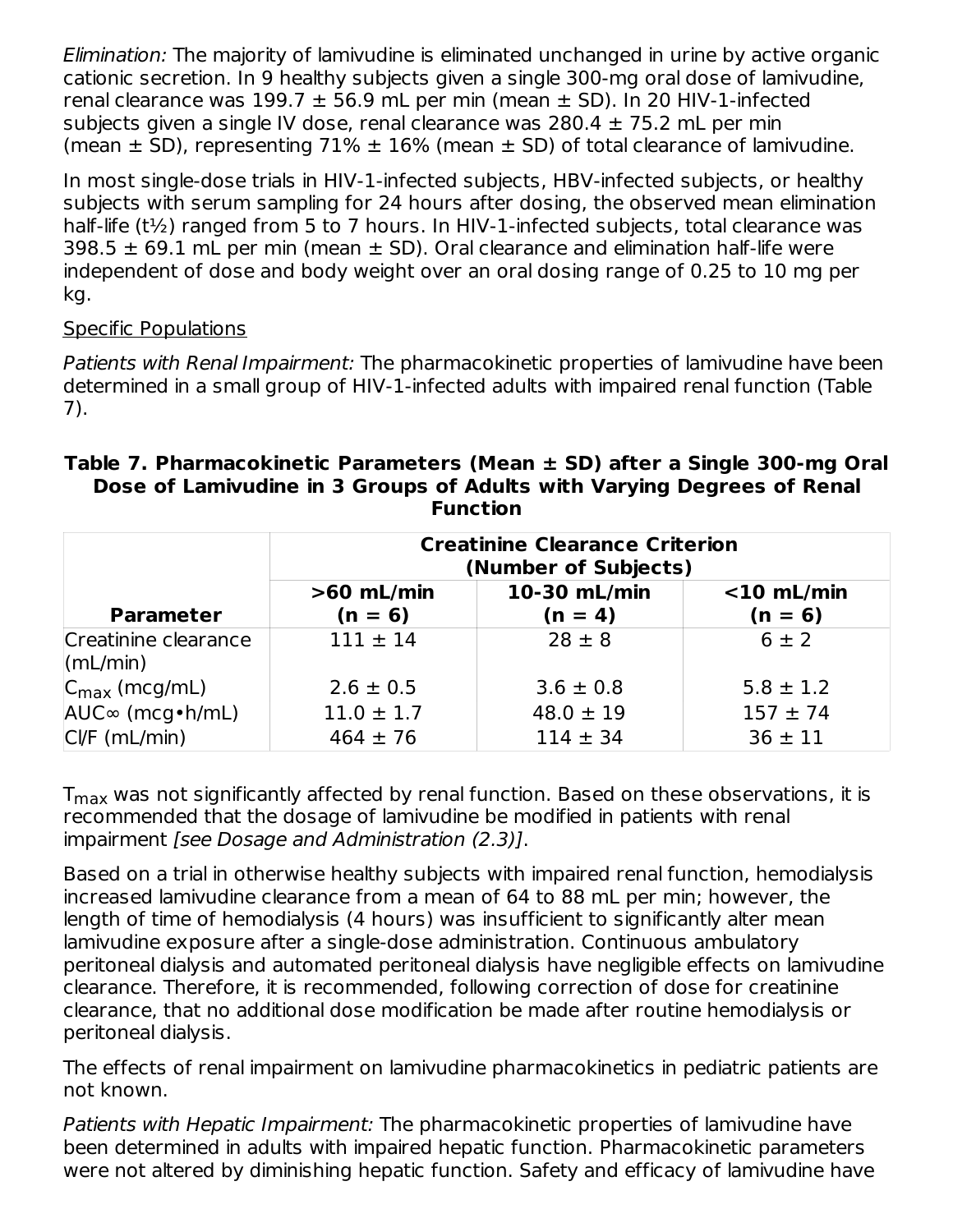not been established in the presence of decompensated liver disease.

Pregnant Women: Lamivudine pharmacokinetics were studied in 36 pregnant women during 2 clinical trials conducted in South Africa. Lamivudine pharmacokinetics in pregnant women were similar to those seen in non-pregnant adults and in postpartum women. Lamivudine concentrations were generally similar in maternal, neonatal, and umbilical cord serum samples.

Pediatric Patients: The pharmacokinetics of lamivudine have been studied after either single or repeat doses of EPIVIR in 210 pediatric subjects. Pediatric subjects receiving lamivudine oral solution (dosed at approximately 8 mg per kg per day) achieved approximately 25% lower plasma concentrations of lamivudine compared with HIV-1‑infected adults. Pediatric subjects receiving lamivudine oral tablets achieved plasma concentrations comparable to or slightly higher than those observed in adults. The absolute bioavailability of both EPIVIR tablets and oral solution are lower in children than adults. The relative bioavailability of EPIVIR oral solution is approximately 40% lower than tablets containing lamivudine in pediatric subjects despite no difference in adults. Lower lamivudine exposures in pediatric patients receiving EPIVIR oral solution is likely due to the interaction between lamivudine and concomitant solutions containing sorbitol (such as ZIAGEN). Modeling of pharmacokinetic data suggests increasing the dosage of EPIVIR oral solution to 5 mg per kg taken orally twice daily or 10 mg per kg taken orally once daily (up to a maximum of 300 mg daily) is needed to achieve sufficient concentrations of lamivudine [see Dosage and Administration (2.2)]. There are no clinical data in HIV-1‑infected pediatric patients coadministered with sorbitol-containing medicines at this dose.

The pharmacokinetics of lamivudine dosed once daily in HIV-1‑infected pediatric subjects aged 3 months through 12 years was evaluated in 3 trials (PENTA-15  $[n = 17]$ , PENTA 13  $[n = 19]$ , and ARROW PK  $[n = 35]$ ). All 3 trials were 2-period, crossover, open-label pharmacokinetic trials of twice- versus once-daily dosing of abacavir and lamivudine. These 3 trials demonstrated that once-daily dosing provides similar AUC $_{\rm 0\text{-}24}$  to twicedaily dosing of lamivudine at the same total daily dose when comparing the dosing regimens within the same formulation (i.e., either the oral solution or the tablet formulation). The mean C<sub>max</sub> was approximately 80% to 90% higher with lamivudine once-daily dosing compared with twice-daily dosing.

|                                                |              |                                                                                           |                   | <b>Trial</b><br>(Number of Subjects)          |                                |                                                                                   |  |
|------------------------------------------------|--------------|-------------------------------------------------------------------------------------------|-------------------|-----------------------------------------------|--------------------------------|-----------------------------------------------------------------------------------|--|
|                                                |              | <b>ARROW PK</b><br>$(n = 35)$                                                             |                   | <b>PENTA-13</b><br>(n = 19)                   | <b>PENTA-15</b><br>$(n = 17)a$ |                                                                                   |  |
| <b>Age Range</b>                               |              | 3-12 years                                                                                |                   | 2-12 years                                    | 3-36 months                    |                                                                                   |  |
| Formulation                                    |              | <b>Tablet</b>                                                                             |                   | Solution <sup>b</sup> and Tablet <sup>c</sup> |                                | <b>Solution</b> b                                                                 |  |
|                                                | Once         | <b>Twice</b>                                                                              | <b>Once Daily</b> | <b>Twice</b>                                  | <b>Once Daily</b>              | <b>Twice</b>                                                                      |  |
| <b>Parameter</b>                               | <b>Daily</b> | <b>Daily</b>                                                                              |                   | <b>Daily</b>                                  |                                | <b>Daily</b>                                                                      |  |
| $C_{\text{max}}$                               | 3.17         | 1.80                                                                                      | 2.09              | 1.11                                          | 1.87                           | 1.05                                                                              |  |
| $\lvert(mcg/mL)\rvert$                         |              | $(2.76, 3.64)$ $(1.59, 2.04)$ $(1.80, 2.42)$ $(0.96, 1.29)$ $(1.65, 2.13)$ $(0.88, 1.26)$ |                   |                                               |                                |                                                                                   |  |
| $AUC_{(0-24)}$                                 | 13.0         | 12.0                                                                                      | 9.80              | 8.88                                          | 8.66                           | 9.48                                                                              |  |
| $\langle \text{mcg} \cdot \text{h/mL} \rangle$ |              |                                                                                           |                   |                                               |                                | $ (11.4, 14.9) (10.7, 13.4) (8.64, 11.1) (7.67, 10.3) (7.46, 10.1) (7.89, 11.4) $ |  |

**Table 8. Pharmacokinetic Parameters (Geometric Mean [95% CI]) after Repeat Dosing of Lamivudine in 3 Pediatric Trials**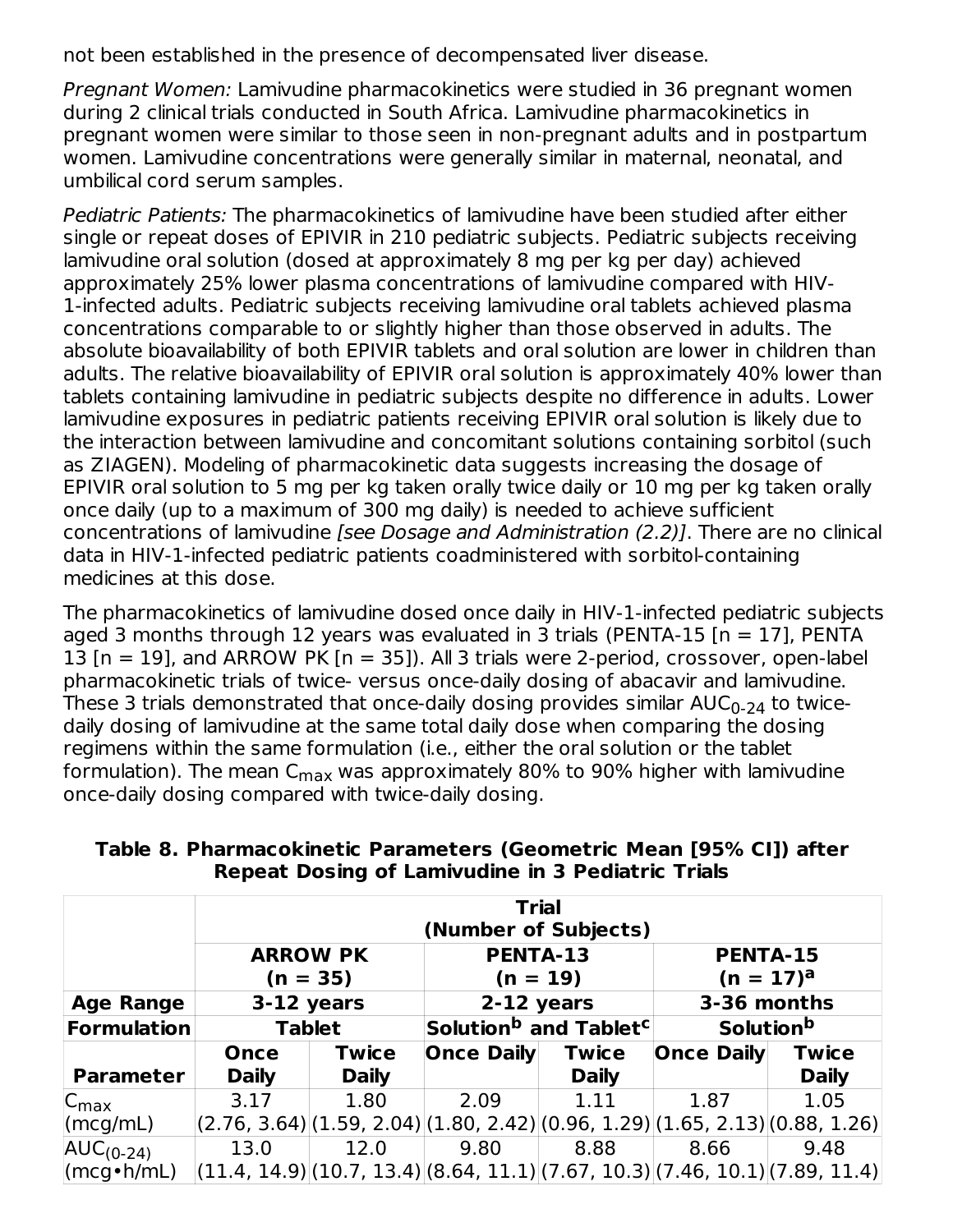- $n = 16$  for PENTA-15  $C_{\text{max}}$ . a
- Solution was dosed at 8 mg per kg per day. b
- Five subjects in PENTA-13 received lamivudine tablets. c

Distribution of lamivudine into cerebrospinal fluid (CSF) was assessed in 38 pediatric subjects after multiple oral dosing with lamivudine. CSF samples were collected between 2 and 4 hours postdose. At the dose of 8 mg per kg per day, CSF lamivudine concentrations in 8 subjects ranged from 5.6% to 30.9% (mean  $\pm$  SD of 14.2%  $\pm$  7.9%) of the concentration in a simultaneous serum sample, with CSF lamivudine concentrations ranging from 0.04 to 0.3 mcg per mL.

Limited, uncontrolled pharmacokinetic and safety data are available from administration of lamivudine (and zidovudine) to 36 infants aged up to 1 week in 2 trials in South Africa. In these trials, lamivudine clearance was substantially reduced in 1-week-old neonates relative to pediatric subjects (aged over 3 months) studied previously. There is insufficient information to establish the time course of changes in clearance between the immediate neonatal period and the age-ranges over 3 months old [see Adverse Reactions (6.1)].

Geriatric Patients: The pharmacokinetics of lamivudine after administration of EPIVIR to subjects over 65 years have not been studied *[see Use in Specific Populations (8.5)]*.

Male and Female Patients: There are no significant or clinically relevant gender differences in lamivudine pharmacokinetics.

Racial Groups: There are no significant or clinically relevant racial differences in lamivudine pharmacokinetics.

## Drug Interaction Studies

Effect of Lamivudine on the Pharmacokinetics of Other Agents: Based on in vitro study results, lamivudine at therapeutic drug exposures is not expected to affect the pharmacokinetics of drugs that are substrates of the following transporters: organic anion transporter polypeptide 1B1/3 (OATP1B1/3), breast cancer resistance protein (BCRP), P-glycoprotein (P-gp), multidrug and toxin extrusion protein 1 (MATE)1, MATE2- K, organic cation transporter 1 (OCT)1, OCT2, or OCT3.

Effect of Other Agents on the Pharmacokinetics of Lamivudine: Lamivudine is a substrate of MATE1, MATE2-K, and OCT2 in vitro. Trimethoprim (an inhibitor of these drug transporters) has been shown to increase lamivudine plasma concentrations. This interaction is not considered clinically significant as no dose adjustment of lamivudine is needed.

Lamivudine is a substrate of P-gp and BCRP; however, considering its absolute bioavailability (87%), it is unlikely that these transporters play a significant role in the absorption of lamivudine. Therefore, coadministration of drugs that are inhibitors of these efflux transporters is unlikely to affect the disposition and elimination of lamivudine.

Interferon Alfa: There was no significant pharmacokinetic interaction between lamivudine and interferon alfa in a trial of 19 healthy male subjects.

Ribavirin: In vitro data indicate ribavirin reduces phosphorylation of lamivudine, stavudine, and zidovudine. However, no pharmacokinetic (e.g., plasma concentrations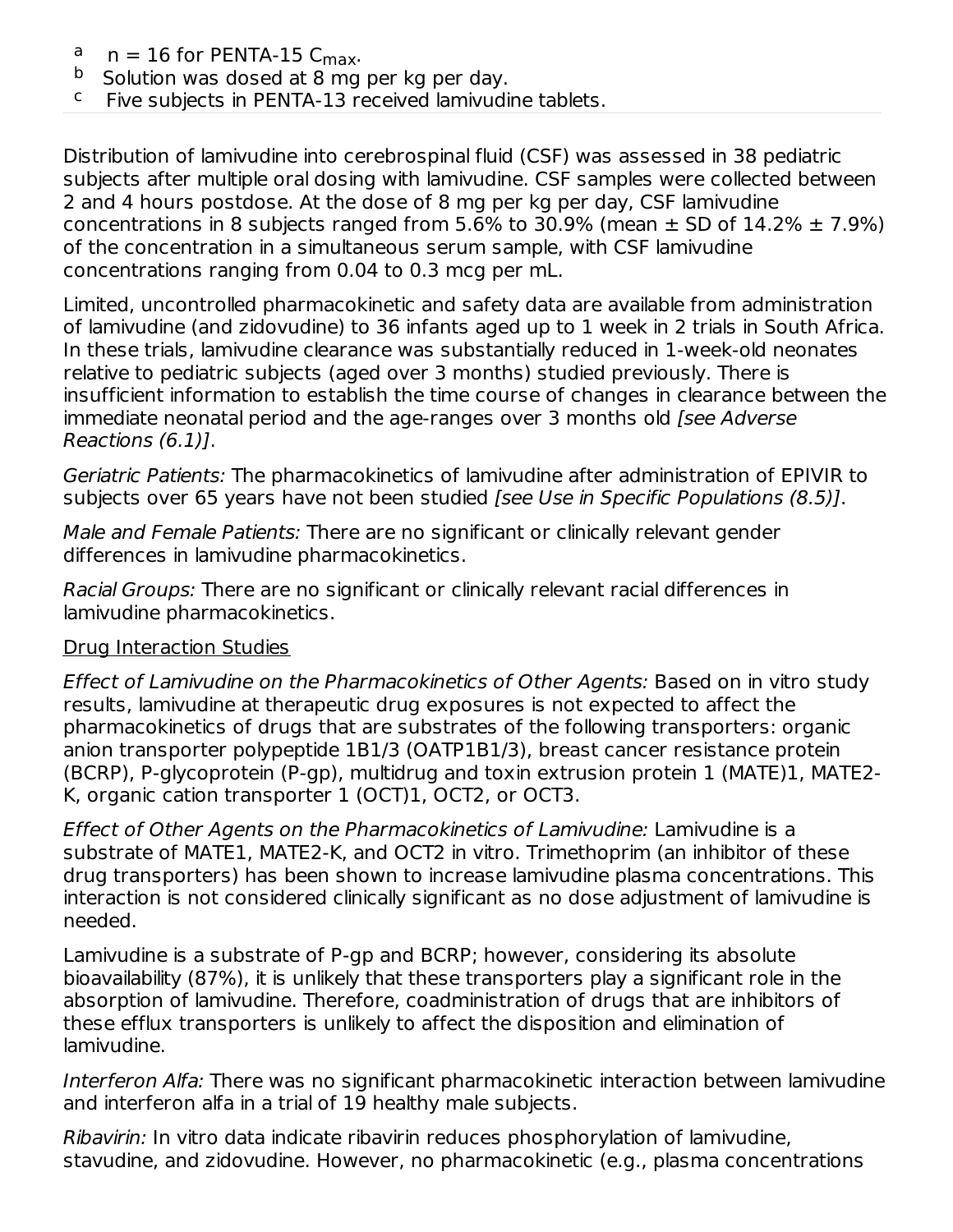or intracellular triphosphorylated active metabolite concentrations) or pharmacodynamic (e.g., loss of HIV‑1/HCV virologic suppression) interaction was observed when ribavirin and lamivudine (n = 18), stavudine (n = 10), or zidovudine (n = 6) were coadministered as part of a multi-drug regimen to HIV-1/HCV co-infected subjects.

Sorbitol (Excipient): Lamivudine and sorbitol solutions were coadministered to 16 healthy adult subjects in an open-label, randomized-sequence, 4-period, crossover trial. Each subject received a single 300-mg dose of lamivudine oral solution alone or coadministered with a single dose of 3.2 grams, 10.2 grams, or 13.4 grams of sorbitol in solution. Coadministration of lamivudine with sorbitol resulted in dose-dependent decreases of 20%, 39%, and 44% in the AUC<sub>(0-24)</sub>, 14%, 32%, and 36% in the AUC<sub>(∞)</sub>, and 28%, 52%, and 55% in the C $_{\sf max}$ ; of lamivudine, respectively.

Trimethoprim/Sulfamethoxazole: Lamivudine and TMP/SMX were coadministered to 14 HIV‑1‑positive subjects in a single‑center, open‑label, randomized, crossover trial. Each subject received treatment with a single 300‑mg dose of lamivudine and TMP 160 mg/SMX 800 mg once a day for 5 days with concomitant administration of lamivudine 300 mg with the fifth dose in a crossover design. Coadministration of TMP/SMX with lamivudine resulted in an increase of 43%  $\pm$  23% (mean  $\pm$  SD) in lamivudine AUC∞, a decrease of 29%  $±$  13% in lamivudine oral clearance, and a decrease of 30%  $\pm$  36% in lamivudine renal clearance. The pharmacokinetic properties of TMP and SMX were not altered by coadministration with lamivudine. There is no information regarding the effect on lamivudine pharmacokinetics of higher doses of TMP/SMX such as those used in treat PCP.

Zidovudine: No clinically significant alterations in lamivudine or zidovudine pharmacokinetics were observed in 12 asymptomatic HIV-1‑infected adult subjects given a single dose of zidovudine (200 mg) in combination with multiple doses of lamivudine (300 mg every 12 hours).

## **12.4 Microbiology**

## Mechanism of Action

Lamivudine is a synthetic nucleoside analogue. Intracellularly, lamivudine is phosphorylated to its active 5′-triphosphate metabolite, lamivudine triphosphate (3TC-TP). The principal mode of action of 3TC-TP is inhibition of HIV-1 reverse transcriptase (RT) via DNA chain termination after incorporation of the nucleotide analogue.

## Antiviral Activity

The antiviral activity of lamivudine against HIV‑1 was assessed in a number of cell lines including monocytes and fresh human peripheral blood lymphocytes (PBMCs) using standard susceptibility assays.  $\mathsf{EC}_{50}$  values were in the range of 0.003 to 15 microM (1 microM = 0.23 mcg per mL). The median  $EC_{50}$  values of lamivudine were 60 nM (range: 20 to 70 nM), 35 nM (range: 30 to 40 nM), 30 nM (range: 20 to 90 nM), 20 nM (range: 3 to 40 nM), 30 nM (range: 1 to 60 nM), 30 nM (range: 20 to 70 nM), 30 nM (range: 3 to 70 nM), and 30 nM (range: 20 to 90 nM) against HIV‑1 clades A-G and group O viruses (n = 3 except n = 2 for clade B) respectively. The EC $_{50}$  values against HIV-2 isolates ( $n = 4$ ) ranged from 0.003 to 0.120 microM in PBMCs. Lamivudine was not antagonistic to all tested anti-HIV agents. Ribavirin (50 microM) used in the treatment of chronic HCV infection decreased the anti-HIV‑1 activity of lamivudine by 3.5‑fold in MT‑4 cells.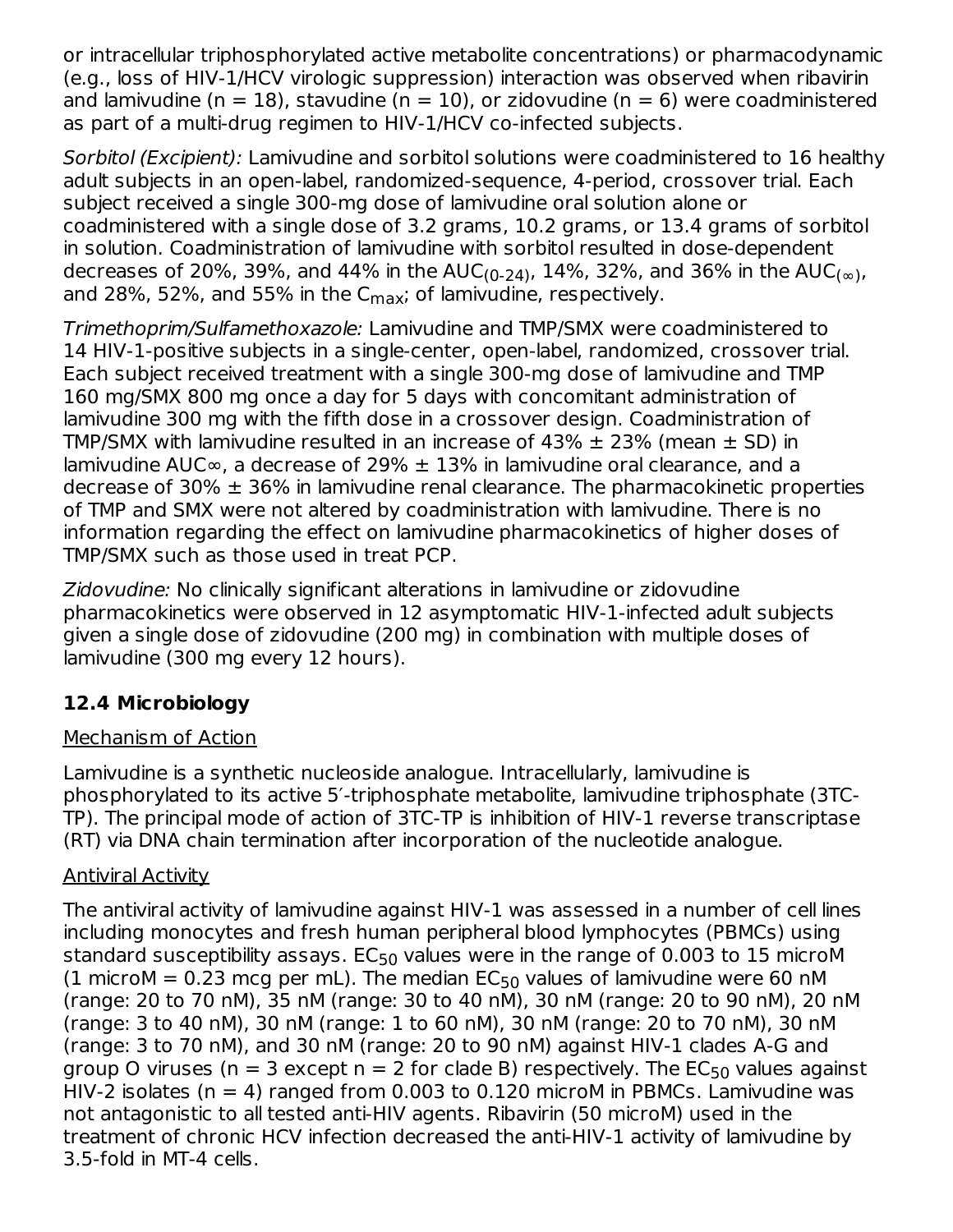#### Resistance

Lamivudine-resistant variants of HIV-1 have been selected in cell culture. Genotypic analysis showed that the resistance was due to a specific amino acid substitution in the HIV‑1 reverse transcriptase at codon 184 changing the methionine to either valine or isoleucine (M184V/I).

HIV‑1 strains resistant to both lamivudine and zidovudine have been isolated from subjects. Susceptibility of clinical isolates to lamivudine and zidovudine was monitored in controlled clinical trials. In subjects receiving lamivudine monotherapy or combination therapy with lamivudine plus zidovudine, HIV‑1 isolates from most subjects became phenotypically and genotypically resistant to lamivudine within 12 weeks.

#### Genotypic and Phenotypic Analysis of On‑Therapy HIV‑1 Isolates from Subjects with Virologic Failure

Trial EPV20001: Fifty-three of 554 (10%) subjects enrolled in EPV20001 were identified as virological failures (plasma HIV‑1 RNA level greater than or equal to 400 copies per mL) by Week 48. Twenty-eight subjects were randomized to the lamivudine once‑daily treatment group and 25 to the lamivudine twice‑daily treatment group. The median baseline plasma HIV‑1 RNA levels of subjects in the lamivudine once‑daily group and lamivudine twice-daily group were 4.9 log $_{10}$  copies per mL and 4.6 log $_{10}$  copies per mL, respectively.

Genotypic analysis of on‑therapy isolates from 22 subjects identified as virologic failures in the lamivudine once‑daily group showed that isolates from 8 of 22 subjects contained a treatment‑emergent lamivudine resistance‑associated substitution (M184V or M184I), isolates from 0 of 22 subjects contained treatment‑emergent amino acid substitutions associated with zidovudine resistance (M41L, D67N, K70R, L210W, T215Y/F, or K219Q/E), and isolates from 10 of 22 subjects contained treatment-emergent amino acid substitutions associated with efavirenz resistance (L100I, K101E, K103N, V108I, or Y181C).

Genotypic analysis of on-therapy isolates from subjects ( $n = 22$ ) in the lamivudine twice‑daily treatment group showed that isolates from 5 of 22 subjects contained treatment‑emergent lamivudine resistance substitutions, isolates from 1 of 22 subjects contained treatment‑emergent zidovudine resistance substitutions, and isolates from 7 of 22 subjects contained treatment‑emergent efavirenz resistance substitutions.

Phenotypic analysis of baseline-matched on-therapy HIV-1 isolates from subjects  $(n = 13)$  receiving lamivudine once daily showed that isolates from 7 of 13 subjects showed an 85- to 299‑fold decrease in susceptibility to lamivudine, isolates from 12 of 13 subjects were susceptible to zidovudine, and isolates from 8 of 13 subjects exhibited a 25- to 295‑fold decrease in susceptibility to efavirenz.

Phenotypic analysis of baseline-matched on-therapy HIV-1 isolates from subjects  $(n = 13)$  receiving lamivudine twice daily showed that isolates from 4 of 13 subjects exhibited a 29- to 159‑fold decrease in susceptibility to lamivudine, isolates from all 13 subjects were susceptible to zidovudine, and isolates from 3 of 13 subjects exhibited a 21- to 342‑fold decrease in susceptibility to efavirenz.

Trial EPV40001: Fifty subjects received lamivudine 300 mg once daily plus zidovudine 300 mg twice daily plus abacavir 300 mg twice daily and 50 subjects received lamivudine 150 mg plus zidovudine 300 mg plus abacavir 300 mg all twice-daily. The median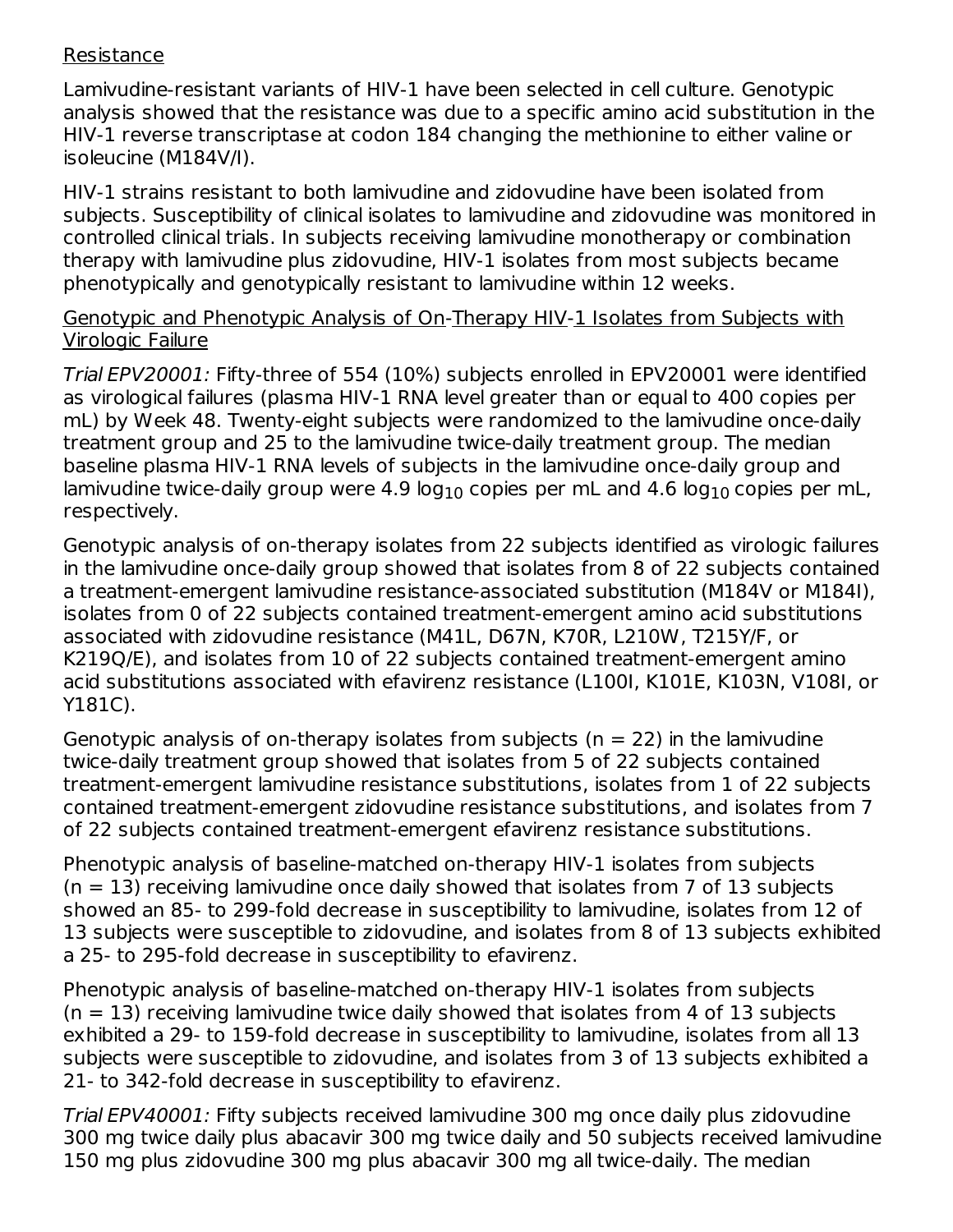baseline plasma HIV-1 RNA levels for subjects in the 2 groups were 4.79 log $_{\rm 10}$  copies per mL and 4.83 log $_{10}$  copies per mL, respectively. Fourteen of 50 subjects in the lamivudine once‑daily treatment group and 9 of 50 subjects in the lamivudine twice‑daily group were identified as virologic failures.

Genotypic analysis of on-therapy HIV-1 isolates from subjects ( $n = 9$ ) in the lamivudine once‑daily treatment group showed that isolates from 6 subjects had an abacavir and/or lamivudine resistance-associated substitution M184V alone. On-therapy isolates from subjects ( $n = 6$ ) receiving lamivudine twice daily showed that isolates from 2 subjects had M184V alone, and isolates from 2 subjects harbored the M184V substitution in combination with zidovudine resistance‑associated amino acid substitutions.

Phenotypic analysis of on-therapy isolates from subjects ( $n = 6$ ) receiving lamivudine once daily showed that HIV‑1 isolates from 4 subjects exhibited a 32- to 53‑fold decrease in susceptibility to lamivudine. HIV‑1 isolates from these 6 subjects were susceptible to zidovudine.

Phenotypic analysis of on-therapy isolates from subjects ( $n = 4$ ) receiving lamivudine twice daily showed that HIV‑1 isolates from 1 subject exhibited a 45‑fold decrease in susceptibility to lamivudine and a 4.5‑fold decrease in susceptibility to zidovudine.

Pediatrics: Pediatric subjects receiving lamivudine oral solution concomitantly with other antiretroviral oral solutions (abacavir, nevirapine/efavirenz, or zidovudine) in ARROW developed viral resistance more frequently than those receiving tablets. At randomization to once-daily or twice-daily dosing of EPIVIR plus abacavir, 13% of subjects who started on tablets and 32% of subjects who started on solution had resistance substitutions. The resistance profile observed in pediatrics is similar to that observed in adults in terms of the genotypic substitutions detected and relative frequency, with the most commonly detected substitutions at M184 (V or I) [see Clinical Studies (14.2)].

#### Cross-Resistance

Cross-resistance has been observed among nucleoside reverse transcriptase inhibitors (NRTIs). Lamivudine-resistant HIV-1 mutants were cross-resistant in cell culture to didanosine (ddI). Cross-resistance is also expected with abacavir and emtricitabine as these select M184V substitutions.

## **13 NONCLINICAL TOXICOLOGY**

## **13.1 Carcinogenesis, Mutagenesis, Impairment of Fertility**

## Carcinogenesis

Long-term carcinogenicity studies with lamivudine in mice and rats showed no evidence of carcinogenic potential at exposures up to 10 times (mice) and 58 times (rats) the human exposures at the recommended dose of 300 mg.

## Mutagenesis

Lamivudine was mutagenic in an L5178Y mouse lymphoma assay and clastogenic in a cytogenetic assay using cultured human lymphocytes. Lamivudine was not mutagenic in a microbial mutagenicity assay, in an in vitro cell transformation assay, in a rat micronucleus test, in a rat bone marrow cytogenetic assay, and in an assay for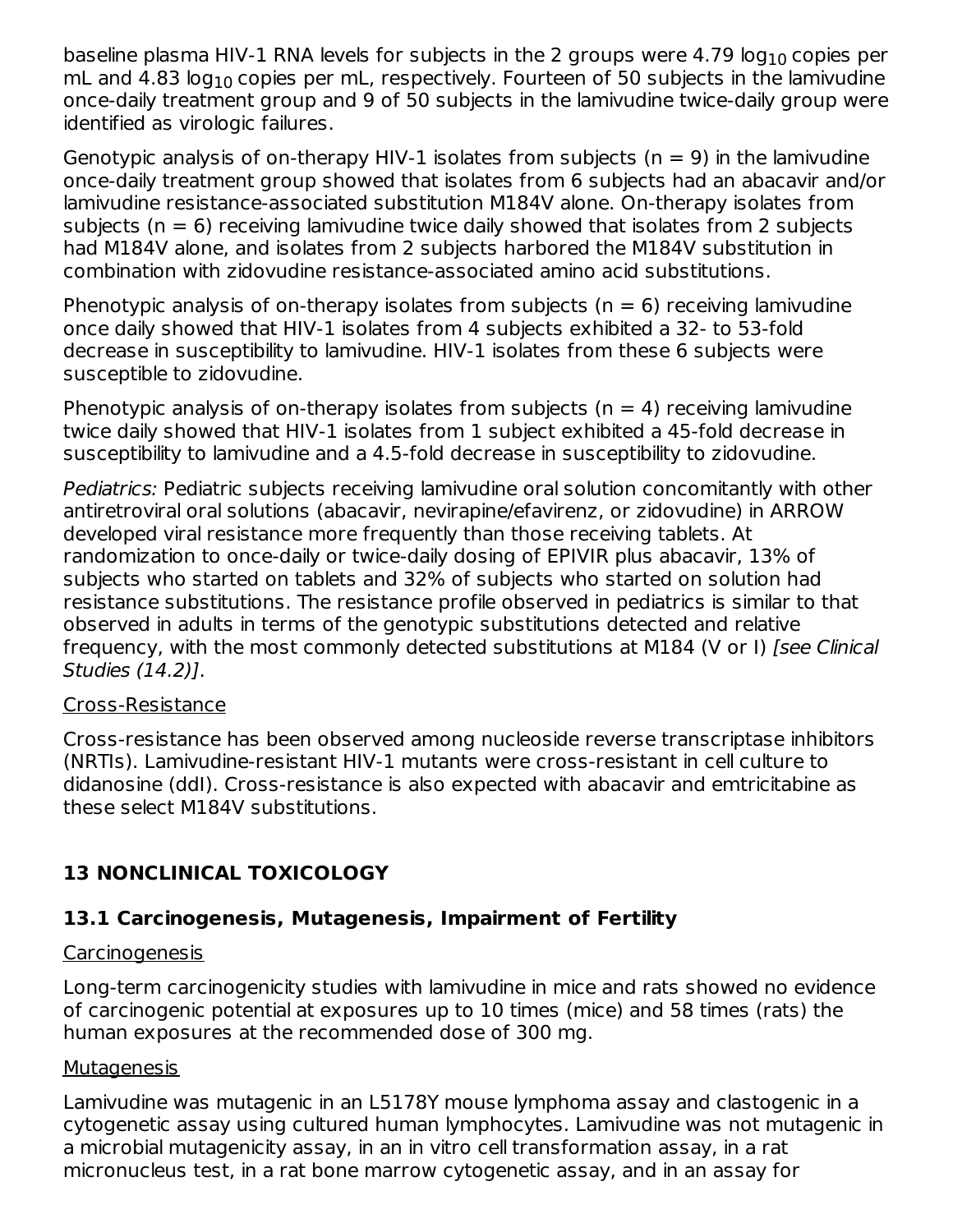unscheduled DNA synthesis in rat liver. Lamivudine showed no evidence of in vivo genotoxic activity in the rat at oral doses of up to 2,000 mg per kg, producing plasma levels of 35 to 45 times those in humans at the recommended dose for HIV‑1 infection.

#### Impairment of Fertility

In a study of reproductive performance, lamivudine administered to rats at doses up to 4,000 mg per kg per day, producing plasma levels 47 to 70 times those in humans, revealed no evidence of impaired fertility and no effect on the survival, growth, and development to weaning of the offspring.

## **14 CLINICAL STUDIES**

The use of EPIVIR is based on the results of clinical trials in HIV-1‑infected subjects in combination regimens with other antiretroviral agents. Information from trials with clinical endpoints or a combination of CD4+ cell counts and HIV-1 RNA measurements is included below as documentation of the contribution of lamivudine to a combination regimen in controlled trials.

## **14.1 Adult Subjects**

#### Clinical Endpoint Trial

NUCB3007 (CAESAR) was a multicenter, double-blind, placebo-controlled trial comparing continued current therapy (zidovudine alone [62% of subjects] or zidovudine with didanosine or zalcitabine [38% of subjects]) to the addition of EPIVIR or EPIVIR plus an investigational non-nucleoside reverse transcriptase inhibitor (NNRTI), randomized 1:2:1. A total of 1,816 HIV-1-infected adults with 25 to 250 CD4+ cells per mm $^3$ (median  $= 122$  cells per mm<sup>3</sup>) at baseline were enrolled: median age was 36 years, 87% were male, 84% were nucleoside-experienced, and 16% were therapy-naive. The median duration on trial was 12 months. Results are summarized in Table 9.

#### **Table 9. Number of Subjects (%) with at Least One HIV-1 Disease Progression Event or Death**

| <b>Endpoint</b>            | <b>Current</b><br><b>Therapy</b><br>$(n = 460)$ | <b>EPIVIR plus</b><br><b>Current</b><br><b>Therapy</b><br>$(n = 896)$ | <b>EPIVIR plus an</b><br>NNRTI <sup>a</sup> plus<br><b>Current Therapy</b><br>$(n = 460)$ |
|----------------------------|-------------------------------------------------|-----------------------------------------------------------------------|-------------------------------------------------------------------------------------------|
| HIV-1 progression or death | 90 (19.6%)                                      | 86 (9.6%)                                                             | 41 (8.9%)                                                                                 |
| Death                      | 27 (5.9%)                                       | 23 (2.6%)                                                             | 14 (3.0%)                                                                                 |

<sup>a</sup> An investigational non-nucleoside reverse transcriptase inhibitor not approved in the United States.

## Surrogate Endpoint Trials

Dual Nucleoside Analogue Trials: Principal clinical trials in the initial development of lamivudine compared lamivudine/zidovudine combinations with zidovudine monotherapy or with zidovudine plus zalcitabine. These trials demonstrated the antiviral effect of lamivudine in a 2-drug combination. More recent uses of lamivudine in treatment of HIV-1 infection incorporate it into multiple-drug regimens containing at least 3 antiretroviral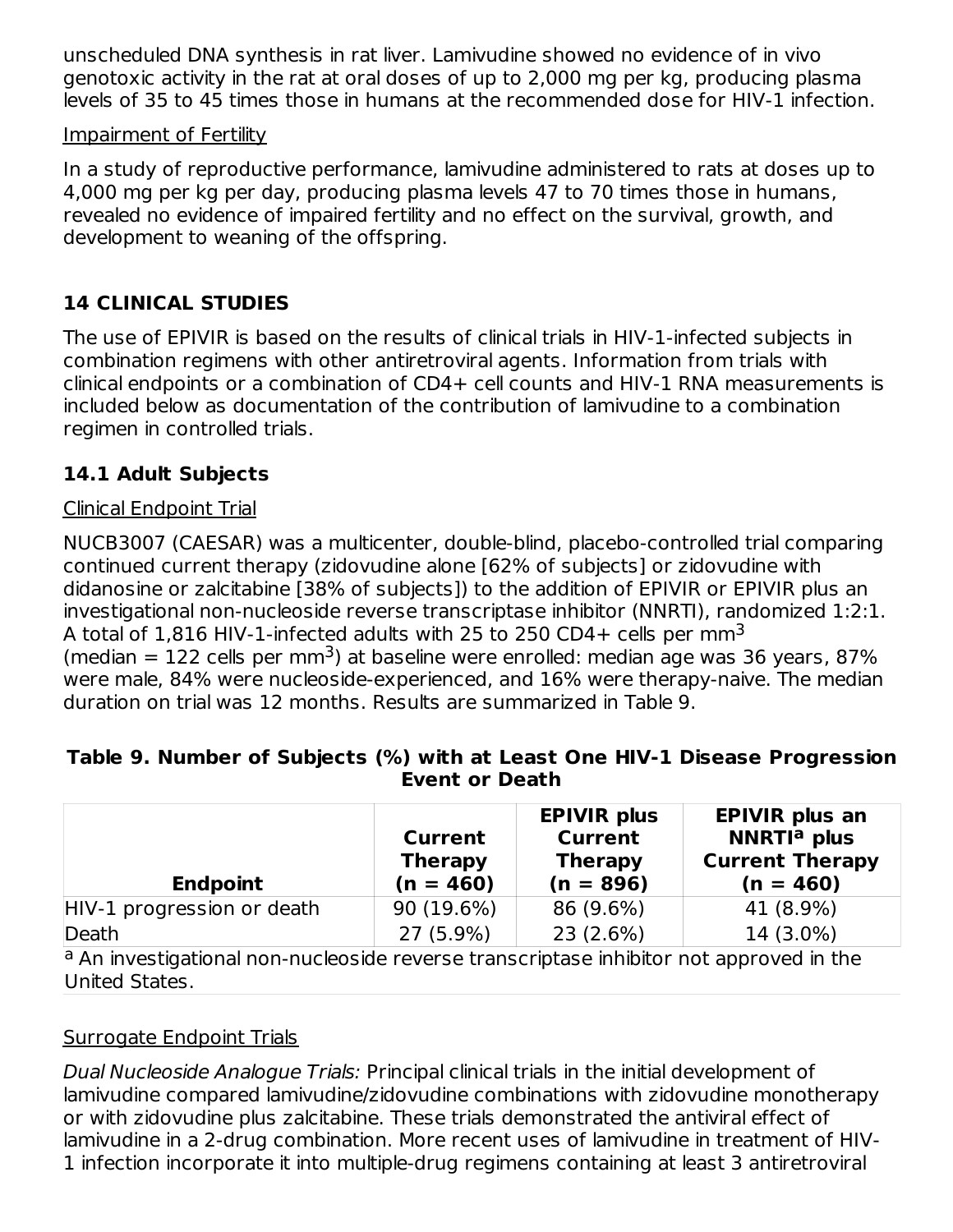drugs for enhanced viral suppression.

Dose Regimen Comparison Surrogate Endpoint Trials in Therapy-Naive Adults: EPV20001 was a multicenter, double-blind, controlled trial in which subjects were randomized 1:1 to receive EPIVIR 300 mg once daily or EPIVIR 150 mg twice daily, in combination with zidovudine 300 mg twice daily and efavirenz 600 mg once daily. A total of 554 antiretroviral treatment-naive HIV-1‑infected adults enrolled: male (79%), white (50%), median age of 35 years, baseline CD4+ cell counts of 69 to 1,089 cells per mm<sup>3</sup> (median  $=$  362 cells per mm<sup>3</sup>), and median baseline plasma HIV-1 RNA of 4.66 log $_{\rm 10}$  copies per mL. Outcomes of treatment through 48 weeks are summarized in Figure 1 and Table 10.

#### **Figure 1. Virologic Response through Week 48, EPV20001 (Intent-to-a,b Treat)**



<sup>a</sup> Roche AMPLICOR HIV-1 MONITOR.

<sup>b</sup> Responders at each visit are subjects who had achieved and maintained HIV-1 RNA less than 400 copies per mL without discontinuation by that visit.

**Table 10. Outcomes of Randomized Treatment through 48 Weeks (Intent-to-Treat)**

|                | EPIVIR 300 mg<br><b>Once Daily</b><br>plus RETROVIR<br>plus Efavirenz | EPIVIR 150 mg<br><b>Twice Daily</b><br>plus RETROVIR<br>plus Efavirenz |
|----------------|-----------------------------------------------------------------------|------------------------------------------------------------------------|
| <b>Outcome</b> | $(n = 278)$                                                           | $(n = 276)$                                                            |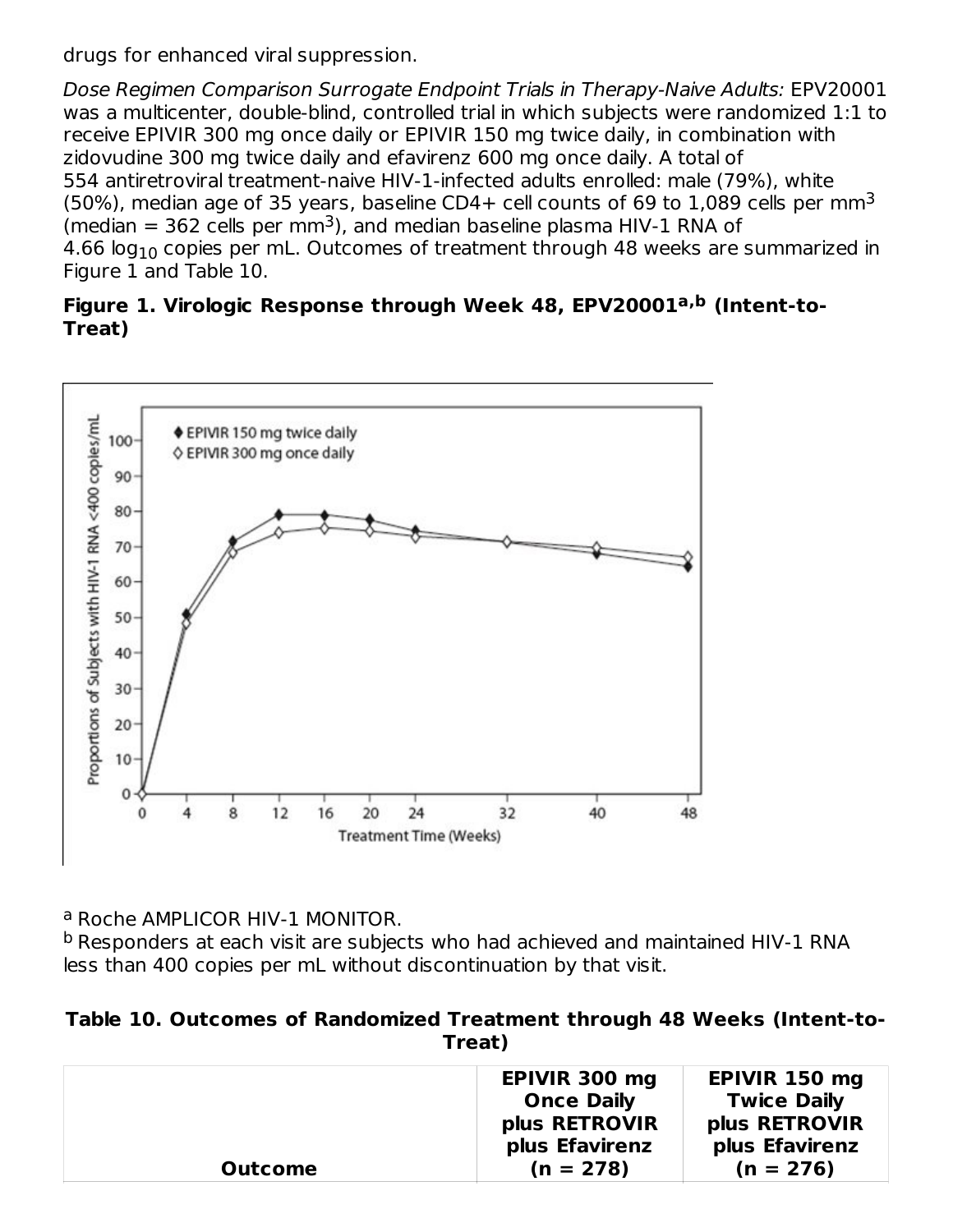| Responder <sup>a</sup>                         | 67%      | 65%   |
|------------------------------------------------|----------|-------|
| Virologic failure <sup>b</sup>                 | 8%       | 8%    |
| Discontinued due to clinical progression       | ${<}1\%$ | $0\%$ |
| Discontinued due to adverse events             | 6%       | 12%   |
| Discontinued due to other reasons <sup>c</sup> | 18%      | 14%   |

a Achieved confirmed plasma HIV-1 RNA less than 400 copies per mL and maintained through 48 weeks.

<sup>b</sup> Achieved suppression but rebounded by Week 48, discontinued due to virologic failure, insufficient viral response according to the investigator, or never suppressed through Week 48.

<sup>c</sup> Includes consent withdrawn, lost to follow-up, protocol violation, data outside the trialdefined schedule, and randomized but never initiated treatment.

The proportions of subjects with HIV-1 RNA less than 50 copies per mL (via Roche Ultrasensitive assay) through Week 48 were 61% for subjects receiving EPIVIR 300 mg once daily and 63% for subjects receiving EPIVIR 150 mg twice daily. Median increases in CD4+ cell counts were 144 cells per mm<sup>3</sup> at Week 48 in subjects receiving EPIVIR 300 mg once daily and  $146$  cells per mm $^3$  for subjects receiving EPIVIR 150 mg twice daily.

A small, randomized, open‑label pilot trial, EPV40001, was conducted in Thailand. A total of 159 treatment‑naive adult subjects (male 32%, Asian 100%, median age 30 years, baseline median CD4+ cell count 380 cells per mm<sup>3</sup>, median plasma HIV-1 RNA 4.8 log $_{\rm 10}$  copies per mL) were enrolled. Two of the treatment arms in this trial provided a comparison between lamivudine 300 mg once daily ( $n = 54$ ) and lamivudine 150 mg twice daily (n = 52), each in combination with zidovudine 300 mg twice daily and abacavir 300 mg twice daily. In intent‑to‑treat analyses of 48‑week data, the proportions of subjects with HIV‑1 RNA below 400 copies per mL were 61% (33 of 54) in the group randomized to once‑daily lamivudine and 75% (39 of 52) in the group randomized to receive all 3 drugs twice daily; the proportions with HIV‑1 RNA below 50 copies per mL were 54% (29 of 54) in the once‑daily lamivudine group and 67% (35 of 52) in the all-twice-daily group; and the median increases in CD4+ cell counts were 166 cells per mm $^3$  in the once‑daily lamivudine group and 216 cells per mm $^3$  in the all‑twice‑daily group.

## **14.2 Pediatric Subjects**

## Clinical Endpoint Trial

ACTG300 was a multicenter, randomized, double-blind trial that provided for comparison of EPIVIR plus RETROVIR (zidovudine) with didanosine monotherapy. A total of 471 symptomatic, HIV-1‑infected therapy-naive (less than or equal to 56 days of antiretroviral therapy) pediatric subjects were enrolled in these 2 treatment arms. The median age was 2.7 years (range: 6 weeks to 14 years), 58% were female, and 86% were non-white. The mean baseline CD4+ cell count was 868 cells per mm<sup>3</sup> (mean: 1,060 cells per mm<sup>3</sup> and range: 0 to 4,650 cells per mm<sup>3</sup> for subjects aged less than or equal to 5 years; mean: 419 cells per mm $^3$  and range: 0 to 1,555 cells per mm $^3$  for subjects aged over 5 years) and the mean baseline plasma HIV-1 RNA was 5.0 log $_{\rm 10}$  copies per mL. The median duration on trial was  $10.1$  months for the subjects receiving EPIVIR plus RETROVIR and 9.2 months for subjects receiving didanosine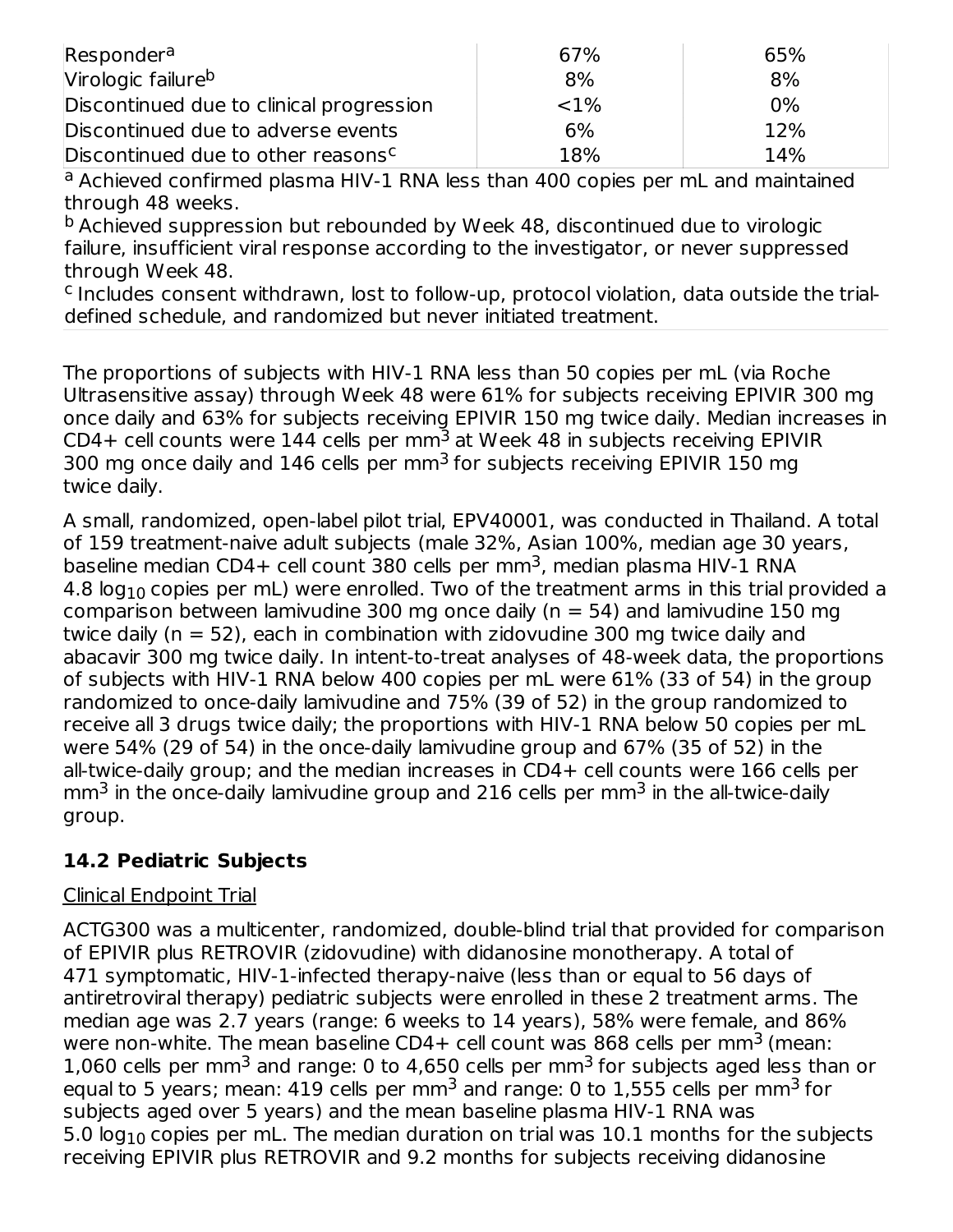monotherapy. Results are summarized in Table 11.

| <b>Endpoint</b>                            | <b>EPIVIR plus</b><br><b>RETROVIR</b><br>$(n = 236)$ | <b>Didanosine</b><br>$(n = 235)$ |
|--------------------------------------------|------------------------------------------------------|----------------------------------|
| HIV-1 disease progression or death (total) | 15 (6.4%)                                            | 37 (15.7%)                       |
| Physical growth failure                    | $7(3.0\%)$                                           | 6(2.6%)                          |
| Central nervous system deterioration       | 4(1.7%)                                              | 12 (5.1%)                        |
| <b>CDC Clinical Category C</b>             | $2(0.8\%)$                                           | $8(3.4\%)$                       |
| Death                                      | $2(0.8\%)$                                           | 11 (4.7%)                        |

#### **Table 11. Number of Subjects (%) Reaching a Primary Clinical Endpoint (Disease Progression or Death)**

## Once-Daily Dosing

ARROW (COL105677) was a 5-year randomized, multicenter trial which evaluated multiple aspects of clinical management of HIV-1 infection in pediatric subjects. HIV-1‑infected, treatment-naïve subjects aged 3 months to 17 years were enrolled and treated with a first-line regimen containing EPIVIR and abacavir, dosed twice daily according to World Health Organization recommendations. After a minimum of 36 weeks on treatment, subjects were given the option to participate in Randomization 3 of the ARROW trial, comparing the safety and efficacy of once-daily dosing with twice-daily dosing of EPIVIR and abacavir, in combination with a third antiretroviral drug, for an additional 96 weeks. Of the 1,206 original ARROW subjects, 669 participated in Randomization 3. Virologic suppression was not a requirement for participation: at baseline for Randomization 3 (following a minimum of 36 weeks of twice-daily treatment), 75% of subjects in the twice-daily cohort were virologically suppressed, compared with 71% of subjects in the once-daily cohort.

The proportion of subjects with HIV-1 RNA of less than 80 copies per mL through 96 weeks is shown in Table 12. The differences between virologic responses in the two treatment arms were comparable across baseline characteristics for gender and age.

| <b>Outcome</b>                                    | <b>EPIVIR plus</b><br><b>Abacavir</b><br><b>Twice-Daily Dosing</b><br>$(n = 333)$ | <b>EPIVIR plus</b><br><b>Abacavir</b><br><b>Once-Daily</b><br><b>Dosing</b><br>$(n = 336)$ |
|---------------------------------------------------|-----------------------------------------------------------------------------------|--------------------------------------------------------------------------------------------|
| HIV-1 RNA <80 copies/mL <sup>b</sup>              | 70%                                                                               | 67%                                                                                        |
| $HIV-1 RNA \ge 80 copies/mLc$                     | 28%                                                                               | 31%                                                                                        |
| No virologic data                                 |                                                                                   |                                                                                            |
| Discontinued due to adverse event or<br>death     | $1\%$                                                                             | <1%                                                                                        |
| Discontinued study for other reasons <sup>d</sup> | $0\%$                                                                             | <1%                                                                                        |
| Missing data during window but on study           | 1%                                                                                | $1\%$                                                                                      |

#### **Table 12. Virologic Outcome of Randomized Treatment at Week 96 a (ARROW Randomization 3)**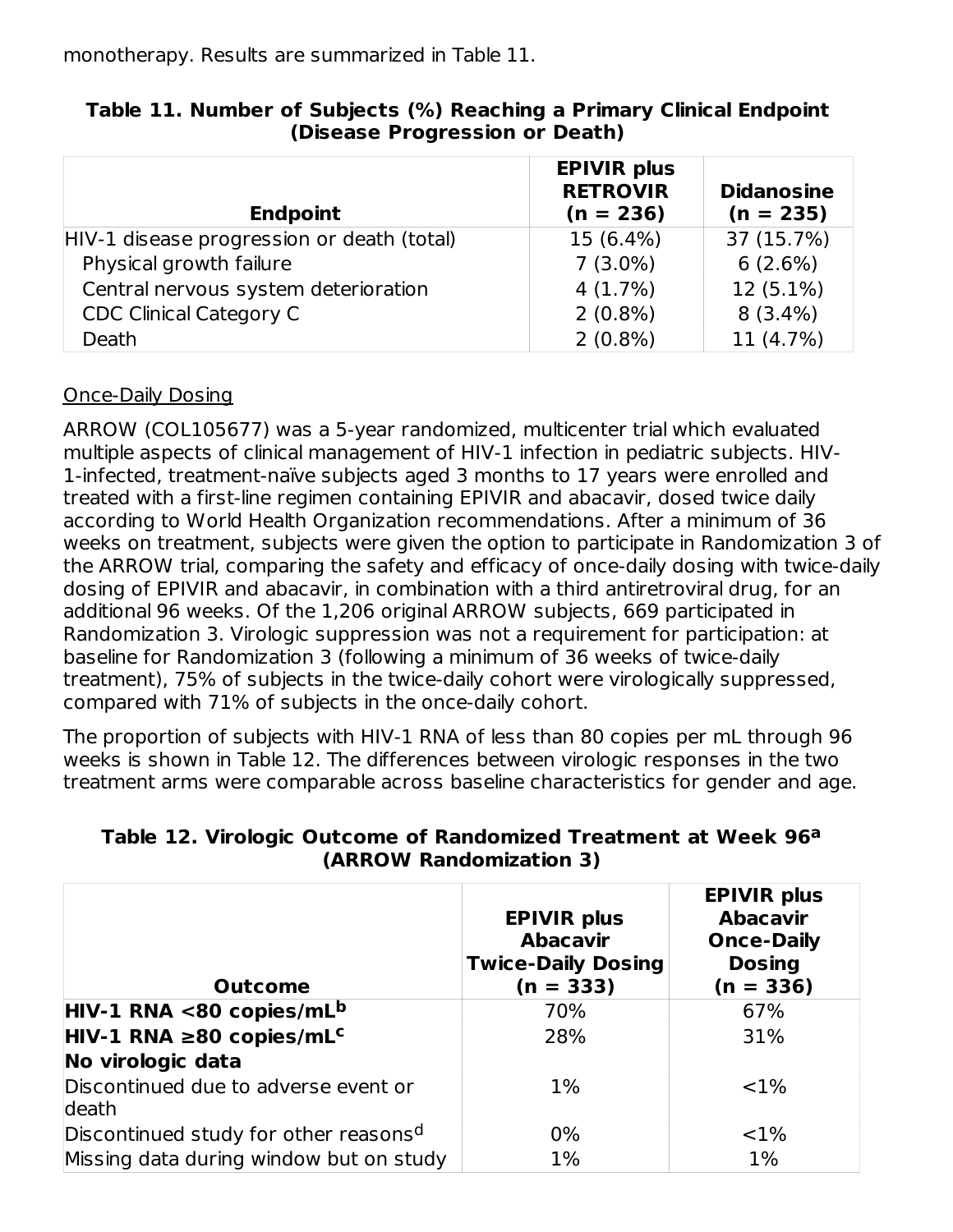<sup>a</sup> Analyses were based on the last observed viral load data within the Week 96 window.

 $^{\text{b}}$  Predicted difference (95% CI) of response rate is -4.5% (-11% to 2%) at Week 96. <sup>c</sup> Includes subjects who discontinued due to lack or loss of efficacy or for reasons other than an adverse event or death and had a viral load value of greater than or equal to 80 copies per mL, or subjects who had a switch in background regimen that was not permitted by the protocol.

<sup>d</sup> Other includes reasons such as withdrew consent, loss to follow-up, etc. and the last available HIV-1 RNA less than 80 copies per mL (or missing).

Analyses by formulation demonstrated the proportion of subjects with HIV-1 RNA of less than 80 copies per mL at randomization and Week 96 was higher in subjects who had received tablet formulations of EPIVIR and abacavir (75% [458/610] and 72% [434/601]) than in those who had received solution formulation(s) (with EPIVIR solution given at weight band-based doses approximating 8 mg per kg per day) at any time (52% [29/56] and 54% [30/56]), respectively *[see Warnings and Precautions (5.5)]*. These differences were observed in each different age group evaluated.

## **16 HOW SUPPLIED/STORAGE AND HANDLING**

EPIVIR scored tablets contain 150 mg of lamivudine, are white, diamond-shaped, filmcoated, and debossed with "GX CJ7" on both sides. Packaged as follows:

Bottle of 60 tablets (NDC 49702-203-18) with child-resistant closure.

EPIVIR tablets contain 300 mg of lamivudine, are gray, modified diamond-shaped, filmcoated, and engraved with "GX EJ7" on one side and plain on the reverse side. Packaged as follows:

Bottle of 30 tablets (NDC 49702-204-13) with child-resistant closure.

Recommended Storage:

Store EPIVIR tablets at 25°C (77°F); excursions permitted to 15° to 30°C (59° to 86°F) [see USP Controlled Room Temperature].

EPIVIR oral solution is a clear, colorless to pale yellow, strawberry-banana-flavored liquid. Each mL of the solution contains 10 mg of lamivudine. Packaged as follows:

Plastic bottle of 240 mL (NDC 49702-205-48) with child-resistant closure. This product does not require reconstitution.

Store in tightly closed bottles at 25°C (77°F) [see USP Controlled Room Temperature].

## **17 PATIENT COUNSELING INFORMATION**

Advise the patient to read the FDA-approved patient labeling (Patient Information).

## Patients with Hepatitis B or C Co-infection

Inform patients co‑infected with HIV‑1 and HBV that deterioration of liver disease has occurred in some cases when treatment with lamivudine was discontinued. Advise patients to discuss any changes in regimen with their healthcare provider [see Warnings]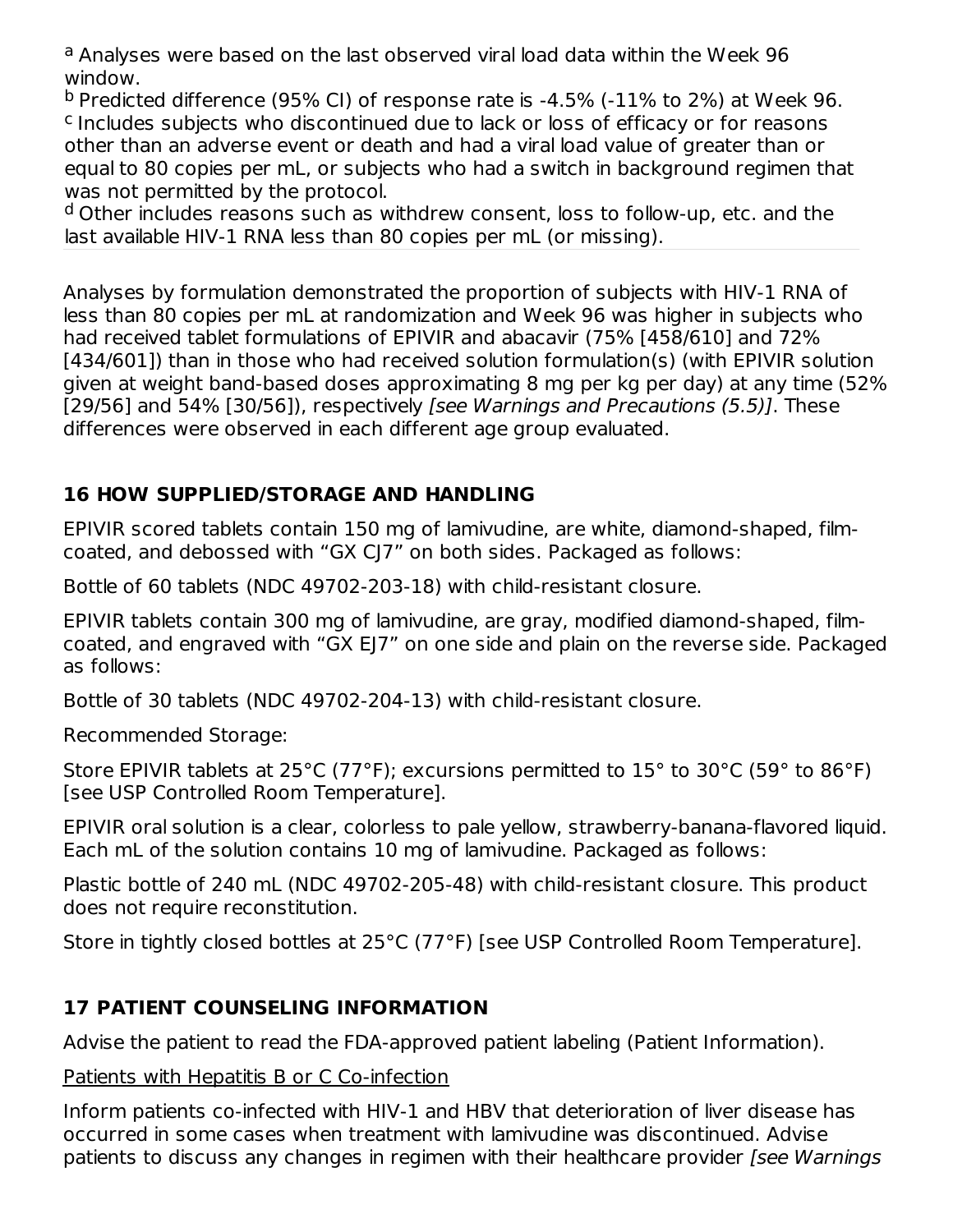#### and Precautions (5.1)].

#### Differences in Formulations of EPIVIR

Advise patients that EPIVIR tablets and oral solution contain a higher dose of the same active ingredient (lamivudine) as EPIVIR‑HBV tablets and oral solution. If a decision is made to include lamivudine in the HIV-1 treatment regimen of a patient co-infected with HIV‑1 and HBV, the formulation and dosage of lamivudine in EPIVIR (not EPIVIR‑HBV) should be used [see Warnings and Precautions (5.1)].

#### Lactic Acidosis/Hepatomegaly with Steatosis

Advise patients that lactic acidosis and severe hepatomegaly with steatosis have been reported with use of nucleoside analogues and other antiretrovirals. Advise patients to stop taking EPIVIR if they develop clinical symptoms suggestive of lactic acidosis or pronounced hepatotoxicity [see Warnings and Precautions (5.2)].

#### Risk of Pancreatitis

Advise parents or guardians to monitor pediatric patients for signs and symptoms of pancreatitis [see Warnings and Precautions (5.3)].

#### Immune Reconstitution Syndrome

Advise patients to inform their healthcare provider immediately of any signs and symptoms of infection as inflammation from previous infection may occur soon after combination antiretroviral therapy, including when EPIVIR is started [see Warnings and Precautions (5.4)].

#### Lower Virologic Suppression Rates and Increased Risk of Viral Resistance with Oral Solution

Advise patients that an all-tablet regimen should be used when possible due to an increased rate of treatment failure among pediatric subjects who received EPIVIR oral solution concomitantly with other antiretroviral oral solutions [see Warnings and Precautions (5.5)].

#### Sucrose Content of EPIVIR Oral Solution

Advise diabetic patients that each 15‑mL dose of EPIVIR oral solution contains 3 grams of sucrose  $(1 \text{ mL} = 200 \text{ mg}$  of sucrose) [see Description  $(11)$ ].

#### Pregnancy Registry

Advise patients that there is a pregnancy exposure registry that monitors pregnancy outcomes in women exposed to EPIVIR during pregnancy [see Use in Specific Populations (8.1)].

#### Lactation

Instruct women with HIV-1 infection not to breastfeed because HIV‑1 can be passed to the baby in the breast milk [see Use in Specific Populations (8.2)].

#### Missed Dosage

Instruct patients that if they miss a dose of EPIVIR, to take it as soon as they remember. Advise patients not to double their next dose or take more than the prescribed dose [see Dosage and Administration (2)].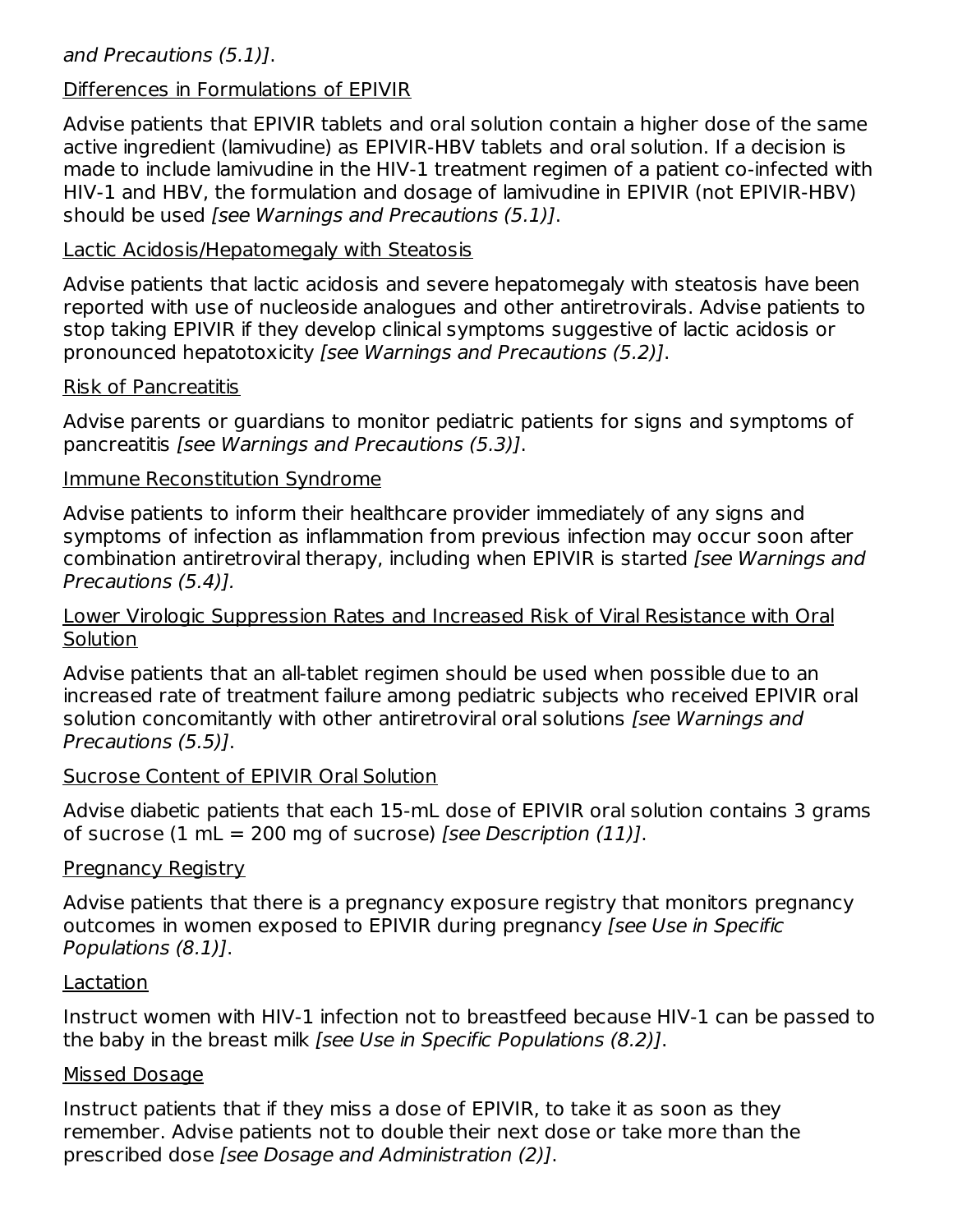EPIVIR and RETROVIR are trademarks owned by or licensed to the ViiV Healthcare group of companies.

EPIVIR-HBV is a trademark owned by or licensed to the GSK group of companies.

Manufactured for:

ViiV Healthcare

Research Triangle Park, NC 27709

©2020 ViiV Healthcare group of companies or its licensor.

EPV:13PI

PHARMACIST-DETACH HERE AND GIVE INSTRUCTIONS TO PATIENT

\_ \_ \_ \_ \_ \_ \_ \_ \_ \_ \_ \_ \_ \_ \_ \_ \_ \_ \_ \_ \_ \_ \_ \_ \_ \_ \_ \_ \_ \_ \_ \_ \_ \_ \_ \_ \_ \_ \_ \_ \_ \_ \_\_ \_ \_ \_ \_ \_ \_ \_ \_

| <b>PATIENT INFORMATION</b>                                                                                                     |                       |
|--------------------------------------------------------------------------------------------------------------------------------|-----------------------|
| <b>EPIVIR (EP-i-veer)</b>                                                                                                      | <b>EPIVIR (EP-i-</b>  |
| veer)                                                                                                                          |                       |
| (lamivudine)                                                                                                                   | $(\text{lamivudine})$ |
| tablets                                                                                                                        | oral solution         |
| What is the most important information I should know about EPIVIR?<br><b>EPIVIR can cause serious side effects, including:</b> |                       |

- **Worsening of hepatitis B virus in people who have HIV-1 infection.** If you have HIV-1 (Human Immunodeficiency Virus type 1) and hepatitis B virus (HBV) infection, your HBV may get worse (flare-up) if you stop taking EPIVIR. A "flare-up" is when your HBV infection suddenly returns in a worse way than before. Worsening liver disease can be serious and may lead to death.
	- Do not run out of EPIVIR. Refill your prescription or talk to your healthcare provider before your EPIVIR is all gone.
	- Do not stop EPIVIR without first talking to your healthcare provider.
	- If you stop taking EPIVIR, your healthcare provider will need to check your health often and do blood tests regularly for several months to check your liver.
- **Resistant Hepatitis B Virus (HBV).** If you have HIV-1 and hepatitis B, the hepatitis B virus can change (mutate) during your treatment with EPIVIR and become harder to treat (resistant).

## **What is EPIVIR?**

EPIVIR is a prescription medicine used together with other antiretroviral medicines to treat Human Immunodeficiency Virus (HIV-1) infection.

HIV-1 is the virus that causes Acquired Immune Deficiency Syndrome (AIDS).

EPIVIR tablets and oral solution (used to treat HIV-1 infection) contain a higher dose of the same active ingredient (lamivudine) than is in the medicine EPIVIR-HBV tablets and oral solution (used to treat HBV). If you have both HIV-1 and HBV, you should not use EPIVIR-HBV to treat your infections.

The safety and effectiveness of EPIVIR have not been established in children under 3 months of age.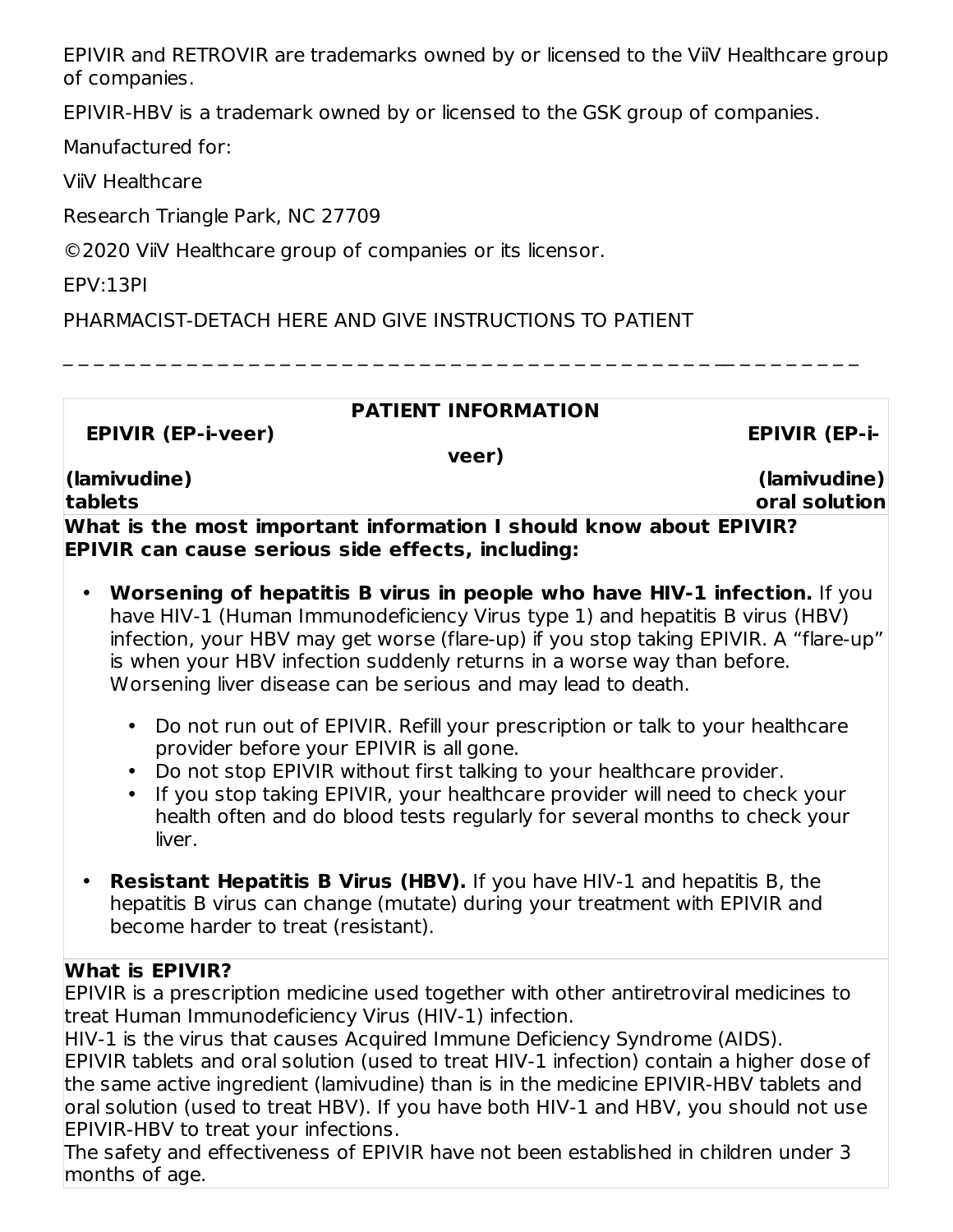## **Who should not take EPIVIR?**

**Do not take EPIVIR** if you are allergic to lamivudine or any of the ingredients in EPIVIR. See the end of this Patient Information leaflet for a complete list of ingredients in EPIVIR.

#### **What should I tell my healthcare provider before taking EPIVIR? Before you take EPIVIR, tell your healthcare provider if you:**

- have or have had liver problems, including hepatitis B or C virus infection.
- have kidney problems.
- have diabetes. Each 15-mL dose (150 mg) of EPIVIR oral solution contains 3 grams of sucrose.
- are pregnant or plan to become pregnant. Taking EPIVIR during pregnancy has not been associated with an increased risk of birth defects. Talk to your healthcare provider if you are pregnant or plan to become pregnant.

**Pregnancy Registry.** There is a pregnancy registry for women who take antiretroviral medicines during pregnancy. The purpose of this registry is to collect information about the health of you and your baby. Talk to your healthcare provider about how you can take part in this registry.

- $\bullet$ are breastfeeding or plan to breastfeed. **Do not breastfeed if you take EPIVIR.**
	- You should not breastfeed if you have HIV-1 because of the risk of passing HIV-1 to your baby.

**Tell your healthcare provider about all the medicines you take,** including prescription and over-the-counter medicines, vitamins, and herbal supplements. Some medications interact with EPIVIR. Keep a list of your medicines and show it to your healthcare provider and pharmacist when you get a new medicine. You can ask your healthcare provider or pharmacist for a list of medicines that interact with EPIVIR. **Do not start taking a new medicine without telling your healthcare provider.** Your healthcare provider can tell you if it is safe to take EPIVIR with other medicines. **How should I take EPIVIR?**

- **Take EPIVIR exactly as your healthcare provider tells you to take it.**
- If you miss a dose of EPIVIR, take it as soon as you remember. Do not take 2 doses at the same time or take more than what your healthcare provider tells you to take.
- Stay under the care of a healthcare provider during treatment with EPIVIR.
- EPIVIR may be taken with or without food.
- For children 3 months and older, your healthcare provider will prescribe a dose of EPIVIR based on your child's body weight.
- $\bullet$ Tell your healthcare provider if you or your child has trouble swallowing tablets. EPIVIR also comes as a liquid (oral solution).
- Do not run out of EPIVIR. The virus in your blood may increase and the virus may become harder to treat. When your supply starts to run low, get more from your healthcare provider or pharmacy.
- If you take too much EPIVIR, call your healthcare provider or go to the nearest hospital emergency room right away.

## **What are the possible side effects of EPIVIR?**

• **EPIVIR can cause serious side effects including:**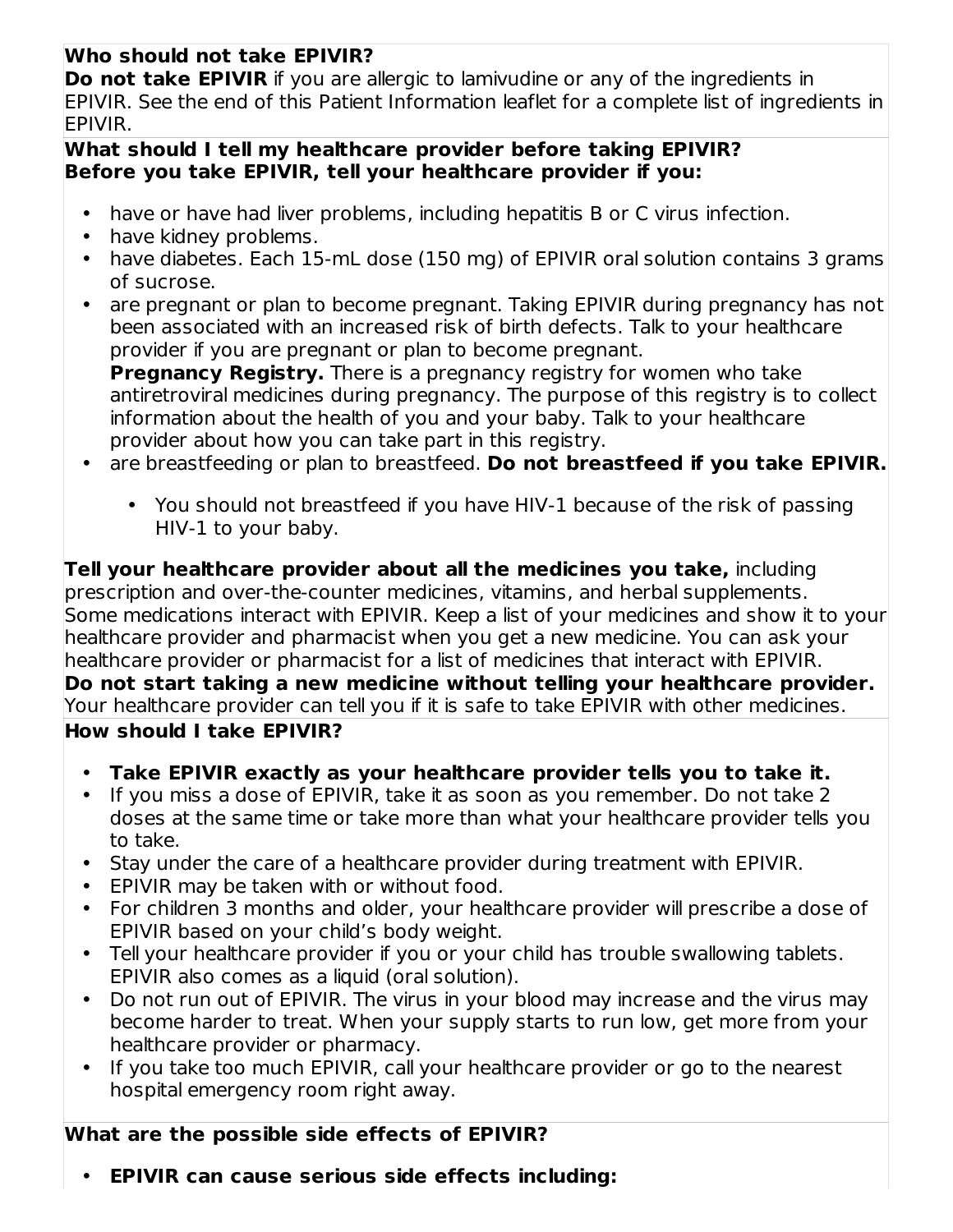- **See "What is the most important information I should know about EPIVIR?"**
- **Build-up of an acid in your blood (lactic acidosis).** Lactic acidosis can happen in some people who take EPIVIR. Lactic acidosis is a serious medical emergency that can cause death. **Call your healthcare provider right away if you get any of the following symptoms that could be signs of lactic acidosis:**
- feel very weak or tired
- unusual (not normal) muscle pain
- trouble breathing
- stomach pain with nausea and vomiting
- feel cold, especially in your arms and legs
- feel dizzy or light-headed
- have a fast or irregular heartbeat
- **Serious liver problems** can happen in people who take EPIVIR. In some cases, these serious liver problems can lead to death. Your liver may become large (hepatomegaly) and you may develop fat in your liver (steatosis). **Call your healthcare provider right away if you get any of the following signs or symptoms of liver problems:**
- your skin or the white part of your eyes turns yellow (jaundice)
- dark or "tea-colored" urine
- light-colored stools (bowel movements)
- loss of appetite for several days or longer
- nausea
- pain, aching, or tenderness on the right side of your stomach area

#### **You may be more likely to get lactic acidosis or serious liver problems if you are female or very overweight (obese).**

- **Risk of inflammation of the pancreas (pancreatitis).** Children may be at risk for developing pancreatitis during treatment with EPIVIR if they:
- have taken nucleoside analogue medicines have a history of pancreatitis in the past
- - have other risk factors for pancreatitis

**Call your healthcare provider right away if your child develops signs and symptoms of pancreatitis including severe upper stomach-area pain, with or without nausea and vomiting.** Your healthcare provider may tell you to stop giving EPIVIR to your child if their symptoms and blood test results show that your child may have pancreatitis.

• **Changes in your immune system (Immune Reconstitution Syndrome)** can happen when you start taking HIV-1 medicines. Your immune system may get stronger and begin to fight infections that have been hidden in your body for a long time. Tell your healthcare provider right away if you start having new symptoms after you start taking EPIVIR.

## **The most common side effects of EPIVIR in adults include:**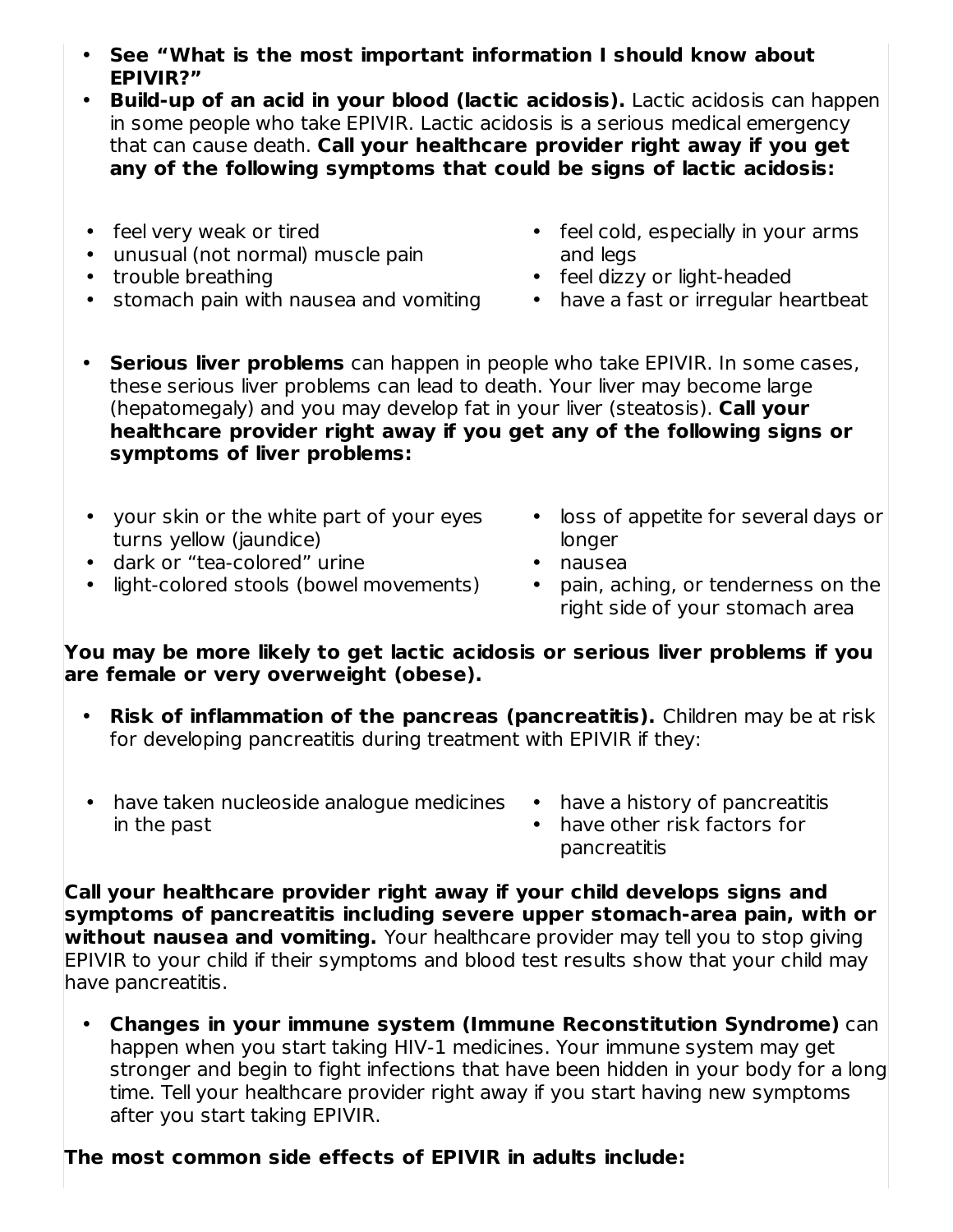- headache
- nausea
- generally not feeling well
- nasal signs and symptoms
- diarrhea
- cough

• tiredness

## **The most common side effects of EPIVIR in children include fever and cough.**

Tell your healthcare provider if you have any side effect that bothers you or that does not go away.

These are not all the possible side effects of EPIVIR. Call your doctor for medical advice about side effects. You may report side effects to FDA at 1-800-FDA-1088.

## **How should I store EPIVIR?**

- Store EPIVIR tablets and oral solution at room temperature between 68°F to 77°F  $(20^{\circ}$ C to  $25^{\circ}$ C).
- Keep bottles of EPIVIR oral solution tightly closed.

## **Keep EPIVIR and all medicines out of the reach of children.**

**General information about the safe and effective use of EPIVIR.**

Medicines are sometimes prescribed for purposes other than those listed in a Patient Information leaflet. Do not use EPIVIR for a condition for which it was not prescribed. Do not give EPIVIR to other people, even if they have the same symptoms that you have. It may harm them.

You can ask your healthcare provider or pharmacist for information about EPIVIR that is written for health professionals.

For more information, go to www.viivhealthcare.com or call 1-877-844-8872.

## **What are the ingredients in EPIVIR?**

Active ingredient: lamivudine

Inactive ingredients:

EPIVIR scored 150-mg film-coated tablets: hypromellose, magnesium stearate,

microcrystalline cellulose, polyethylene glycol, polysorbate 80, sodium starch glycolate, and titanium dioxide.

EPIVIR 300-mg film-coated tablets: black iron oxide, hypromellose, magnesium stearate, microcrystalline cellulose, polyethylene glycol, polysorbate 80, sodium starch glycolate, and titanium dioxide.

EPIVIR oral solution: artificial strawberry and banana flavors, citric acid (anhydrous), methylparaben, propylene glycol, propylparaben, sodium citrate (dihydrate), and sucrose (200 mg per mL).

Manufactured for:

ViiV Healthcare

Research Triangle Park, NC 27709

EPIVIR is a trademark owned by or licensed to the ViiV Healthcare group of companies. EPIVIR-HBV is a trademark owned by or licensed to the GSK group of companies. ©2020 ViiV Healthcare group of companies or its licensor. EPV:7PIL

This Patient Information has been approved by the U.S. Food and Drug Administration. Revised: 09/2020

## **PRINCIPAL DISPLAY PANEL**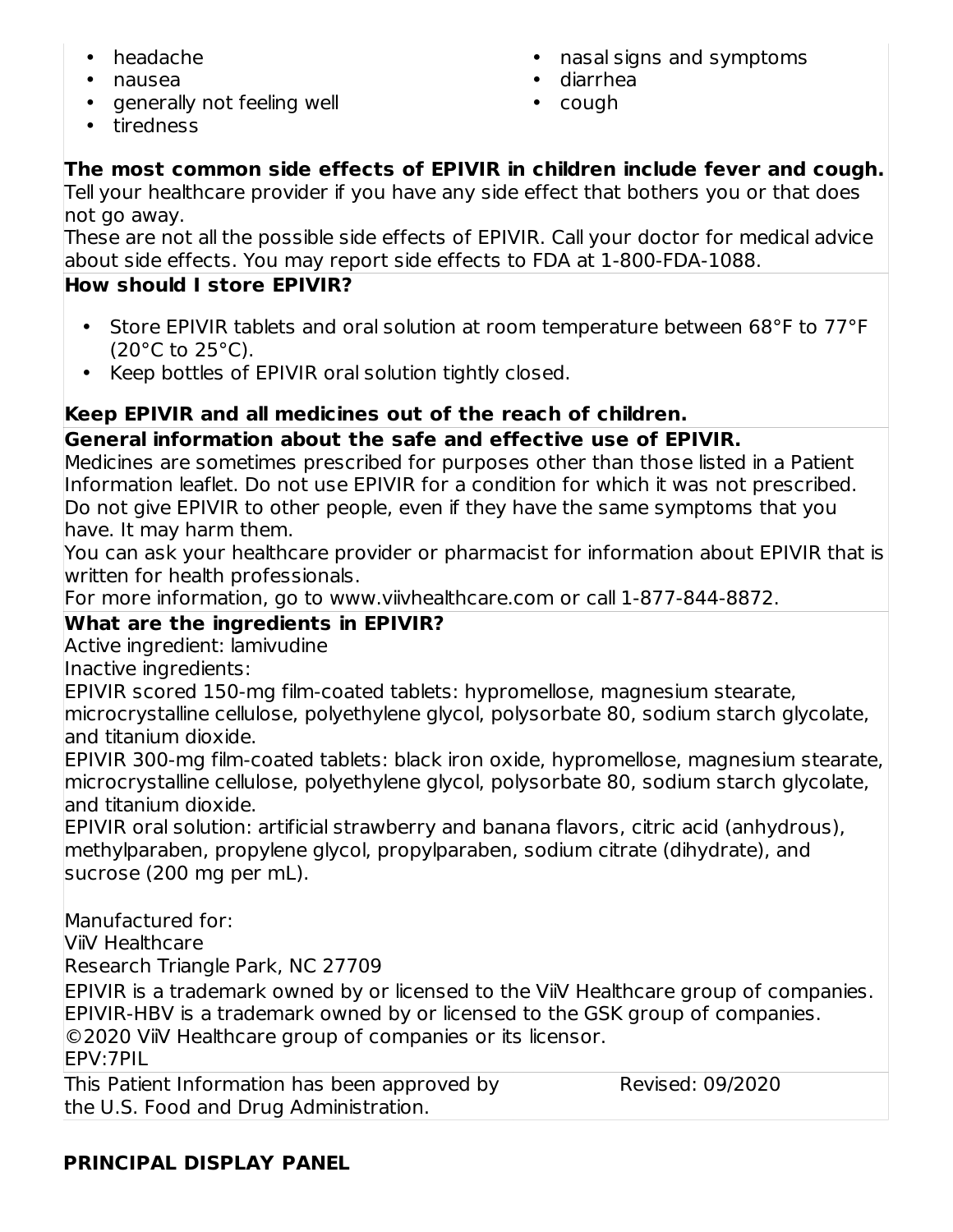#### **NDC 49702-203-18**

#### **EPIVIR**

**(lamivudine)**

**TABLETS**

**150 mg**

**R only x**

## **60 Tablets**

Each scored tablet contains 150 mg of lamivudine.

See prescribing information for dosage information.

Store at 25°C (77°F); excursions permitted to  $15^{\circ}$  to 30°C (59° to 86°F) [see USP Controlled Room Temperature].

Manufactured for:

ViiV Healthcare

Research Triangle Park, NC 27709

Made in Canada

Trademark owned or licensed by ViiV Healthcare group of companies

©2020 ViiV Healthcare group of companies or its licensor.

## 62000000057908 Rev. 11/20



# **PRINCIPAL DISPLAY PANEL**

**NDC 49702-204-13**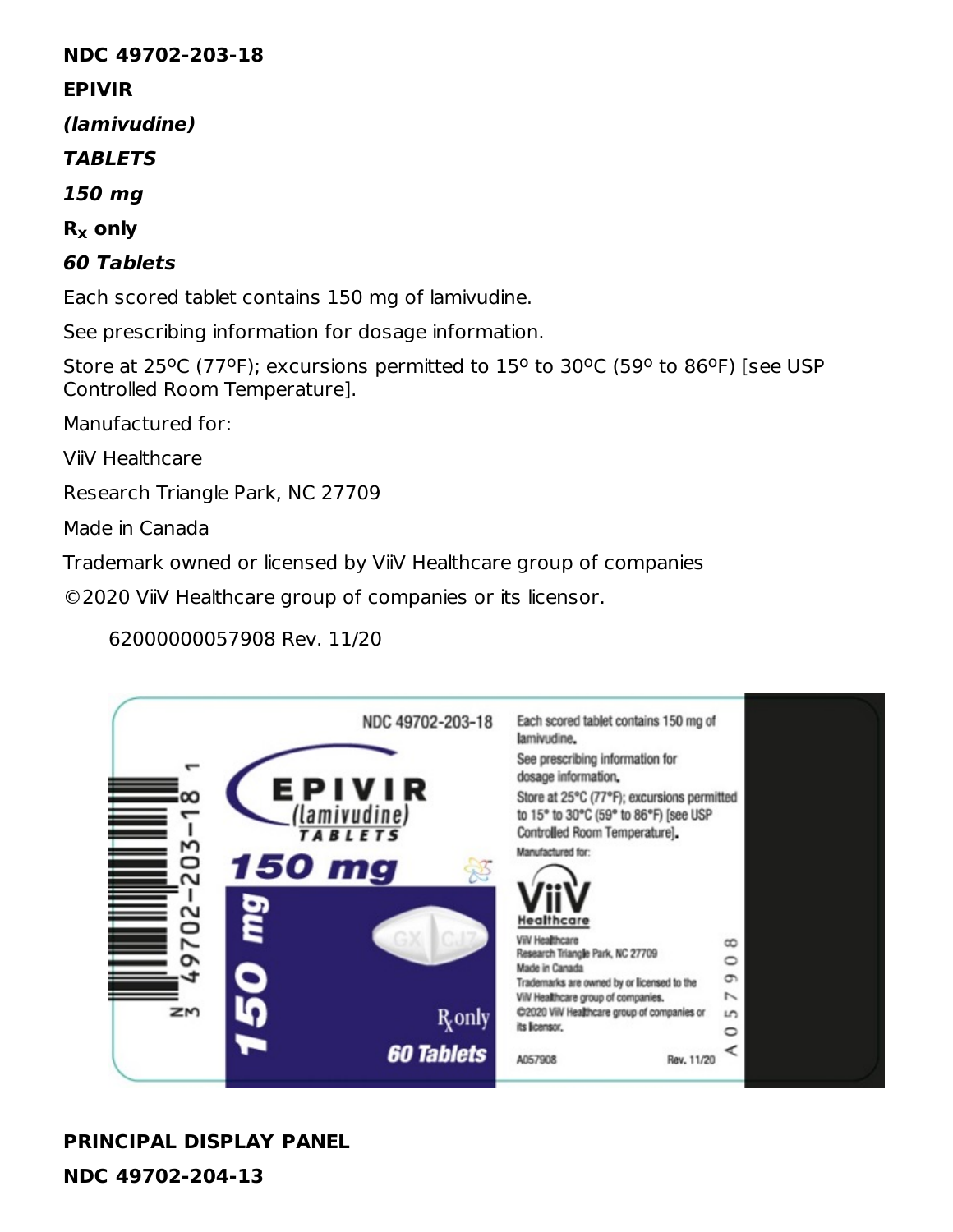#### **EPIVIR**

**(lamivudine)**

#### **TABLETS**

**300 mg**

## **R only x**

## **30 Tablets**

Each tablet contains 300 mg of lamivudine.

See prescribing information for dosage information.

Store at 25°C (77°F); excursions permitted to  $15^{\circ}$  to 30°C (59° to 86°F) [see USP Controlled Room Temperature].

Manufactured for:

ViiV Healthcare

Research Triangle Park, NC 27709

Made in Canada

Trademark owned or licensed by ViiV Healthcare group of companies

©2020 ViiV Healthcare group of companies or its licensor.

62000000057948 Rev. 11/20

| М                | NDC 49702-204-1                                                                         | Each tablet contains 300 mg of lamivudine.<br>See prescribing information for<br>dosage information.                                                                                                                              |                                                           |  |
|------------------|-----------------------------------------------------------------------------------------|-----------------------------------------------------------------------------------------------------------------------------------------------------------------------------------------------------------------------------------|-----------------------------------------------------------|--|
| 0<br>$\sim$<br>3 | EPIVIR<br>$\frac{(\text{laminudine})}{\text{rals} \text{lets}}$<br>300 mg<br>惑<br>GN EJ | Store at 25°C (77°F); excursions permitted<br>to 15° to 30°C (59° to 86°F) [see USP<br>Controlled Room Temperature].<br>Manufactured for:<br>Healthcare                                                                           |                                                           |  |
| Ľ<br>๛<br>zм     | <b>R</b> <sub>only</sub>                                                                | <b>ViiV Healthcare</b><br>Research Triangle Park, NC 27709<br>Made in Canada<br>Trademarks are owned by or licensed to the<br>VilV Healthcare group of companies,<br>@2020 VilV Healthcare group of companies or<br>its licensor. | $\infty$<br>ෑ<br>G<br>$\overline{\phantom{0}}$<br>LO<br>0 |  |
|                  | <b>30 Tablets</b>                                                                       | A057948<br>Rev. 11/20                                                                                                                                                                                                             |                                                           |  |

## **PRINCIPAL DISPLAY PANEL NDC 49702-205-48**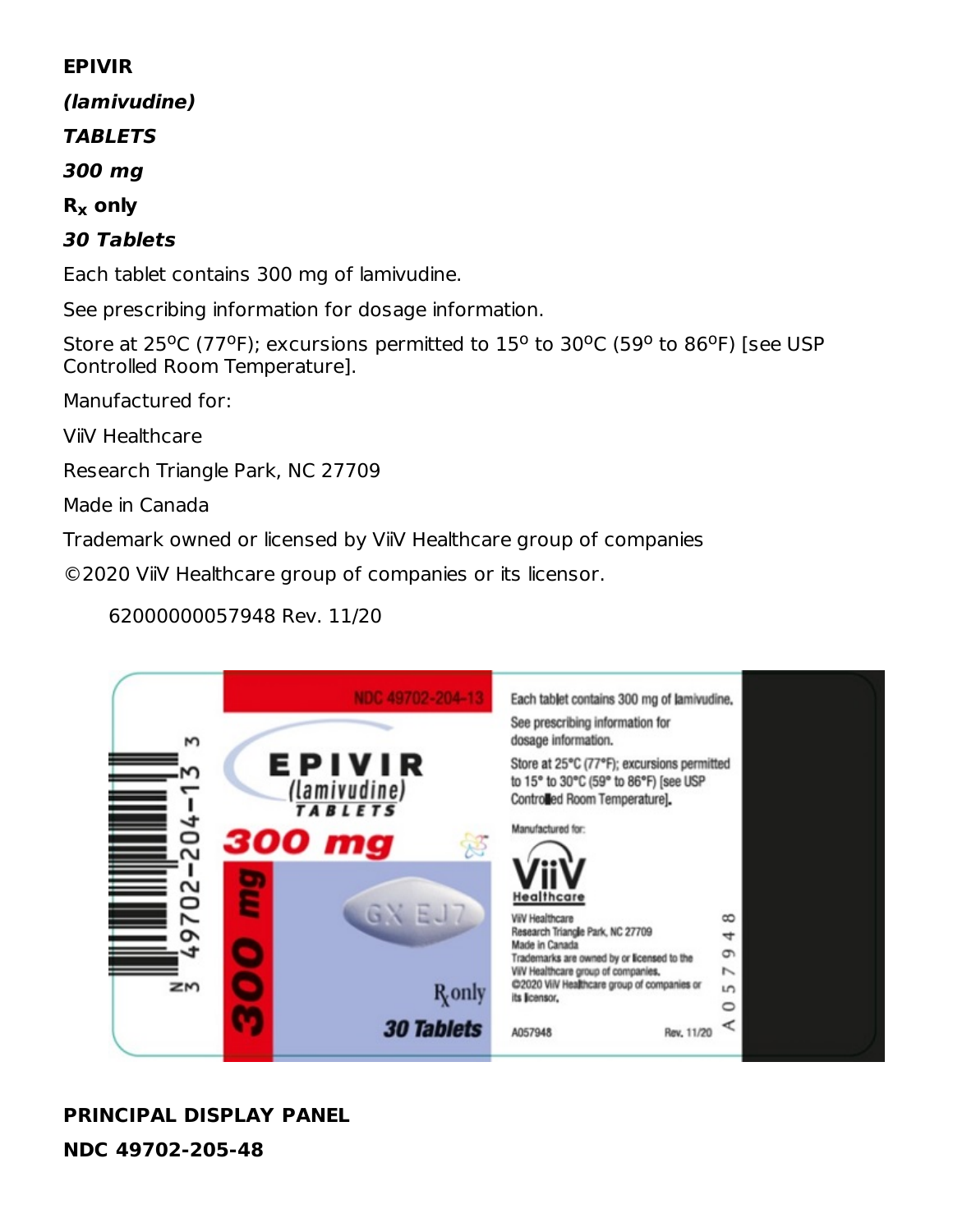#### **EPIVIR**

**(lamivudine) ORAL SOLUTION 10 mg/mL ALCOHOL FREE R only x 240 mL** Made in Canada **Do not use if shrinkband on bottle is broken or missing.**

©2020 ViiV Healthcare group of companies or its licensor.

62000000057201 Rev. 10/20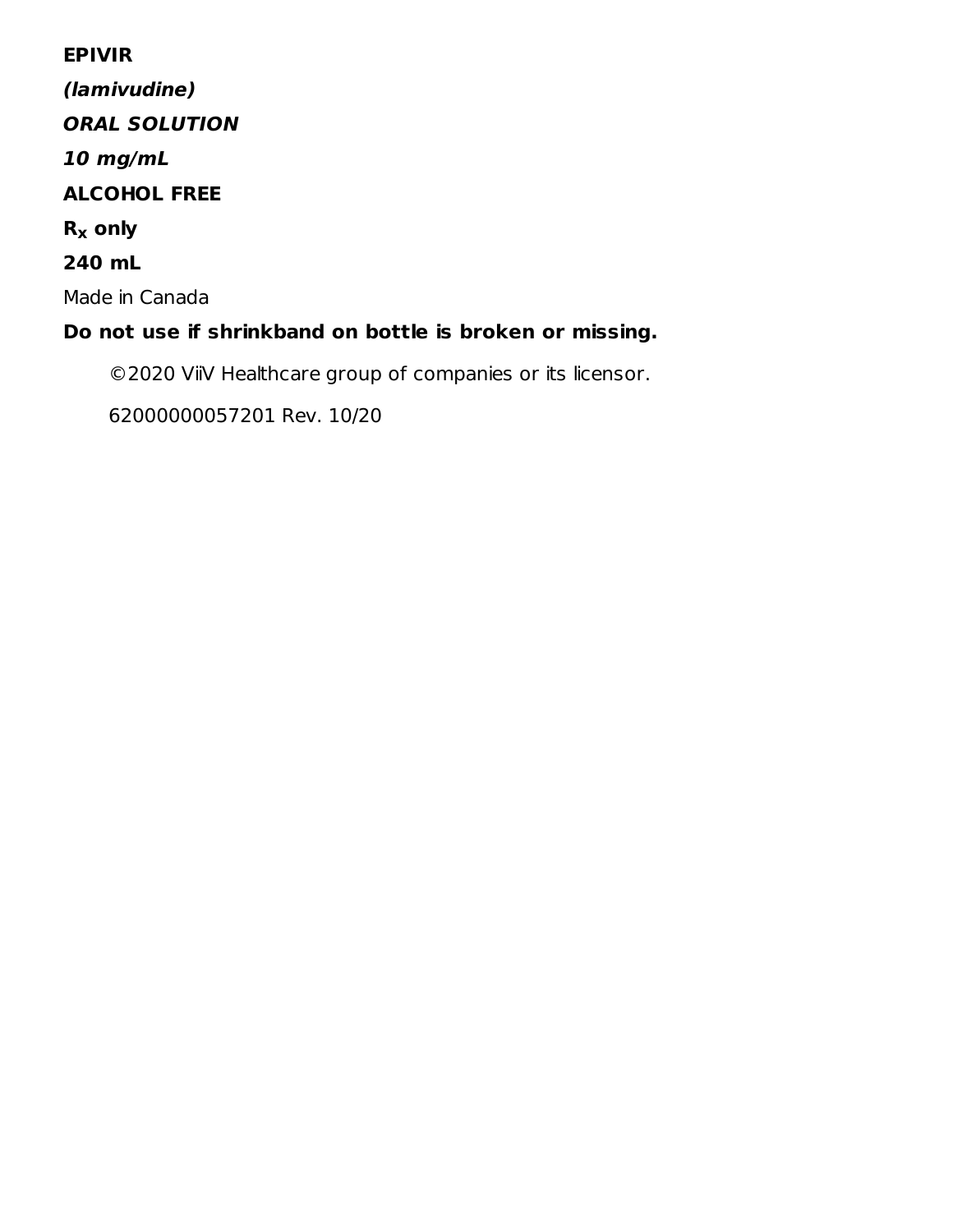

| <b>EPIVIR</b><br>lamivudine tablet, film coated                     |                         |                           |                  |
|---------------------------------------------------------------------|-------------------------|---------------------------|------------------|
|                                                                     |                         |                           |                  |
| <b>Product Information</b>                                          |                         |                           |                  |
| <b>Product Type</b>                                                 | HUMAN PRESCRIPTION DRUG | <b>Item Code (Source)</b> | NDC:49702-203    |
| <b>Route of Administration</b>                                      | ORAL                    |                           |                  |
|                                                                     |                         |                           |                  |
|                                                                     |                         |                           |                  |
| <b>Active Ingredient/Active Moiety</b>                              |                         |                           |                  |
|                                                                     | <b>Ingredient Name</b>  | <b>Basis of Strength</b>  | <b>Strength</b>  |
| <b>LAMIVUDINE</b> (UNII: 2T8Q726O95) (LAMIVUDINE - UNII:2T8Q726O95) |                         | <b>LAMIVUDINE</b>         | $150 \text{ mg}$ |
|                                                                     |                         |                           |                  |
|                                                                     |                         |                           |                  |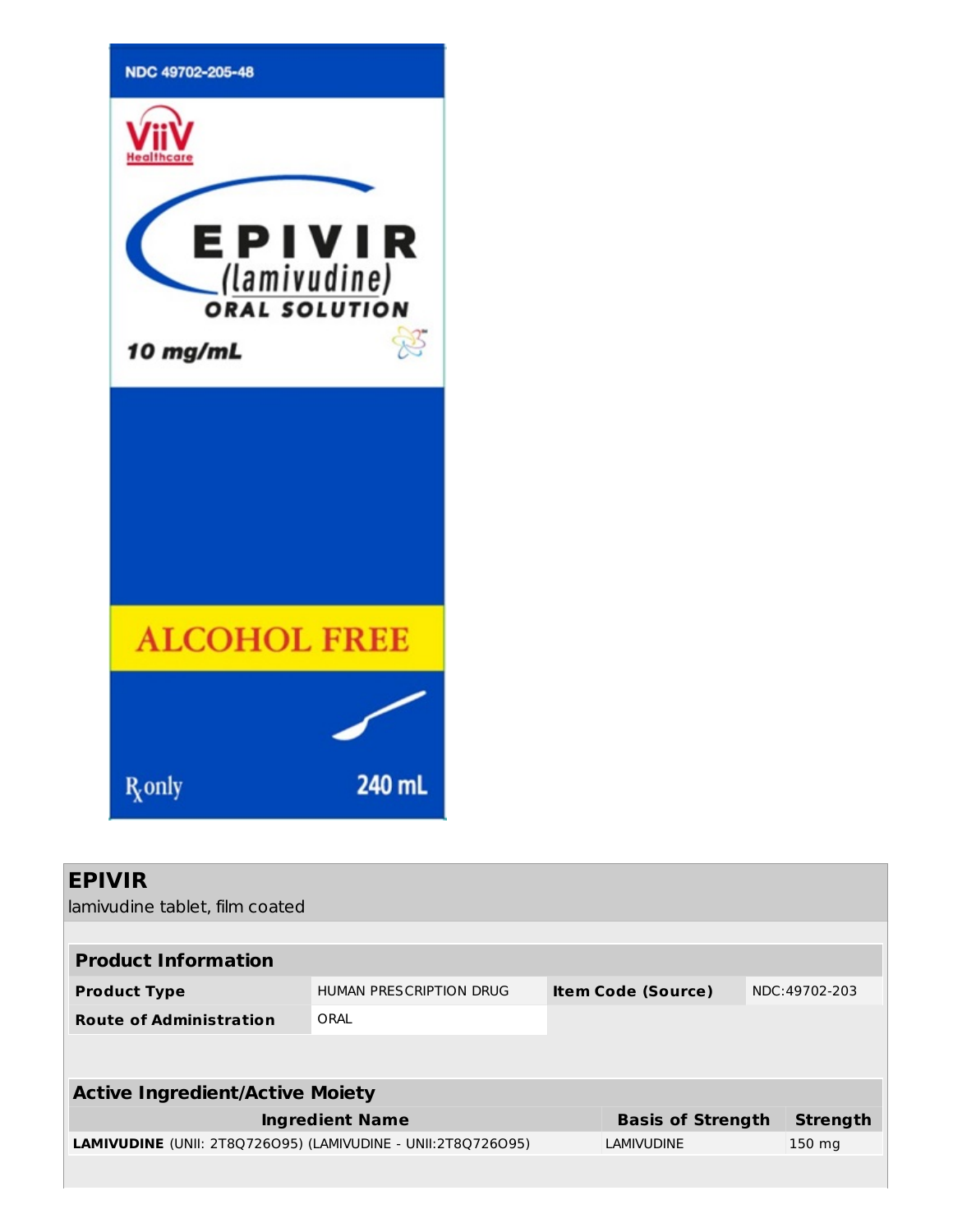| <b>Inactive Ingredients</b>                              |                                                           |                     |                                       |                                     |  |
|----------------------------------------------------------|-----------------------------------------------------------|---------------------|---------------------------------------|-------------------------------------|--|
|                                                          | <b>Ingredient Name</b>                                    |                     |                                       | <b>Strength</b>                     |  |
| HYPROMELLOSE, UNSPECIFIED (UNII: 3NXW29V3WO)             |                                                           |                     |                                       |                                     |  |
| MAGNESIUM STEARATE (UNII: 70097M6I30)                    |                                                           |                     |                                       |                                     |  |
| MICROCRYSTALLINE CELLULOSE (UNII: OP1R32D61U)            |                                                           |                     |                                       |                                     |  |
| POLYETHYLENE GLYCOL, UNSPECIFIED (UNII: 3WQ0SDWLA)       |                                                           |                     |                                       |                                     |  |
| POLYSORBATE 80 (UNII: 60ZP39ZG8H)                        |                                                           |                     |                                       |                                     |  |
| SODIUM STARCH GLYCOLATE TYPE A POTATO (UNII: 5856]3G2A2) |                                                           |                     |                                       |                                     |  |
| TITANIUM DIOXIDE (UNII: 15FIX9V2JP)                      |                                                           |                     |                                       |                                     |  |
|                                                          |                                                           |                     |                                       |                                     |  |
|                                                          |                                                           |                     |                                       |                                     |  |
| <b>Product Characteristics</b>                           |                                                           |                     |                                       |                                     |  |
| Color                                                    | <b>WHITE</b>                                              | <b>Score</b>        |                                       | 2 pieces                            |  |
| <b>Shape</b>                                             | <b>DIAMOND</b>                                            | <b>Size</b>         |                                       | 14mm                                |  |
| <b>Flavor</b>                                            |                                                           | <b>Imprint Code</b> |                                       | $GX; C$ ]7                          |  |
| <b>Contains</b>                                          |                                                           |                     |                                       |                                     |  |
|                                                          |                                                           |                     |                                       |                                     |  |
| <b>Packaging</b>                                         |                                                           |                     |                                       |                                     |  |
|                                                          |                                                           |                     |                                       |                                     |  |
| <b>Item Code</b><br>#                                    | <b>Package Description</b>                                |                     | <b>Marketing Start</b><br><b>Date</b> | <b>Marketing End</b><br><b>Date</b> |  |
| NDC:49702-203-<br>$\mathbf{1}$<br>18<br>Product          | 60 in 1 BOTTLE; Type 0: Not a Combination                 |                     | 10/04/2010                            |                                     |  |
|                                                          |                                                           |                     |                                       |                                     |  |
|                                                          |                                                           |                     |                                       |                                     |  |
| <b>Marketing Information</b>                             |                                                           |                     |                                       |                                     |  |
| <b>Marketing</b><br>Category                             | <b>Application Number or Monograph</b><br><b>Citation</b> |                     | <b>Marketing Start</b><br><b>Date</b> | <b>Marketing End</b><br><b>Date</b> |  |
| <b>NDA</b>                                               | NDA020564                                                 |                     | 10/04/2010                            |                                     |  |
|                                                          |                                                           |                     |                                       |                                     |  |
|                                                          |                                                           |                     |                                       |                                     |  |

| <b>EPIVIR</b>                                                       |                         |                           |                 |
|---------------------------------------------------------------------|-------------------------|---------------------------|-----------------|
| lamivudine tablet, film coated                                      |                         |                           |                 |
|                                                                     |                         |                           |                 |
| <b>Product Information</b>                                          |                         |                           |                 |
| <b>Product Type</b>                                                 | HUMAN PRESCRIPTION DRUG | <b>Item Code (Source)</b> | NDC:49702-204   |
| <b>Route of Administration</b>                                      | ORAL                    |                           |                 |
|                                                                     |                         |                           |                 |
|                                                                     |                         |                           |                 |
| <b>Active Ingredient/Active Moiety</b>                              |                         |                           |                 |
|                                                                     | <b>Ingredient Name</b>  | <b>Basis of Strength</b>  | <b>Strength</b> |
| <b>LAMIVUDINE</b> (UNII: 2T8Q726O95) (LAMIVUDINE - UNII:2T8Q726O95) |                         | <b>LAMIVUDINE</b>         | 300 mg          |
|                                                                     |                         |                           |                 |
| <b>Inactive Ingredients</b>                                         |                         |                           |                 |
|                                                                     | <b>Ingredient Name</b>  |                           | <b>Strength</b> |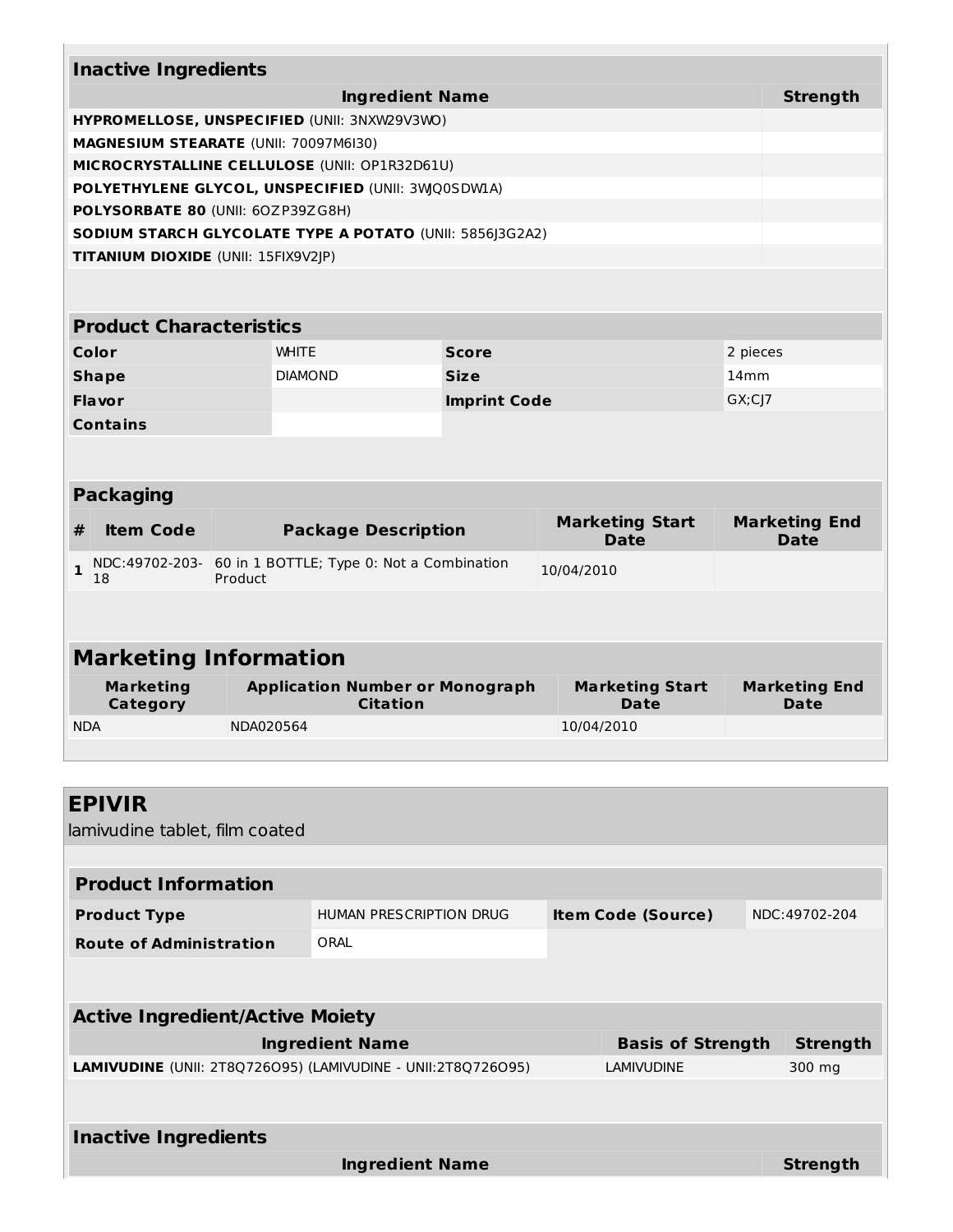|                                     | <b>FERROSOFERRIC OXIDE (UNII: XM0M87F357)</b>                       |                                                                          |                                       |                                     |
|-------------------------------------|---------------------------------------------------------------------|--------------------------------------------------------------------------|---------------------------------------|-------------------------------------|
|                                     | HYPROMELLOSE, UNSPECIFIED (UNII: 3NXW29V3WO)                        |                                                                          |                                       |                                     |
|                                     | MAGNESIUM STEARATE (UNII: 70097M6I30)                               |                                                                          |                                       |                                     |
|                                     | MICROCRYSTALLINE CELLULOSE (UNII: OP1R32D61U)                       |                                                                          |                                       |                                     |
|                                     | POLYETHYLENE GLYCOL, UNSPECIFIED (UNII: 3WQ0SDWIA)                  |                                                                          |                                       |                                     |
| POLYSORBATE 80 (UNII: 60ZP39ZG8H)   |                                                                     |                                                                          |                                       |                                     |
|                                     | SODIUM STARCH GLYCOLATE TYPE A POTATO (UNII: 5856 3G2A2)            |                                                                          |                                       |                                     |
| TITANIUM DIOXIDE (UNII: 15FIX9V2JP) |                                                                     |                                                                          |                                       |                                     |
|                                     |                                                                     |                                                                          |                                       |                                     |
| <b>Product Characteristics</b>      |                                                                     |                                                                          |                                       |                                     |
| Color                               | <b>GRAY</b>                                                         | <b>Score</b>                                                             |                                       | no score                            |
| <b>Shape</b>                        | <b>DIAMOND</b>                                                      | <b>Size</b>                                                              |                                       | 17 <sub>mm</sub>                    |
| Flavor                              |                                                                     | <b>Imprint Code</b>                                                      |                                       | GX; E]7                             |
| <b>Contains</b>                     |                                                                     |                                                                          |                                       |                                     |
|                                     |                                                                     |                                                                          |                                       |                                     |
|                                     |                                                                     |                                                                          |                                       |                                     |
| <b>Packaging</b>                    |                                                                     |                                                                          |                                       |                                     |
| <b>Item Code</b><br>#               | <b>Package Description</b>                                          |                                                                          | <b>Marketing Start</b><br><b>Date</b> | <b>Marketing End</b><br><b>Date</b> |
| $\mathbf{1}$<br>13                  | NDC:49702-204- 30 in 1 BOTTLE; Type 0: Not a Combination<br>Product |                                                                          | 10/04/2010                            |                                     |
|                                     |                                                                     |                                                                          |                                       |                                     |
|                                     |                                                                     |                                                                          |                                       |                                     |
| <b>Marketing Information</b>        |                                                                     |                                                                          |                                       |                                     |
| <b>Marketing</b><br>Category        | <b>Citation</b>                                                     | <b>Application Number or Monograph</b><br><b>Marketing Start</b><br>Date |                                       |                                     |
| <b>NDA</b>                          | NDA020564                                                           |                                                                          | 10/04/2010                            |                                     |
|                                     |                                                                     |                                                                          |                                       |                                     |
|                                     |                                                                     |                                                                          |                                       |                                     |
| <b>EPIVIR</b>                       |                                                                     |                                                                          |                                       |                                     |
| lamivudine solution                 |                                                                     |                                                                          |                                       |                                     |
|                                     |                                                                     |                                                                          |                                       |                                     |
| <b>Product Information</b>          |                                                                     |                                                                          |                                       |                                     |
|                                     |                                                                     |                                                                          |                                       |                                     |

| <b>Product Type</b>             | HUMAN PRESCRIPTION DRUG | <b>Item Code (Source)</b> | NDC:49702-205 |
|---------------------------------|-------------------------|---------------------------|---------------|
| <b>Route of Administration</b>  | ORAL                    |                           |               |
|                                 |                         |                           |               |
|                                 |                         |                           |               |
| Active Ingredient/Active Mojety |                         |                           |               |

| ACTIVE THULEDIE III/ACTIVE MORTY                                    |                          |                   |
|---------------------------------------------------------------------|--------------------------|-------------------|
| <b>Ingredient Name</b>                                              | <b>Basis of Strength</b> | Strength          |
| <b>LAMIVUDINE</b> (UNII: 2T8Q726O95) (LAMIVUDINE - UNII:2T8Q726O95) | LAMIVUDINE               | $10$ mg in $1$ mL |
|                                                                     |                          |                   |
|                                                                     |                          |                   |

| <b>Inactive Ingredients</b>                     |                 |
|-------------------------------------------------|-----------------|
| <b>Ingredient Name</b>                          | <b>Strength</b> |
| <b>ANHYDROUS CITRIC ACID (UNII: XF417D3PSL)</b> |                 |
| <b>METHYLPARABEN (UNII: A2I8C7HI9T)</b>         |                 |